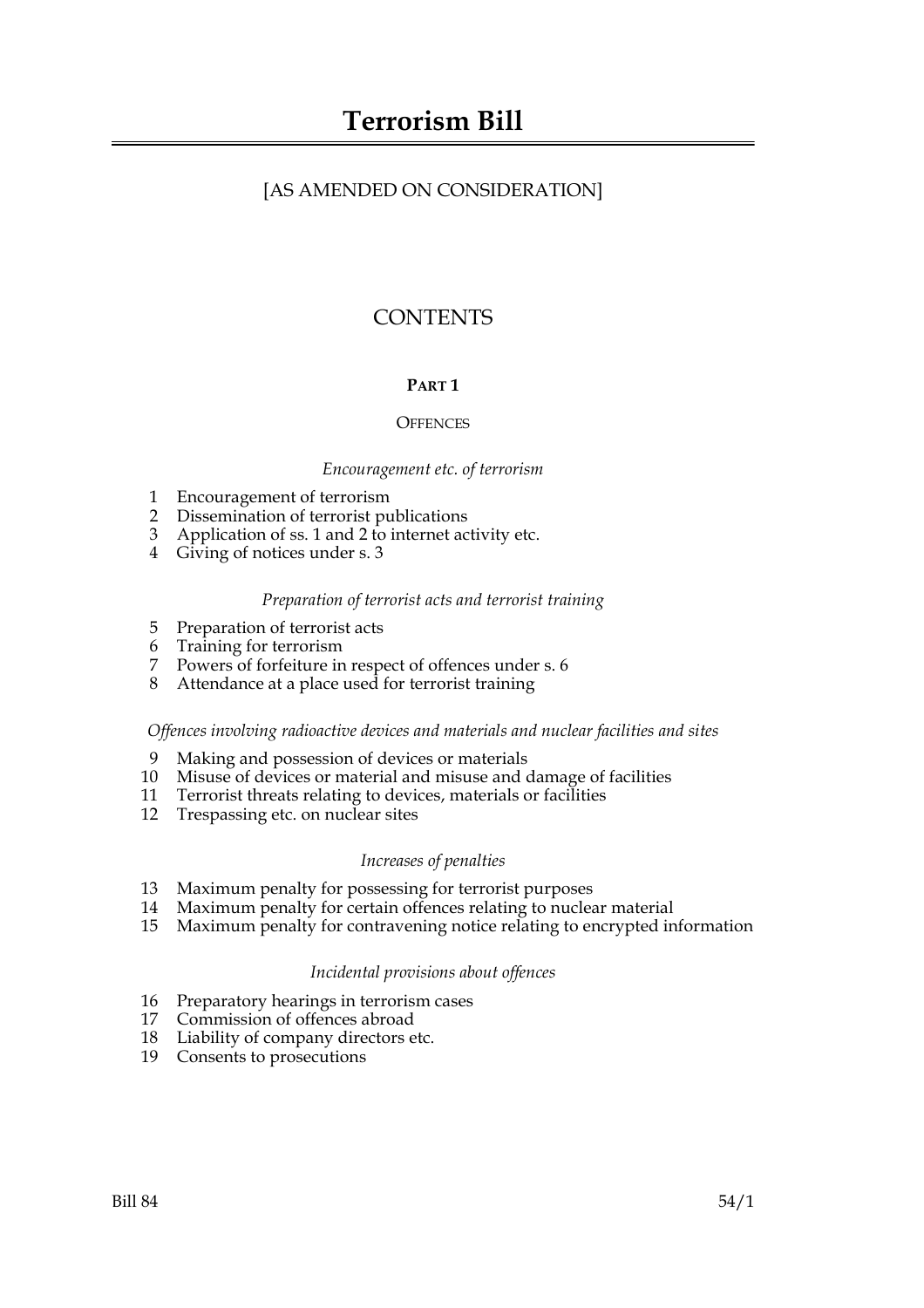#### *Interpretation of Part 1*

#### 20 Interpretation of Part 1

#### **PART 2**

#### MISCELLANEOUS PROVISIONS

#### *Proscription of terrorist organisations*

- 21 Grounds of proscription
- 22 Name changes by proscribed organisations

#### *Detention of terrorist suspects*

- 23 Extension of period of detention of terrorist suspects
- 24 Grounds for extending detention

#### *Searches etc.*

- 25 All premises warrants: England and Wales and Northern Ireland
- 26 All premises warrants: Scotland<br>27 Search, seizure and forfeiture of
- Search, seizure and forfeiture of terrorist publications
- 28 Power to search vehicles under Schedule 7 to the Terrorism Act 2000
- 29 Extension to internal waters of authorisations to stop and search

#### *Other investigatory powers*

- 30 Amendment of the Intelligence Services Act 1994
- 31 Interception warrants
- 32 Disclosure notices for the purposes of terrorist investigations

#### *Definition of terrorism etc.*

33 Amendment of the definition of "terrorism" etc.

#### *Other amendments*

34 Applications for extended detention of seized cash

#### **PART 3**

#### SUPPLEMENTAL PROVISIONS

- 35 Review of terrorism legislation
- 36 Duration of s. 23
- 37 Consequential amendments and repeals
- 38 Expenses<br>39 Short title
- Short title, commencement and extent

Schedule 1 — Convention offences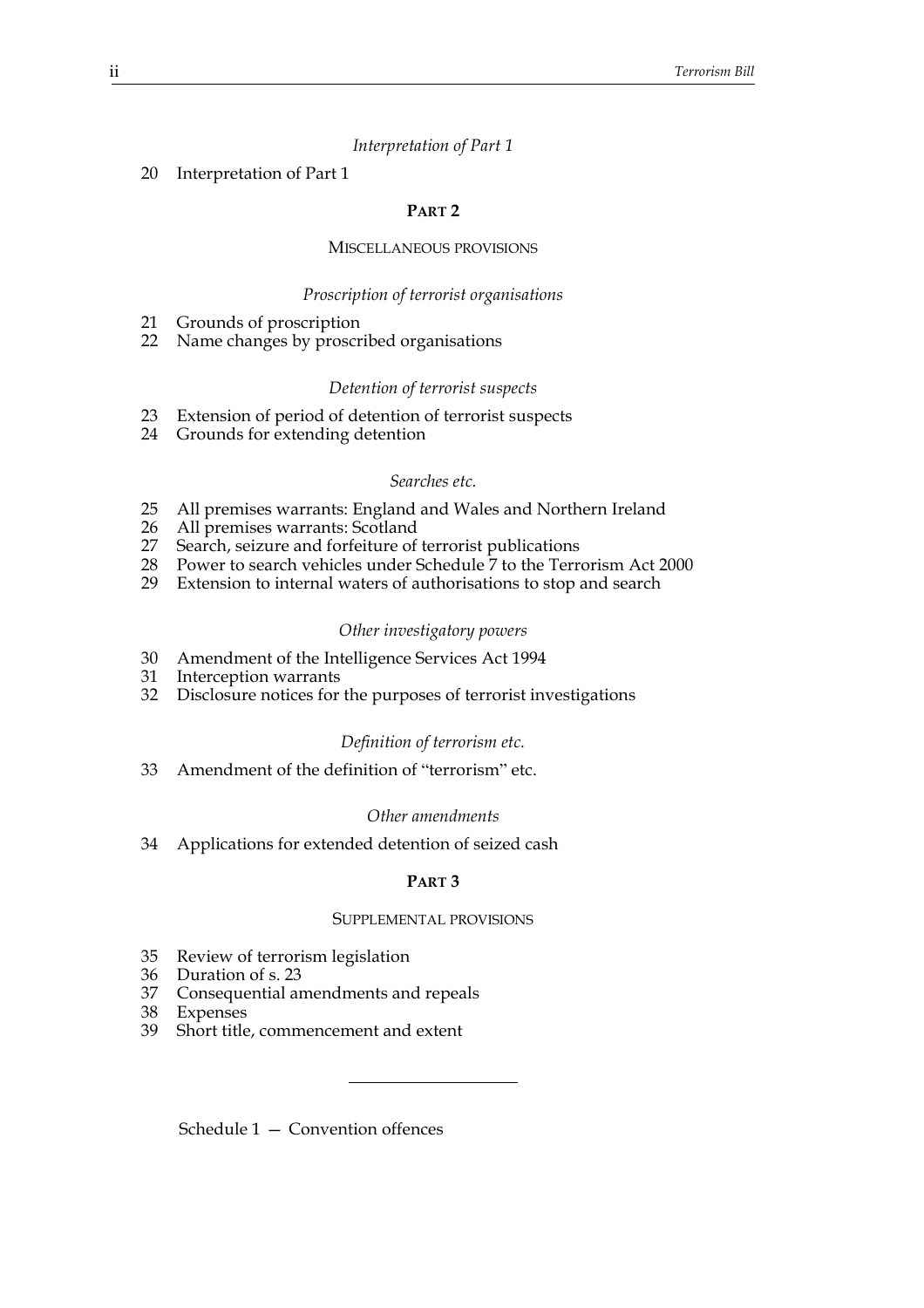Schedule 2 — Seizure and forfeiture of terrorist publications Schedule 3 — Repeals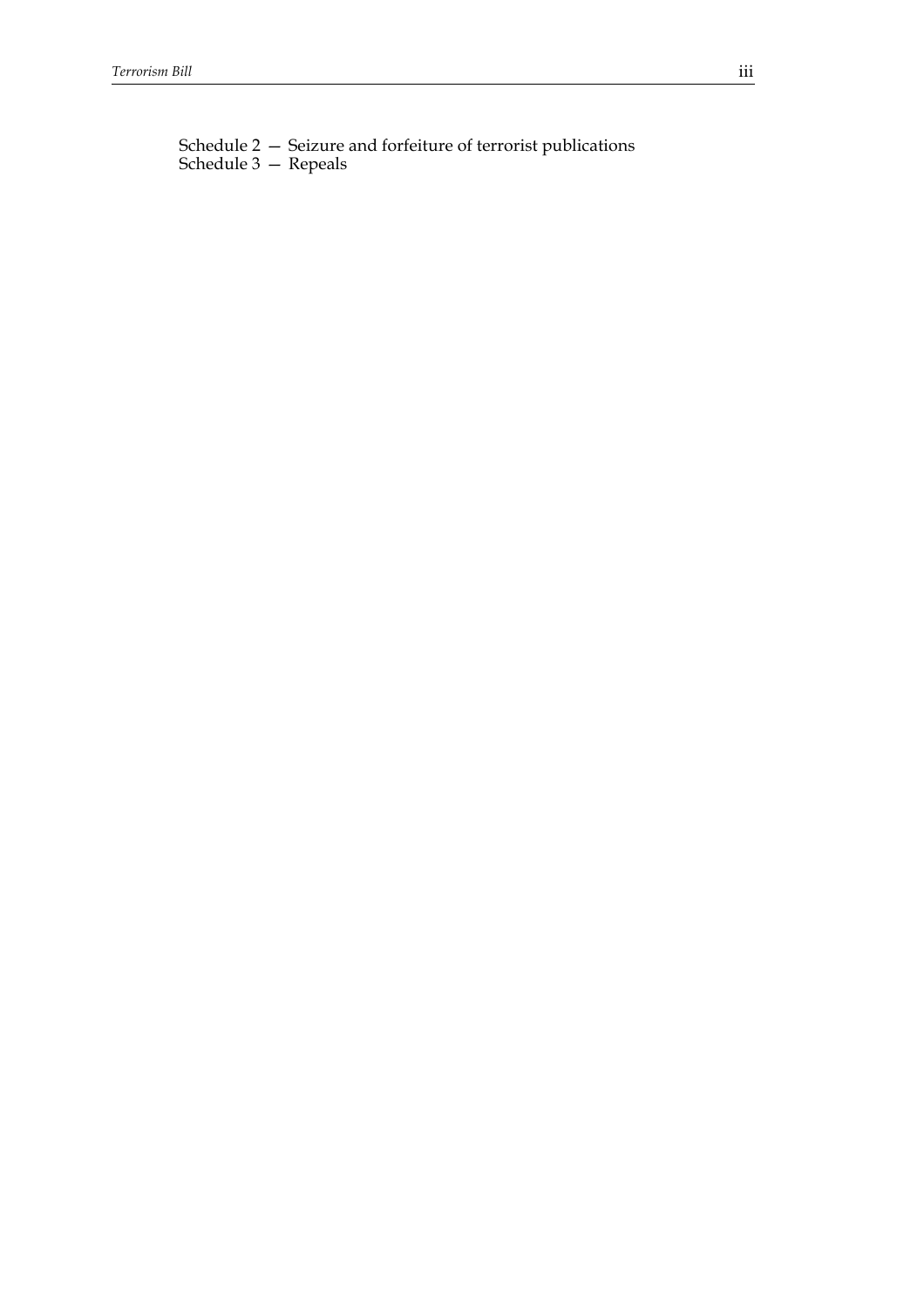# A **BILL**

### [AS AMENDED ON CONSIDERATION]

#### TO

Make provision for and about offences relating to conduct carried out, or capable of being carried out, for purposes connected with terrorism; to amend enactments relating to terrorism; to amend the Intelligence Services Act 1994 and the Regulation of Investigatory Powers Act 2000; and for connected purposes.

E IT ENACTED by the Queen's most Excellent Majesty, by and with the advice and consent of the Lords Spiritual and Temporal, and Commons, in this present **B** E IT ENACTED by the Queen's most Excellent Majesty, by and with consent of the Lords Spiritual and Temporal, and Commons, Parliament assembled, and by the authority of the same, as follows:  $-$ 

#### **PART 1**

#### **OFFENCES**

#### *Encouragement etc. of terrorism*

#### **1 Encouragement of terrorism**

- (1) This section applies to a statement that is likely to be understood by members of the public to whom it is published as a direct or indirect encouragement or other inducement to them to the commission, preparation or instigation of acts of terrorism or Convention offences. *5*
- (2) A person commits an offence if  $-$ 
	- (a) he publishes a statement to which this section applies or causes another to publish such a statement on his behalf; and *10*
	- (b) at the time he does so, he intends the statement to be understood as mentioned in subsection (1) or is reckless as to whether or not it is likely to be so understood.
- (3) For the purposes of this section the cases in which a person is to be taken as reckless as to whether a statement is likely to be understood as mentioned in *15*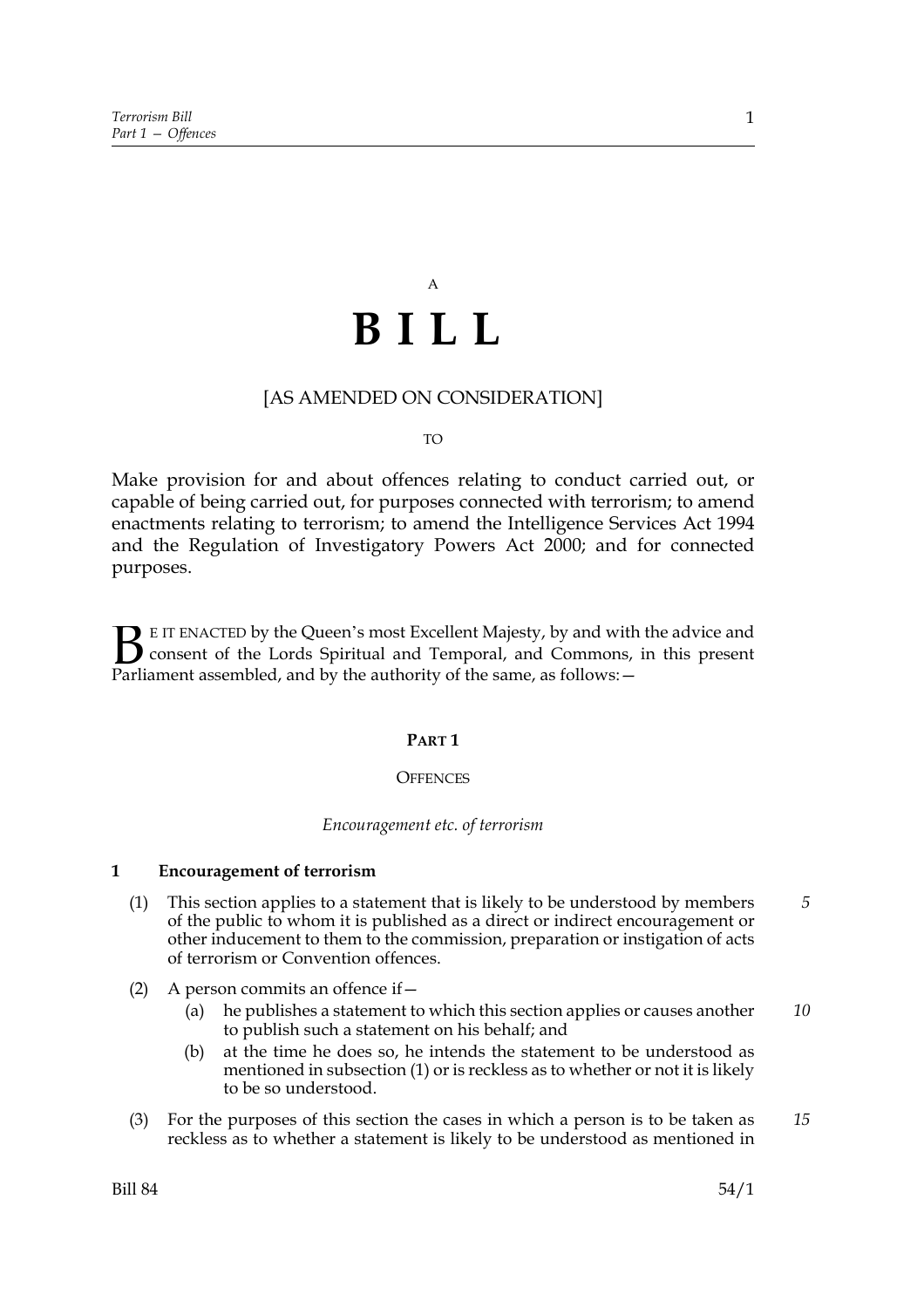subsection (1) include any case in which he could not reasonably have failed to be aware of that likelihood.

- (4) For the purposes of this section the statements that are likely to be understood by members of the public as indirectly encouraging the commission or preparation of acts of terrorism or Convention offences include every statement which—
	- (a) glorifies the commission or preparation (whether in the past, in the future or generally) of such acts or offences; and
	- (b) is a statement from which those members of the public could reasonably be expected to infer that what is being glorified is being glorified as conduct that should be emulated by them in existing circumstances. *10*
- (5) For the purposes of this section the questions how a statement is likely to be understood and what members of the public could reasonably be expected to infer from it must be determined having regard both—
	- (a) to the contents of the statement as a whole; and
	- (b) to the circumstances and manner of its publication.
- (6) It is irrelevant for the purposes of subsections  $(1)$  to  $(4)$  -
	- (a) whether the statement or how it is likely to be understood relates to the commission, preparation or instigation of one or more particular acts of terrorism or Convention offences, of acts of terrorism or Convention offences of a particular description or of acts of terrorism or Convention offences generally; and, *20*
	- (b) whether any person is in fact encouraged or induced by the statement to commit, prepare or instigate any such act or offence.
- (7) In proceedings against a person for an offence under this section it is a defence for him to show—
	- (a) that he published the statement in respect of which he is charged, or caused it to be published, only in the course of the provision or use by him of a service provided electronically;
	- (b) that the statement neither expressed his views nor had his endorsement (whether by virtue of section 3 or otherwise); and
	- (c) that it was clear, in all the circumstances, that it did not express his views and (apart from the possibility of his having been given and failed to comply with a notice under subsection (3) of that section) did not have his endorsement.
- (8) A person guilty of an offence under this section shall be liable—
	- (a) on conviction on indictment, to imprisonment for a term not exceeding 7 years or to a fine, or to both;
	- (b) on summary conviction in England and Wales, to imprisonment for a term not exceeding 12 months or to a fine not exceeding the statutory maximum, or to both; *40*
	- (c) on summary conviction in Scotland or Northern Ireland, to imprisonment for a term not exceeding 6 months or to a fine not exceeding the statutory maximum, or to both.
- (9) In relation to an offence committed before the commencement of section 154(1) of the Criminal Justice Act 2003 (c. 44), the reference in subsection (8)(b) to 12 months is to be read as a reference to 6 months.

*15*

*5*

*25*

*30*

*35*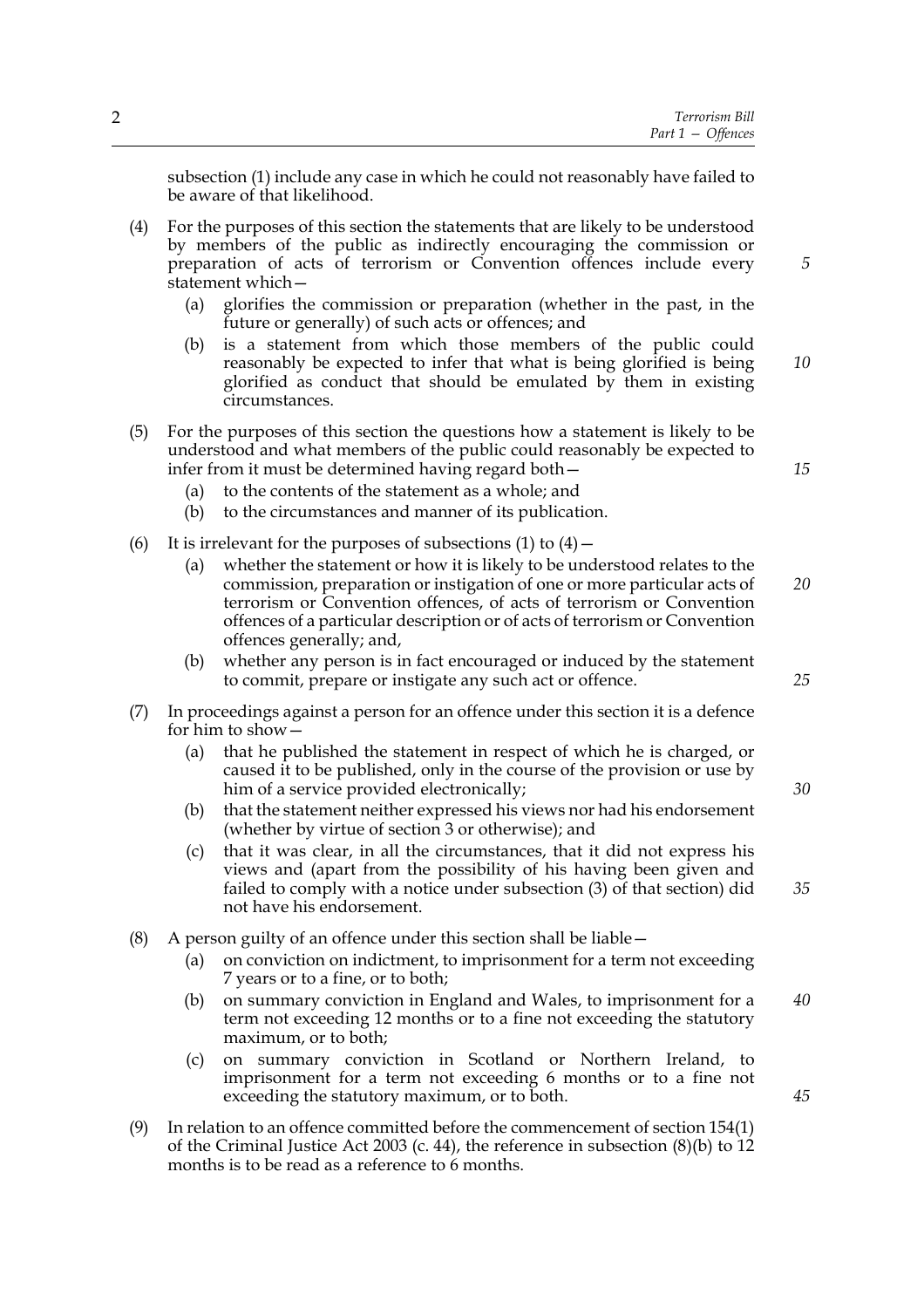#### **2 Dissemination of terrorist publications**

- (1) A person commits an offence if he $-$ 
	- (a) distributes or circulates a terrorist publication;
	- (b) gives, sells or lends such a publication;
	- (c) offers such a publication for sale or loan;
	- (d) provides a service to others that enables them to obtain, read, listen to or look at such a publication, or to acquire it by means of a gift, sale or loan;
	- (e) transmits the contents of such a publication electronically; or
	- (f) has such a publication in his possession with a view to its becoming the subject of conduct falling within any of paragraphs (a) to (e). *10*
- (2) For the purposes of this section a publication is a terrorist publication, in relation to conduct falling within subsection  $(1)(a)$  to  $(f)$  if matter contained in it constitutes, in the context of that conduct—
	- (a) a direct or indirect encouragement or other inducement to the commission, preparation or instigation of acts of terrorism; or *15*
	- (b) information of assistance in the commission or preparation of such acts.
- (3) In the context of conduct falling within subsection (1)(a) to (f), matter constitutes a direct or indirect encouragement or other inducement to the commission, preparation or instigation of acts of terrorism if, and only if, it is likely to be understood, by some or all of the persons to whom it is or is likely to be available in consequence of that conduct, as a direct or indirect encouragement or other inducement to them to the commission, preparation or instigation of such acts.
- (4) For the purposes of this section matter that is likely to be understood by a person as indirectly encouraging the commission or preparation of acts of terrorism includes any matter which— *25*
	- (a) glorifies the commission or preparation (whether in the past, in the future or generally) of such acts; and
	- (b) is matter from which that person could reasonably be expected to infer that what is being glorified is being glorified as conduct that should be emulated by him in existing circumstances. *30*
- (5) In the context of conduct falling within subsection  $(1)(a)$  to  $(f)$ , matter constitutes information of assistance in the commission or preparation of acts of terrorism if, and only if—
	- (a) it is information that is capable of being useful in the commission or preparation of such acts; and
	- (b) it is likely to be understood, by some or all of the persons to whom it is or is likely to be available in consequence of that conduct, as contained in the publication wholly or mainly for the purpose of being so useful to them.
- (6) For the purposes of this section the question whether a publication is a terrorist publication in the context of particular conduct must be determined—
	- (a) as at the time of that conduct; and
	- (b) having regard both to the contents of the publication as a whole and to the circumstances in which that conduct occurs. *45*
- (7) It is irrelevant for the purposes of this section whether—
	- (a) the statement or how it is likely to be understood, or

*5*

*20*

*35*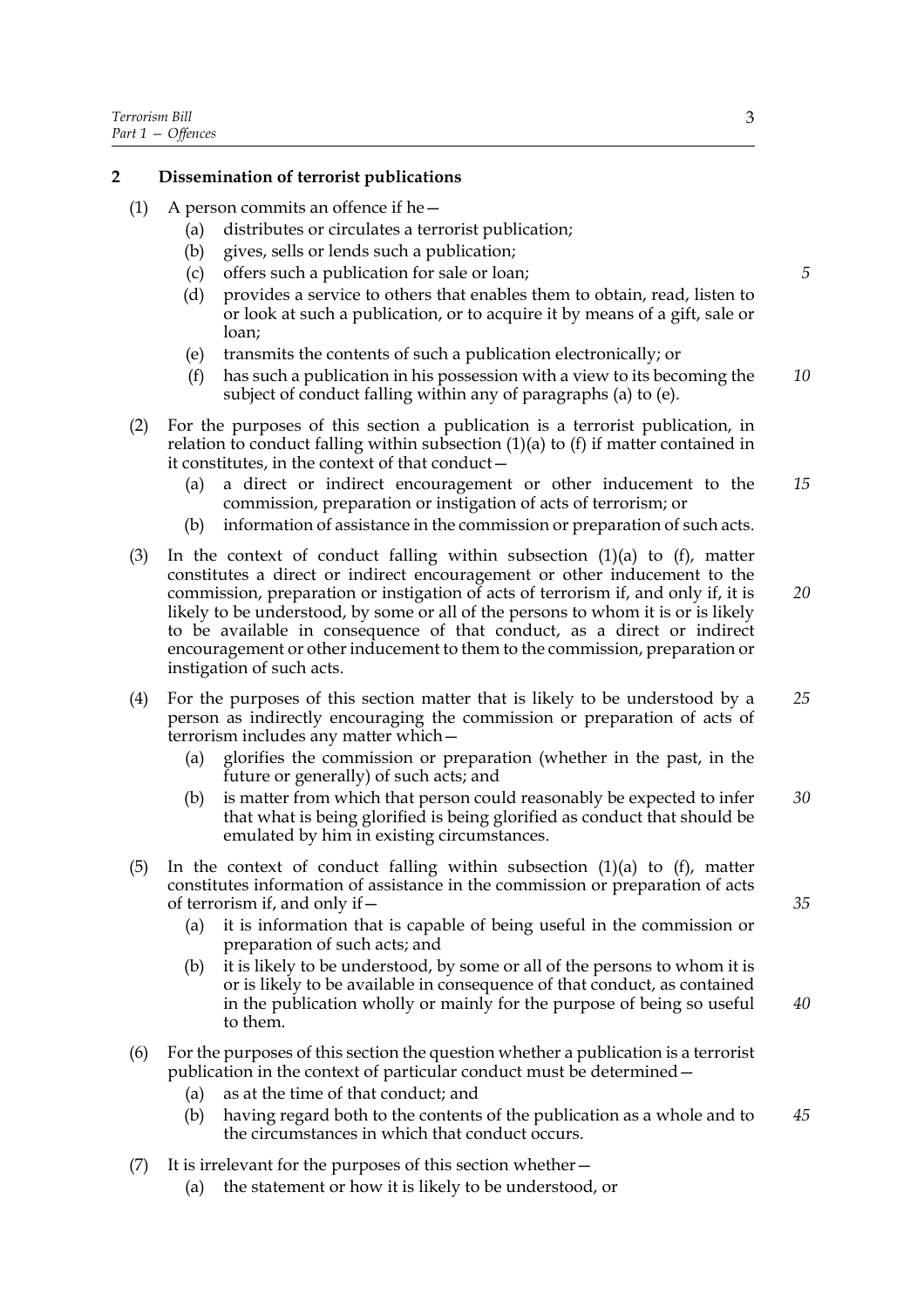is in relation to the commission, preparation or instigation of one or more particular acts of terrorism, of acts of terrorism of a particular description or of acts of terrorism generally.

- (8) In proceedings against a person for an offence under this section it is a defence for him to show—
	- (a) that he had not examined the publication in respect of which he is charged;
	- (b) that he had no reasonable grounds for suspecting that it was a terrorist publication; and
	- (c) that the matter contained in the publication by reference to which it was a terrorist publication did not have his endorsement (whether by virtue of section 3 or otherwise).
- (9) In proceedings against a person for an offence under this section in respect of any conduct falling within subsection  $(1)(a)$  to  $(f)$  it is a defence for him to show— *15*
	- (a) that he engaged in that conduct only in the course of, or in connection with, the provision or use by him of a service provided electronically;
	- (b) that the publication to which the conduct related, so far as it contained matter by reference to which it was a terrorist publication by virtue of subsection (2)(a), neither expressed his views nor had his endorsement (whether by virtue of section 3 or otherwise); *20*
	- (c) that it was clear in all the circumstances that the publication, so far as it contained such matter, did not express his views and (apart from the possibility of his having been given and failed to comply with a notice under subsection (3) of that section) did not have his endorsement; and
	- (d) that the conduct in relation to that publication, so far as it contained matter by reference to which it was a terrorist publication by virtue of subsection (2)(b), was not intended by him to provide or make available assistance to any person in the commission or preparation of acts of terrorism. *30*
- (10) A person guilty of an offence under this section shall be liable—
	- (a) on conviction on indictment, to imprisonment for a term not exceeding 7 years or to a fine, or to both;
	- (b) on summary conviction in England and Wales, to imprisonment for a term not exceeding 12 months or to a fine not exceeding the statutory maximum, or to both; *35*
	- (c) on summary conviction in Scotland or Northern Ireland, to imprisonment for a term not exceeding 6 months or to a fine not exceeding the statutory maximum, or to both.
- (11) In relation to an offence committed before the commencement of section 154(1) of the Criminal Justice Act 2003 (c. 44), the reference in subsection (10)(b) to 12 months is to be read as a reference to 6 months.
- (12) In this section

"lend" includes let on hire, and "loan" is to be construed accordingly; "publication" means an article or record of any description that contains any of the following, or any combination of them—

- (a) matter to be read;
- (b) matter to be listened to;

*10*

*25*

*40*

*45*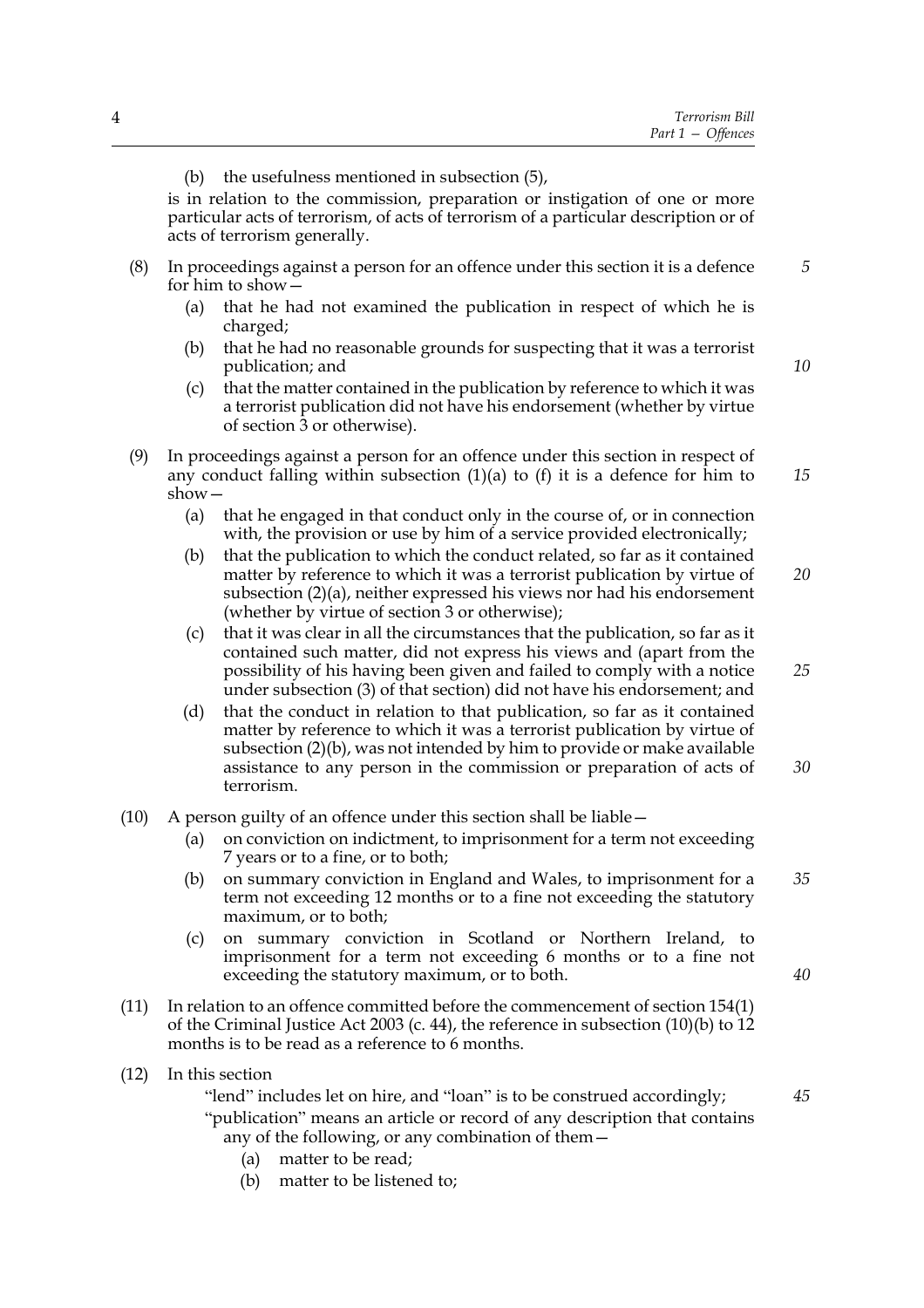(c) matter to be looked at or watched.

# **3 Application of ss. 1 and 2 to internet activity etc.**

- (1) This section applies for the purposes of sections 1 and 2 in relation to cases where—
	- (a) a statement is published or caused to be published in the course of the provision or use of a service provided electronically; or *5*
	- (b) conduct falling within section  $2(1)(a)$  to (f) was in the course of, or in connection with, the provision or use of such a service.
- (2) The cases in which the statement, or the article or record to which the conduct relates, is to be regarded as having the endorsement of a person ("the relevant person") at any time include a case in which— *10*
	- (a) a constable has given him a notice under subsection (3);
	- (b) that time falls more than 2 working days after the day on which the notice was given; and
	- (c) the relevant person has failed, without reasonable excuse, to comply with the notice *15*
- $(3)$  A notice under this subsection is a notice which  $-$ 
	- (a) declares that, in the opinion of the constable giving it, the statement or the article or record is unlawfully terrorism-related;
	- (b) requires the relevant person to secure that the statement or the article or record, so far as it is so related, is not available to the public or is modified so as no longer to be so related; *20*
	- (c) warns the relevant person that a failure to comply with the notice within 2 working days will result in the statement, or the article or record, being regarded as having his endorsement; and
	- (d) explains how, under subsection (4), he may become liable by virtue of the notice if the statement, or the article or record, becomes available to the public after he has complied with the notice.
- (4) Where—
	- (a) a notice under subsection (3) has been given to the relevant person in respect of a statement, or an article or record, and he has complied with it, but *30*
	- (b) he subsequently publishes or causes to be published a statement which is, or is for all practical purposes, the same or to the same effect as the statement to which the notice related, or to matter contained in the article or record to which it related, (a "repeat statement");

the requirements of subsection  $(2)(a)$  to  $(c)$  shall be regarded as satisfied in the case of the repeat statement in relation to the times of its subsequent publication by the relevant person.

- (5) In proceedings against a person for an offence under section 1 or 2 the requirements of subsection  $(2)(a)$  to  $(c)$  are not, in his case, to be regarded as satisfied in relation to any time by virtue of subsection (4) if he shows that he— *40*
	- (a) has, before that time, taken every step he reasonably could to prevent a repeat statement from becoming available to the public and to ascertain whether it does; and
	- (b) was, at that time, a person to whom subsection (7) applied.
- (6) In a case in which the service provided electronically by a person—

*25*

*35*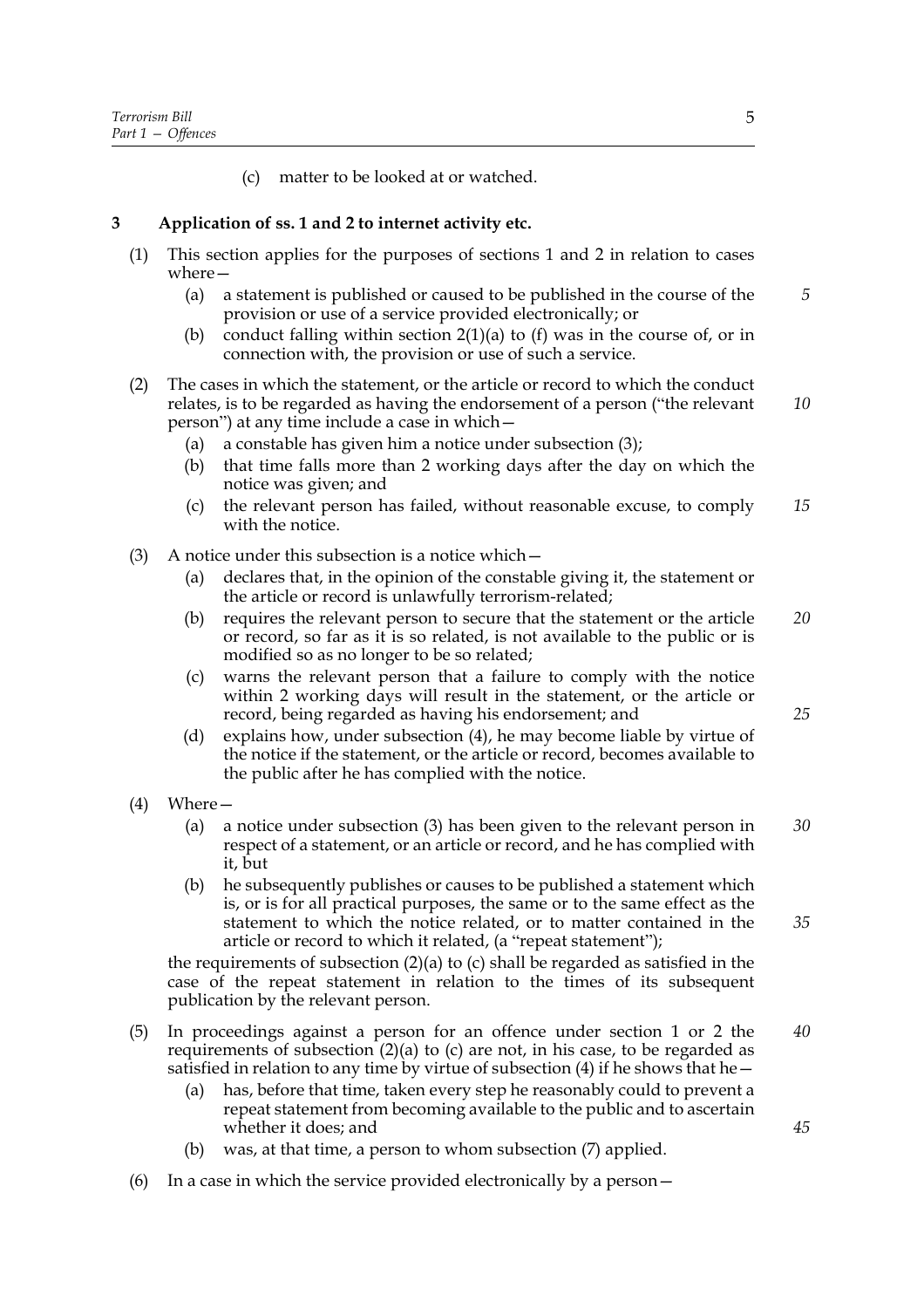|    | Part $1 -$ Offences                                                                                                                                                                                                                                                                                                                                                                                                                                                                                                                                          |      |
|----|--------------------------------------------------------------------------------------------------------------------------------------------------------------------------------------------------------------------------------------------------------------------------------------------------------------------------------------------------------------------------------------------------------------------------------------------------------------------------------------------------------------------------------------------------------------|------|
|    | (a)<br>consists only in transmitting or in storing information provided by<br>others, and                                                                                                                                                                                                                                                                                                                                                                                                                                                                    |      |
| 5  | does not involve any selection or exercise of other editorial control over<br>(b)<br>the whole or any part of the contents of what is transmitted or stored or<br>any independent selection of the persons to whom those contents are<br>transmitted,                                                                                                                                                                                                                                                                                                        |      |
| 10 | the steps which it is reasonable for the purposes of subsection (5) for that<br>person to take do not include the monitoring of the contents of information<br>transmitted or stored by that person in the provision of that service or the<br>taking of any other steps to ascertain the contents of such information.                                                                                                                                                                                                                                      |      |
| 15 | This subsection applies to a person at any time when he $-$<br>is not aware of the publication of the repeat statement; or<br>(a)<br>having become aware of its publication, has taken every step that he<br>(b)<br>reasonably could to secure that it either ceased to be available to the<br>public or was modified as mentioned in subsection (3)(b).                                                                                                                                                                                                     | (7)  |
|    | For the purposes of this section a statement or an article or record is unlawfully<br>terrorism-related if it constitutes, or if matter contained in the article or record<br>$constitutes -$                                                                                                                                                                                                                                                                                                                                                                | (8)  |
| 20 | something that is capable of being understood as a direct or indirect<br>(a)<br>encouragement or other inducement to the commission, preparation or<br>instigation of acts of terrorism or Convention offences; or<br>information which-<br>(b)                                                                                                                                                                                                                                                                                                              |      |
| 25 | is capable of being useful in the commission or preparation of<br>(i)<br>such acts; and<br>is in a form or context in which it is capable of being understood<br>(ii)<br>as being wholly or mainly for the purpose of being so useful.                                                                                                                                                                                                                                                                                                                       |      |
| 30 | The reference in subsection (8) to something that is capable of being<br>understood as an indirect encouragement to the commission or preparation of<br>acts of terrorism or Convention offences includes anything which is capable of<br>being understood as -<br>the glorification of the commission or preparation (whether in the past,<br>(a)<br>in the future or generally) of such acts or such offences; and<br>a suggestion that what is being glorified is being glorified as conduct<br>(b)<br>that should be emulated in existing circumstances. | (9)  |
| 35 | In this section "working day" means any day other than -<br>a Saturday or a Sunday;<br>(a)<br>Christmas Day or Good Friday; or<br>(b)<br>a day which is a bank holiday under the Banking and Financial<br>(c)<br>Dealings Act 1971 (c. 80) in any part of the United Kingdom.                                                                                                                                                                                                                                                                                | (10) |
| 40 | Giving of notices under s. 3                                                                                                                                                                                                                                                                                                                                                                                                                                                                                                                                 | 4    |
| 45 | Except in a case to which any of subsections $(2)$ to $(4)$ applies, a notice under<br>section 3(3) may be given to a person only $-$<br>by delivering it to him in person; or<br>(a)<br>by sending it to him, by means of a postal service providing for delivery<br>(b)<br>to be recorded, at his last known address.                                                                                                                                                                                                                                      | (1)  |
|    | Such a notice may be given to a body corporate only –<br>by delivering it to the secretary of that body in person; or<br>(a)                                                                                                                                                                                                                                                                                                                                                                                                                                 | (2)  |

*Terrorism Bill*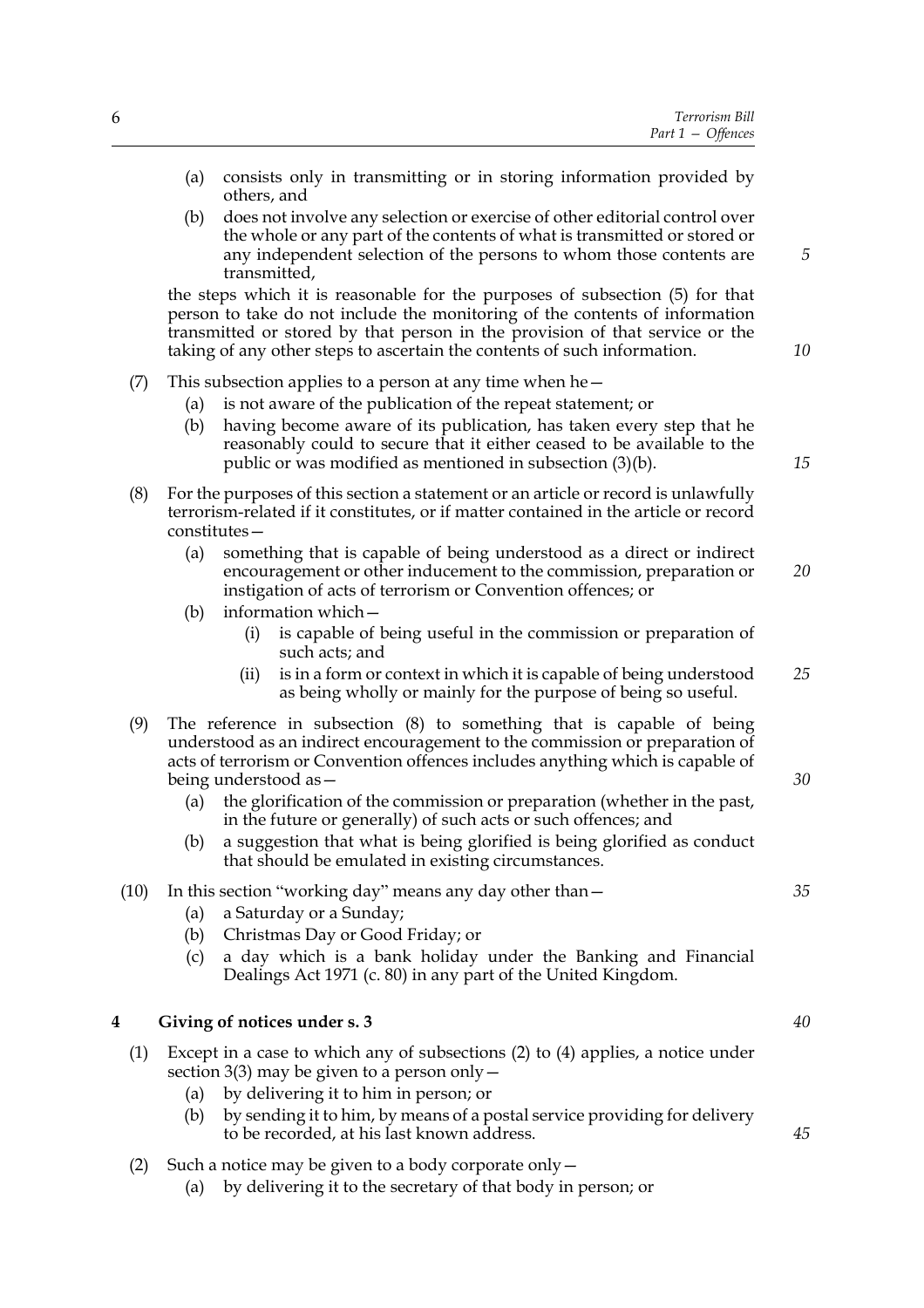- (b) by sending it to the appropriate person, by means of a postal service providing for delivery to be recorded, at the address of the registered or principal office of the body.
- (3) Such a notice may be given to a firm only  $-$ 
	- (a) by delivering it to a partner of the firm in person;
	- (b) by so delivering it to a person having the control or management of the partnership business; or
	- (c) by sending it to the appropriate person, by means of a postal service providing for delivery to be recorded, at the address of the principal office of the partnership.

### (4) Such a notice may be give to an unincorporated body or association only—

- (a) by delivering it to a member of its governing body in person; or
- (b) by sending it to the appropriate person, by means of a postal service providing for delivery to be recorded, at the address of the principal office of the body or association.
- $(5)$  In the case of  $-$ 
	- (a) a company registered outside the United Kingdom,
	- (b) a firm carrying on business outside the United Kingdom, or
	- (c) an unincorporated body or association with offices outside the United Kingdom,

the references in this section to its principal office include references to its principal office within the United Kingdom (if any).

- (6) In this section "the appropriate person" means—
	- (a) in the case of a body corporate, the body itself or its secretary;
	- (b) in the case of a firm, the firm itself or a partner of the firm or a person having the control or management of the partnership business; and
	- (c) in the case of an unincorporated body or association, the body or association itself or a member of its governing body.
- (7) For the purposes of section 3 the time at which a notice under subsection (3) of that section is to be regarded as given is—
	- (a) where it is delivered to a person, the time at which it is so delivered; and
	- (b) where it is sent by a postal service providing for delivery to be recorded, the time recorded as the time of its delivery.
- (8) In this section "secretary", in relation to a body corporate, means the secretary or other equivalent officer of the body. *35*

*Preparation of terrorist acts and terrorist training*

#### **5 Preparation of terrorist acts**

- (1) A person commits an offence if, with the intention of  $-$ 
	- (a) committing acts of terrorism, or
	- (b) assisting another to commit such acts,

he engages in any conduct in preparation for giving effect to his intention.

*5*

*10*

*15*

*20*

*25*

*30*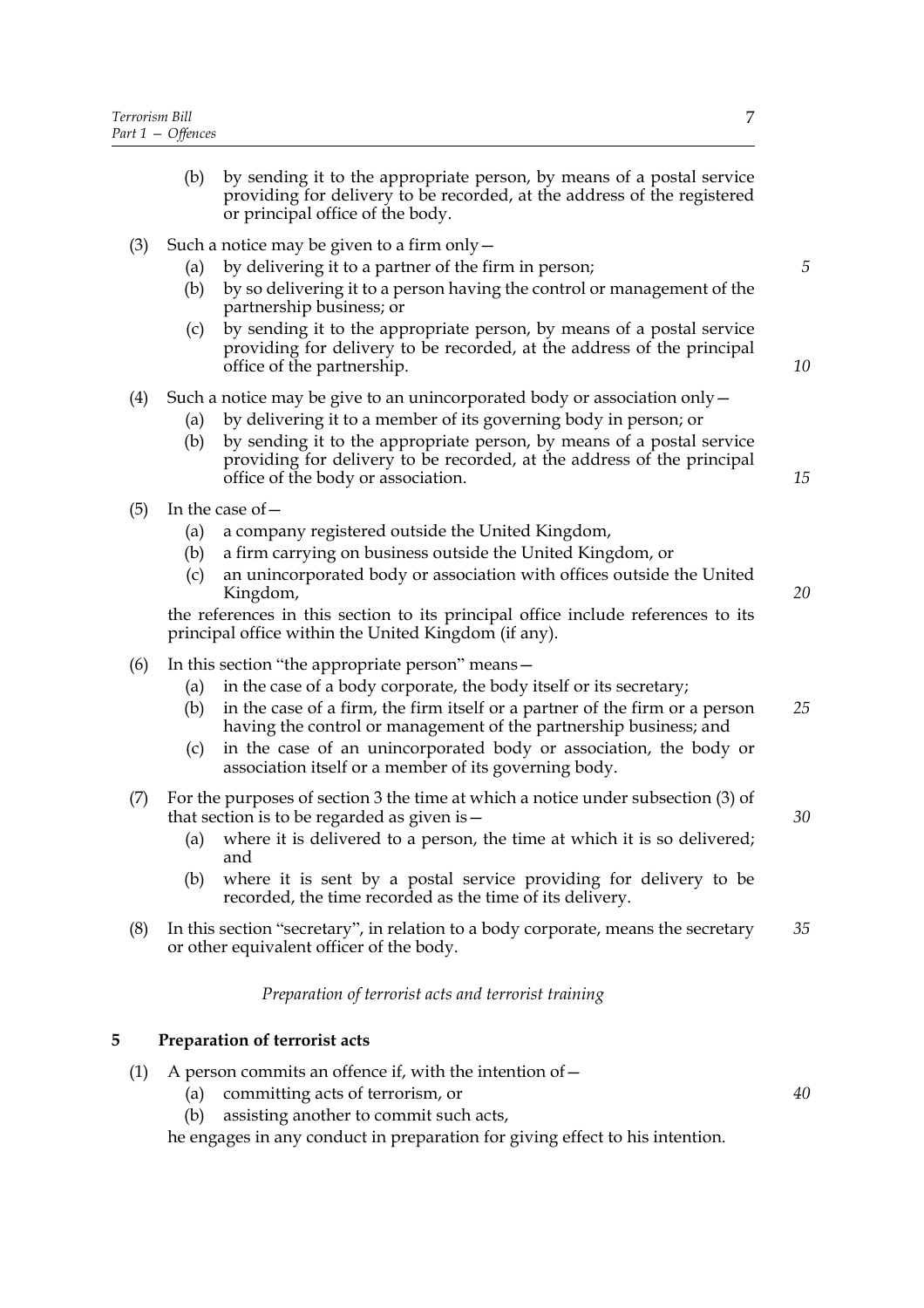- (2) It is irrelevant for the purposes of subsection (1) whether the intention and preparations relate to one or more particular acts of terrorism, acts of terrorism of a particular description or acts of terrorism generally.
- (3) A person guilty of an offence under this section shall be liable, on conviction on indictment, to imprisonment for life.

### **6 Training for terrorism**

- (1) A person commits an offence if  $-$ 
	- (a) he provides instruction or training in any of the skills mentioned in subsection (3); and
	- (b) at the time he provides the instruction or training, he knows or suspects that a person receiving it intends to use the skills in which he is being instructed or trained— *10*
		- (i) for or in connection with the commission or preparation of acts of terrorism or Convention offences; or
		- (ii) for assisting the commission or preparation by others of such acts or offences. *15*
- (2) A person commits an offence if—
	- (a) he receives instruction or training in any of the skills mentioned in subsection (3); and
	- (b) at the time of the instruction or training, he intends to use the skills in which he is being instructed or trained— *20*
		- (i) for or in connection with the commission or preparation of acts of terrorism or Convention offences; or
		- (ii) for assisting the commission or preparation by others of such acts or offences.
- (3) The skills are—
	- (a) the making, handling or use of a noxious substance, or of substances of a description of such substances;
	- (b) the use of any method or technique for doing anything else that is capable of being done for the purposes of terrorism, in connection with the commission or preparation of an act of terrorism or Convention offence or in connection with assisting the commission or preparation by another of such an act or offence; and *30*
	- (c) the design or adaptation for the purposes of terrorism, or in connection with the commission or preparation of an act of terrorism or Convention offence, of any method or technique for doing anything.
- (4) It is irrelevant for the purposes of subsections  $(1)$  and  $(2)$  -
	- (a) whether any instruction or training that is provided is provided to one or more particular persons or generally;
	- (b) whether the acts or offences in relation to which a person intends to use skills in which he is instructed or trained consist of one or more particular acts of terrorism or Convention offences, acts of terrorism or Convention offences of a particular description or acts of terrorism or Convention offences generally; and *40*
	- (c) whether assistance that a person intends to provide to others is intended to be provided to one or more particular persons or to one or more persons whose identities are not yet known. *45*

*5*

*25*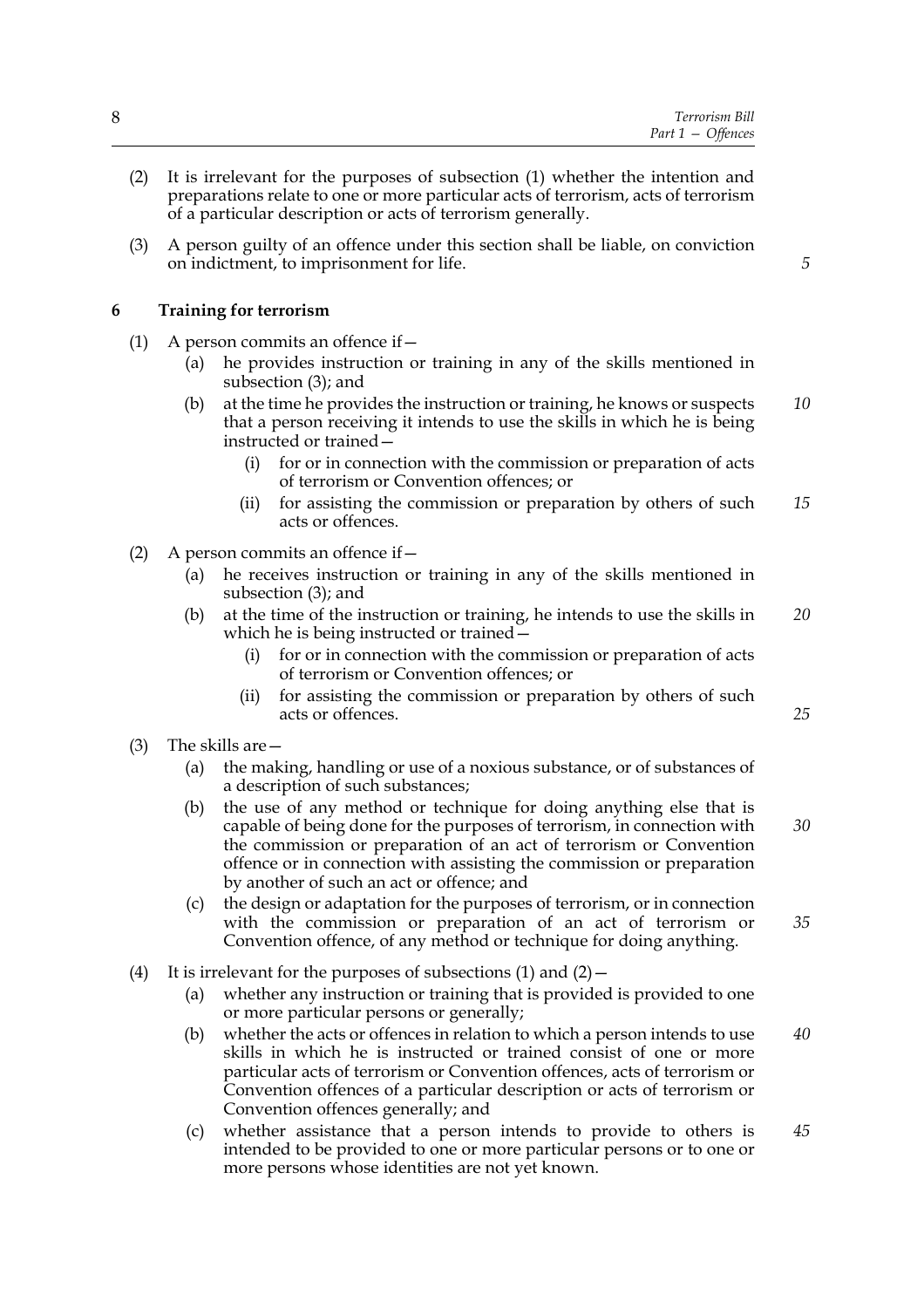- (5) A person guilty of an offence under this section shall be liable—
	- (a) on conviction on indictment, to imprisonment for a term not exceeding 10 years or to a fine, or to both;
	- (b) on summary conviction in England and Wales, to imprisonment for a term not exceeding 12 months or to a fine not exceeding the statutory maximum, or to both;
	- (c) on summary conviction in Scotland or Northern Ireland, to imprisonment for a term not exceeding 6 months or to a fine not exceeding the statutory maximum, or to both.
- (6) In relation to an offence committed before the commencement of section 154(1) of the Criminal Justice Act 2003 (c. 44), the reference in subsection  $(5)(b)$  to  $12$ months is to be read as a reference to 6 months. *10*
- (7) In this section—
	- "noxious substance" means—
		- (a) a dangerous substance within the meaning of Part 7 of the Antiterrorism, Crime and Security Act 2001 (c. 24); or *15*
		- (b) any other substance which is hazardous or noxious or which may be or become hazardous or noxious only in certain circumstances;
	- "substance" includes any natural or artificial substance (whatever its origin or method of production and whether in solid or liquid form or in the form of a gas or vapour) and any mixture of substances. *20*

# **7 Powers of forfeiture in respect of offences under s. 6**

- (1) A court before which a person is convicted of an offence under section 6 may order the forfeiture of anything the court considers to have been in the person's possession for purposes connected with the offence.
- (2) Before making an order under subsection (1) in relation to anything the court must give an opportunity of being heard to any person (in addition to the convicted person) who claims to be the owner of that thing or otherwise to have an interest in it.
- (3) An order under subsection (1) may not be made so as to come into force at any time before there is no further possibility (disregarding any power to grant permission for the bringing of an appeal out of time) of the order's being varied or set aside on appeal.
- (4) Where a court makes an order under subsection (1), it may also make such other provision as appears to it to be necessary for giving effect to the forfeiture. *35*
- (5) That provision may include, in particular, provision relating to the retention, handling, destruction or other disposal of what is forfeited.
- (6) Provision made by virtue of this section may be varied at any time by the court that made it. *40*

#### **8 Attendance at a place used for terrorist training**

- (1) A person commits an offence if  $-$ 
	- (a) he attends at any place, whether in the United Kingdom or elsewhere;

*5*

*25*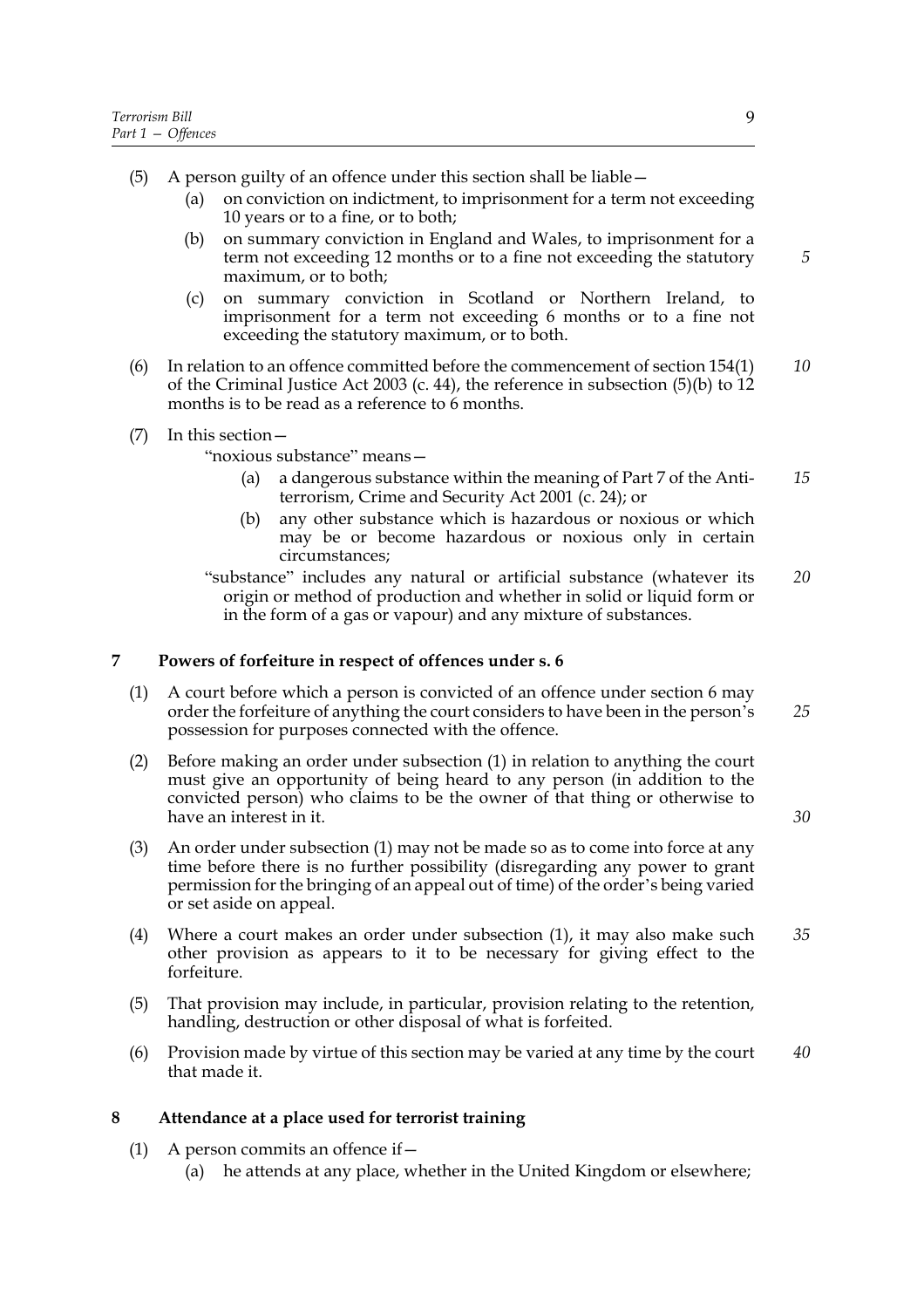|   |                                                                           | (b)        | while he is at that place, instruction or training of the type mentioned<br>in section $6(1)$ of this Act or section $54(1)$ of the Terrorism Act 2000                                                                                                                                                    |    |
|---|---------------------------------------------------------------------------|------------|-----------------------------------------------------------------------------------------------------------------------------------------------------------------------------------------------------------------------------------------------------------------------------------------------------------|----|
|   |                                                                           | (c)<br>(d) | (c. 11) (weapons training) is provided there;<br>that instruction or training is provided there wholly or partly for<br>purposes connected with the commission or preparation of acts of<br>terrorism or Convention offences; and<br>the requirements of subsection (2) are satisfied in relation to that | 5  |
|   |                                                                           |            | person.                                                                                                                                                                                                                                                                                                   |    |
|   | (2)                                                                       | (a)        | The requirements of this subsection are satisfied in relation to a person if $-$<br>he knows or believes that instruction or training is being provided there<br>wholly or partly for purposes connected with the commission or<br>preparation of acts of terrorism or Convention offences; or            | 10 |
|   |                                                                           | (b)        | a person attending at that place throughout the period of that person's<br>attendance could not reasonably have failed to understand that<br>instruction or training was being provided there wholly or partly for<br>such purposes.                                                                      | 15 |
|   | (3)                                                                       |            | It is immaterial for the purposes of this section -                                                                                                                                                                                                                                                       |    |
|   |                                                                           | (a)        | whether the person concerned receives the instruction or training<br>himself; and                                                                                                                                                                                                                         |    |
|   |                                                                           | (b)        | whether the instruction or training is provided for purposes connected<br>with one or more particular acts of terrorism or Convention offences,<br>acts of terrorism or Convention offences of a particular description or<br>acts of terrorism or Convention offences generally.                         | 20 |
|   | (4)<br>A person guilty of an offence under this section shall be liable – |            |                                                                                                                                                                                                                                                                                                           |    |
|   |                                                                           | (a)        | on conviction on indictment, to imprisonment for a term not exceeding<br>10 years or to a fine, or to both;                                                                                                                                                                                               | 25 |
|   |                                                                           | (b)        | on summary conviction in England and Wales, to imprisonment for a<br>term not exceeding 12 months or to a fine not exceeding the statutory<br>maximum, or to both;                                                                                                                                        |    |
|   |                                                                           | (c)        | on summary conviction in Scotland or Northern Ireland, to<br>imprisonment for a term not exceeding 6 months or to a fine not<br>exceeding the statutory maximum, or to both.                                                                                                                              | 30 |
|   |                                                                           |            | (5) In relation to an offence committed before the commencement of section 154(1)<br>of the Criminal Justice Act 2003 (c. 44), the reference in subsection $(4)(b)$ to 12<br>months is to be read as a reference to 6 months.                                                                             | 35 |
|   | (6)                                                                       |            | References in this section to instruction or training being provided include<br>references to its being made available.                                                                                                                                                                                   |    |
|   |                                                                           |            | Offences involving radioactive devices and materials and nuclear facilities and sites                                                                                                                                                                                                                     |    |
| 9 |                                                                           |            | Making and possession of devices or materials                                                                                                                                                                                                                                                             |    |
|   | (1)                                                                       |            | A person commits an offence if -                                                                                                                                                                                                                                                                          | 40 |
|   |                                                                           | (a)        | he makes or has in his possession a radioactive device, or                                                                                                                                                                                                                                                |    |

(b) he has in his possession radioactive material,

with the intention of using the device or material in the course of or in connection with the commission or preparation of an act of terrorism or for the purposes of terrorism, or of making it available to be so used.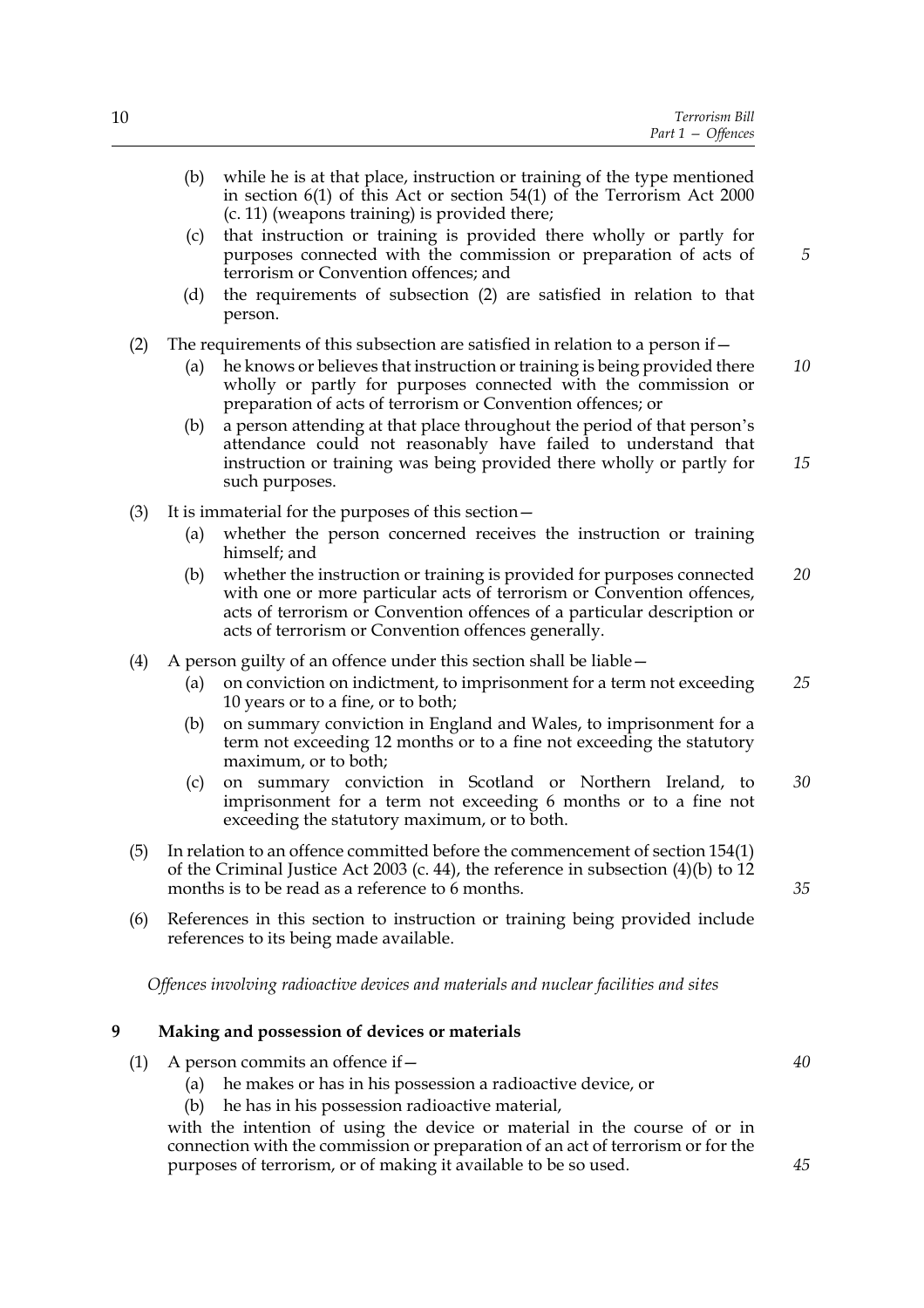- (2) It is irrelevant for the purposes of subsection (1) whether the act of terrorism to which an intention relates is a particular act of terrorism, an act of terrorism of a particular description or an act of terrorism generally. (3) A person guilty of an offence under this section shall be liable, on conviction on indictment, to imprisonment for life. (4) In this section— "radioactive device" means— (a) a nuclear weapon or other nuclear explosive device; (b) a radioactive material dispersal device; (c) a radiation-emitting device; "radioactive material" means nuclear material or any other radioactive substance which— (a) contains nuclides that undergo spontaneous disintegration in a process accompanied by the emission of one or more types of ionising radiation, such as alpha radiation, beta radiation, neutron particles or gamma rays; and (b) is capable, owing to its radiological or fissile properties, of  $-$ (i) causing serious bodily injury to a person; (ii) causing serious damage to property; (iii) endangering a person's life; or *10 15 20*
	- (iv) creating a serious risk to the health or safety of the public.

#### (5) In subsection  $(4)$  –

- "device" includes any of the following, whether or not fixed to land, namely, machinery, equipment, appliances, tanks, containers, pipes and conduits; *25*
- "nuclear material" has the same meaning as in the Nuclear Material (Offences) Act 1983 (c. 18) (see section 6 of that Act).

#### **10 Misuse of devices or material and misuse and damage of facilities**

| (1) | A person commits an offence if he uses -<br>a radioactive device, or<br>(a)<br>radioactive material,<br>(b)                                                                                                                                                                                                                                      | 30 |  |  |
|-----|--------------------------------------------------------------------------------------------------------------------------------------------------------------------------------------------------------------------------------------------------------------------------------------------------------------------------------------------------|----|--|--|
|     | in the course of or in connection with the commission of an act of terrorism or<br>for the purposes of terrorism.                                                                                                                                                                                                                                |    |  |  |
| (2) | A person commits an offence if, in the course of or in connection with the<br>commission of an act of terrorism or for the purposes of terrorism, he uses or<br>damages a nuclear facility in a manner which -<br>causes a release of radioactive material; or<br>(a)<br>creates or increases a risk that such material will be released.<br>(b) | 35 |  |  |
| (3) | A person guilty of an offence under this section shall be liable, on conviction<br>on indictment, to imprisonment for life.                                                                                                                                                                                                                      | 40 |  |  |
| (4) | In this section $-$<br>"nuclear facility" means-<br>a nuclear reactor, including a reactor installed in or on any<br>(a)<br>transportation device for use as an energy source in order to<br>propel it or for any other purpose; or                                                                                                              | 45 |  |  |

*5*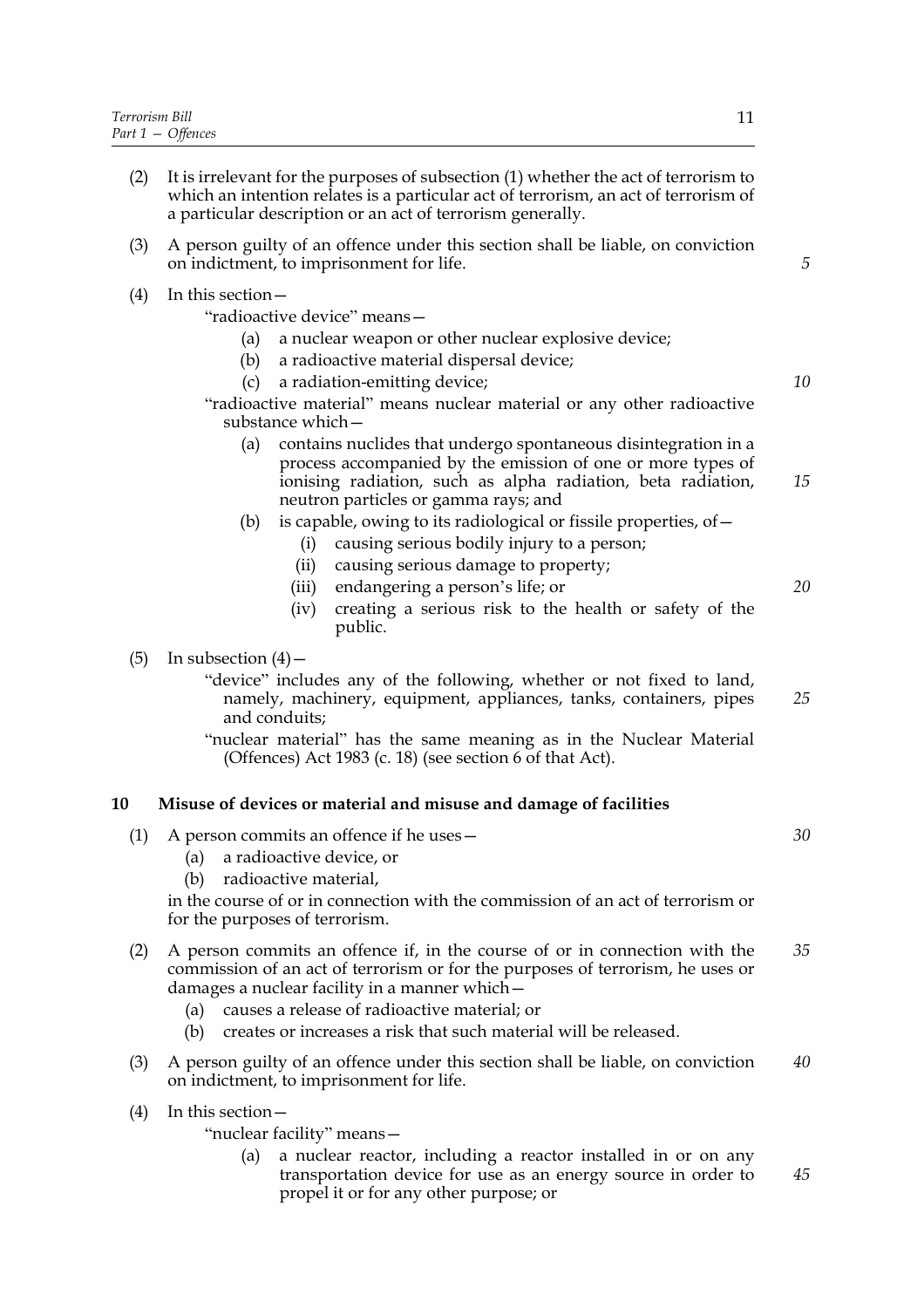- (b) a plant or conveyance being used for the production, storage, processing or transport of radioactive material;
- "radioactive device" and "radioactive material" have the same meanings as in section 9.
- (5) In subsection  $(4)$  -
	- "nuclear reactor" has the same meaning as in the Nuclear Installations Act 1965 (c. 57) (see section 26 of that Act);
	- "transportation device" means any vehicle or any space object (within the meaning of the Outer Space Act 1986 (c. 38)).

#### **11 Terrorist threats relating to devices, materials or facilities**

- (1) A person commits an offence if, in the course of or in connection with the commission of an act of terrorism or for the purposes of terrorism—
	- (a) he makes a demand—
		- (i) for the supply to himself or to another of a radioactive device or of radioactive material;
		- (ii) for a nuclear facility to be made available to himself or to another; or
		- (iii) for access to such a facility to be given to himself or to another;
	- (b) he supports the demand with a threat that he or another will take action if the demand is not met; and
	- (c) the circumstances and manner of the threat are such that it is reasonable for the person to whom it is made to assume that there is real risk that the threat will be carried out if the demand is not met.
- (2) A person also commits an offence if  $-$ 
	- (a) he makes a threat falling within subsection (3) in the course of or in connection with the commission of an act of terrorism or for the purposes of terrorism; and *25*
	- (b) the circumstances and manner of the threat are such that it is reasonable for the person to whom it is made to assume that there is real risk that the threat will be carried out, or would be carried out if demands made in association with the threat are not met. *30*
- (3) A threat falls within this subsection if it is—
	- (a) a threat to use radioactive material;
	- (b) a threat to use a radioactive device; or
	- (c) a threat to use or damage a nuclear facility in a manner that releases radioactive material or creates or increases a risk that such material will be released. *35*
- (4) A person guilty of an offence under this section shall be liable, on conviction on indictment, to imprisonment for life.
- (5) In this section— "nuclear facility" has the same meaning as in section 10; "radioactive device" and "radioactive material" have the same meanings as in section 9.

#### **12 Trespassing etc. on nuclear sites**

(1) The Serious Organised Crime and Police Act 2005 (c. 15) is amended as follows. *45*

*5*

*10*

*15*

*20*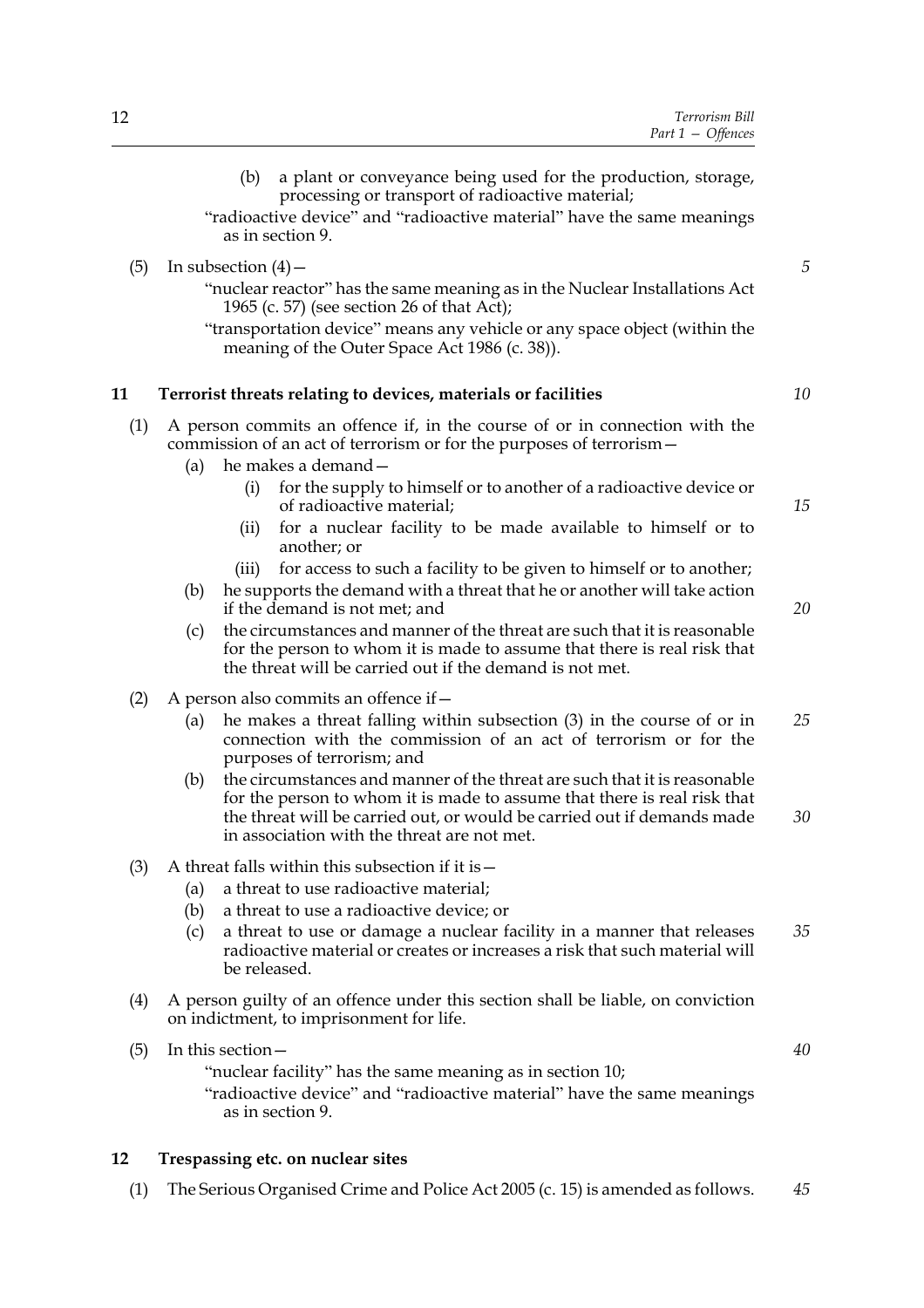- (2) In sections 128(1), (4) and (7) and 129(1), (4) and (6) (trespassing etc. on a designated site in England and Wales or Northern Ireland or in Scotland), for "designated", wherever occurring, substitute "protected".
- (3) After section 128(1) (sites in England and Wales and Northern Ireland) insert—
	- "(1A) In this section 'protected site' means—
		- (a) a nuclear site; or
		- (b) a designated site.
	- (1B) In this section 'nuclear site' means—
		- (a) so much of any premises in respect of which a nuclear site licence (within the meaning of the Nuclear Installations Act 1965) is for the time being in force as lies within the outer perimeter of the protection provided for those premises; and *10*
		- (b) so much of any other premises of which premises falling within paragraph (a) form a part as lies within that outer perimeter.
	- (1C) For this purpose—
		- (a) the outer perimeter of the protection provided for any premises is the line of the outermost fences, walls or other obstacles provided or relied on for protecting those premises from intruders; and
		- (b) that line shall be determined on the assumption that every gate, door or other barrier across a way through a fence, wall or other obstacle is closed." *20*
- (4) After section 129(1) (sites in Scotland) insert—
	- "(1A) In this section 'protected Scottish site' means—
		- (a) a nuclear site in Scotland; or
		- (b) a designated Scottish site.
		- (1B) In this section 'nuclear site' means—
			- (a) so much of any premises in respect of which a nuclear site licence (within the meaning of the Nuclear Installations Act 1965) is for the time being in force as lies within the outer perimeter of the protection provided for those premises; and
			- (b) so much of any other premises of which premises falling within paragraph (a) form a part as lies within that outer perimeter.
		- (1C) For this purpose—
			- (a) the outer perimeter of the protection provided for any premises is the line of the outermost fences, walls or other obstacles provided or relied on for protecting those premises from intruders; and *35*
			- (b) that line shall be determined on the assumption that every gate, door or other barrier across a way through a fence, wall or other obstacle is closed." *40*

*15*

*5*

*30*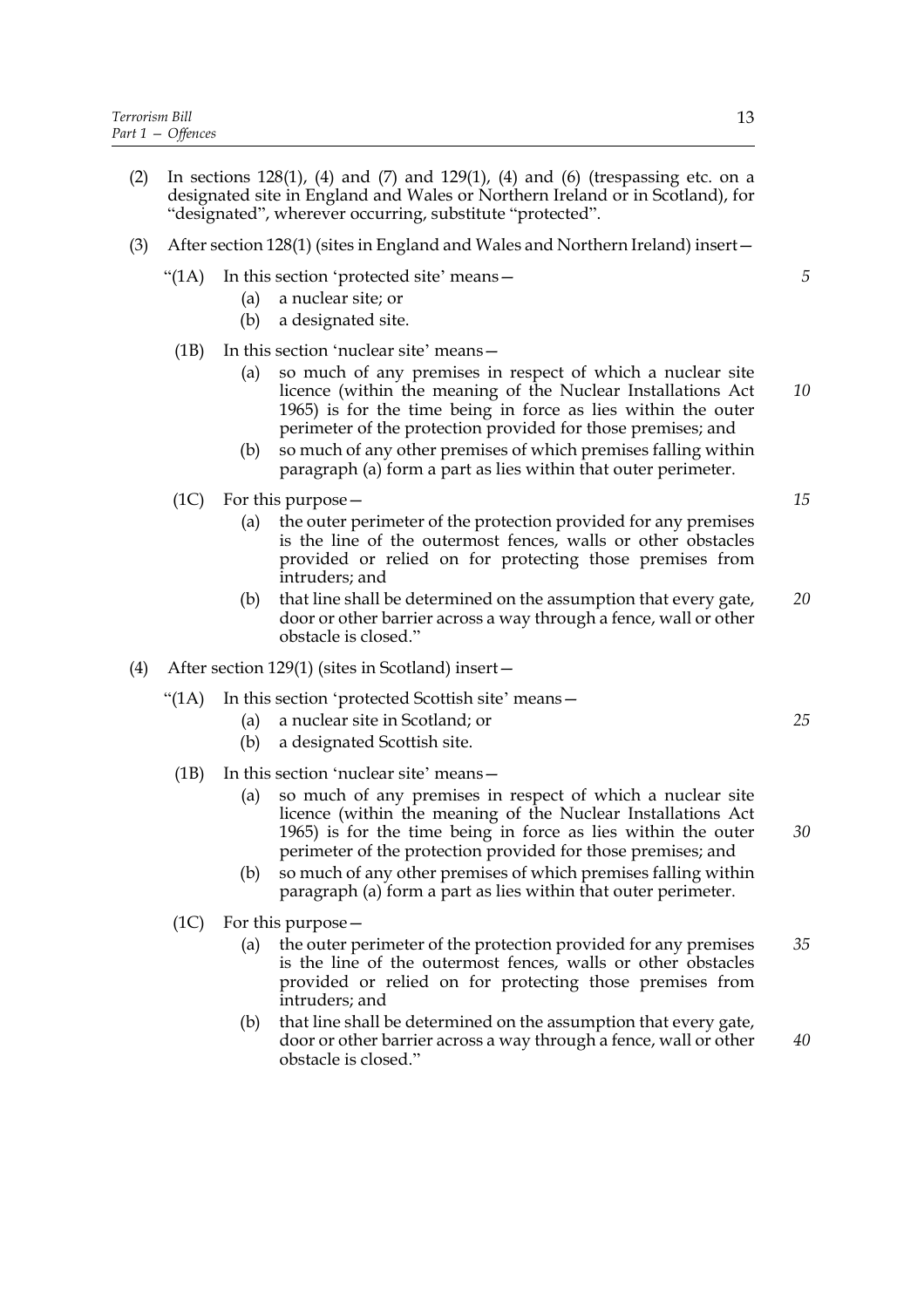#### *Increases of penalties*

#### **13 Maximum penalty for possessing for terrorist purposes**

- (1) In section  $57(4)(a)$  of the Terrorism Act 2000 (c. 11) (10 years maximum imprisonment for possession for terrorist purposes), for "10 years" substitute "15 years".
- (2) Subsection (1) does not apply to offences committed before the commencement of this section.

#### **14 Maximum penalty for certain offences relating to nuclear material**

- (1) In section 2 of the Nuclear Material (Offences) Act 1983 (c. 18) (offences involving preparatory acts and threats), for subsection (5) substitute—
	- "(5) A person guilty of an offence under this section shall be liable, on conviction on indictment, to imprisonment for life."
- (2) Subsection (1) does not apply to offences committed before the commencement of this section.

#### **15 Maximum penalty for contravening notice relating to encrypted information** *15*

- (1) In section 53 of the Regulation of Investigatory Powers Act 2000 (c. 23) (offence of contravening disclosure requirement)—
	- (a) in paragraph (a) of subsection (5), for "two years" substitute "the appropriate maximum term"; and
	- (b) after that subsection insert the subsections set out in subsection (2).
- (2) The inserted subsections are—
	- " $(5A)$  In subsection  $(5)$  'the appropriate maximum term' means -
		- (a) in a national security case, five years; and
		- (b) in any other case, two years.
	- (5B) In subsection (5A) 'a national security case' means a case in which the grounds specified in the notice to which the offence relates as the grounds for imposing a disclosure requirement were or included a belief that the imposition of the requirement was necessary in the interests of national security." *25*
- (3) This section does not apply to offences committed before the commencement of this section. *30*

*Incidental provisions about offences*

#### **16 Preparatory hearings in terrorism cases**

- (1) Section 29 of the Criminal Procedure and Investigations Act 1996 (c. 25) (power to order preparatory hearing) is amended as follows.
- (2) Before subsection (2) insert—
	- "(1B) An order that a preparatory hearing shall be held must be made by a judge of the Crown Court in every case which (whether or not it falls

*10*

*20*

*35*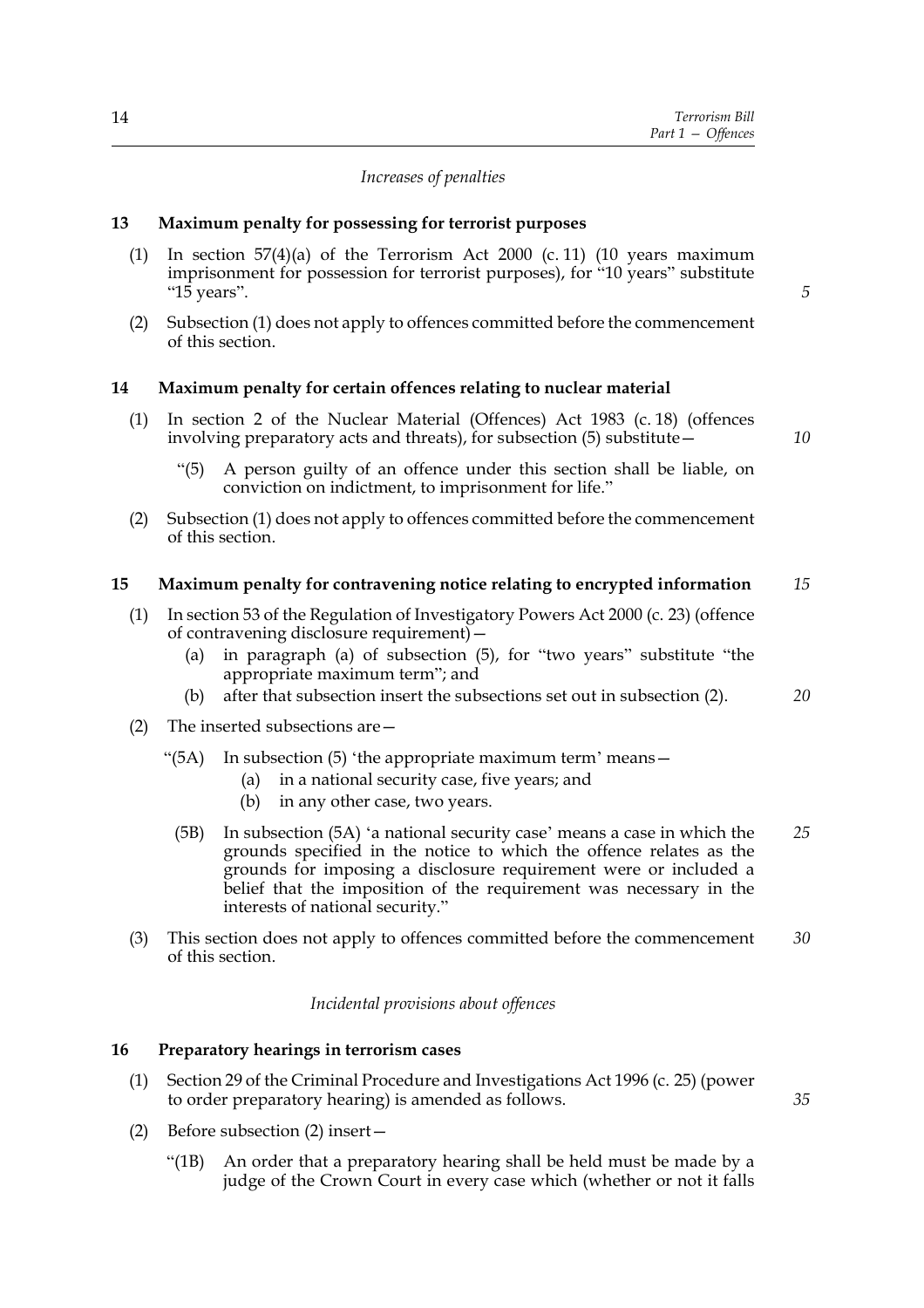within subsection (1) or (1A)) is a case in which at least one of the offences charged by the indictment against at least one of the persons charged is a terrorism offence.

- (1C) An order that a preparatory hearing shall be held must also be made by a judge of the Crown court in every case which (whether or not it falls within subsection (1) or (1A)) is a case in which  $-$ 
	- (a) at least one of the offences charged by the indictment against at least one of the persons charged is an offence carrying a maximum of at least 10 years' imprisonment; and
	- (b) it appears to the judge that evidence on the indictment reveals that conduct in respect of which that offence is charged had a terrorist connection." *10*
- (3) For subsection (3) (no order in serious and complex fraud cases) substitute—
	- "(3) In a case in which it appears to a judge of the Crown Court that evidence on an indictment reveals a case of fraud of such seriousness or complexity as is mentioned in section 7 of the Criminal Justice Act 1987 (preparatory hearings in cases of serious or complex fraud)— *15*
		- (a) the judge may make an order for a preparatory hearing under this section only if he is required to do so by subsection (1B) or  $(1C)$ ;
		- (b) before making an order in pursuance of either of those subsections, he must determine whether to make an order for a preparatory hearing under that section; and
		- (c) he is not required by either of those subsections to make an order for a preparatory hearing under this section if he determines that an order should be made for a preparatory hearing under that section;

and, in a case in which an order is made for a preparatory hearing under that section, requirements imposed by those subsections apply only if that order ceases to have effect."

- (4) In subsection (4) (orders to be capable of being made on application or on the judge's own motion), for the words before paragraph (a) substitute—
	- "(4) An order that a preparatory hearing shall be held may be made  $-$ "
- (5) After sub-paragraph (5) insert—
	- "(6) In this section 'terrorism offence' means—
		- (a) an offence under section 11 or 12 of the Terrorism Act 2000 (c. 11) (offences relating to proscribed organisations);
		- (b) an offence under any of sections 15 to 18 of that Act (offences relating to terrorist property);
		- (c) an offence under section 38B of that Act (failure to disclose information about acts of terrorism); *40*
		- (d) an offence under section 54 of that Act (weapons training);
		- (e) an offence under any of sections 56 to 59 of that Act (directing terrorism, possessing things and collecting information for the purposes of terrorism and inciting terrorism outside the United Kingdom); *45*
		- (f) an offence in respect of which there is jurisdiction by virtue of section 62 of that Act (extra-territorial jurisdiction in respect of

*5*

*20*

*25*

*30*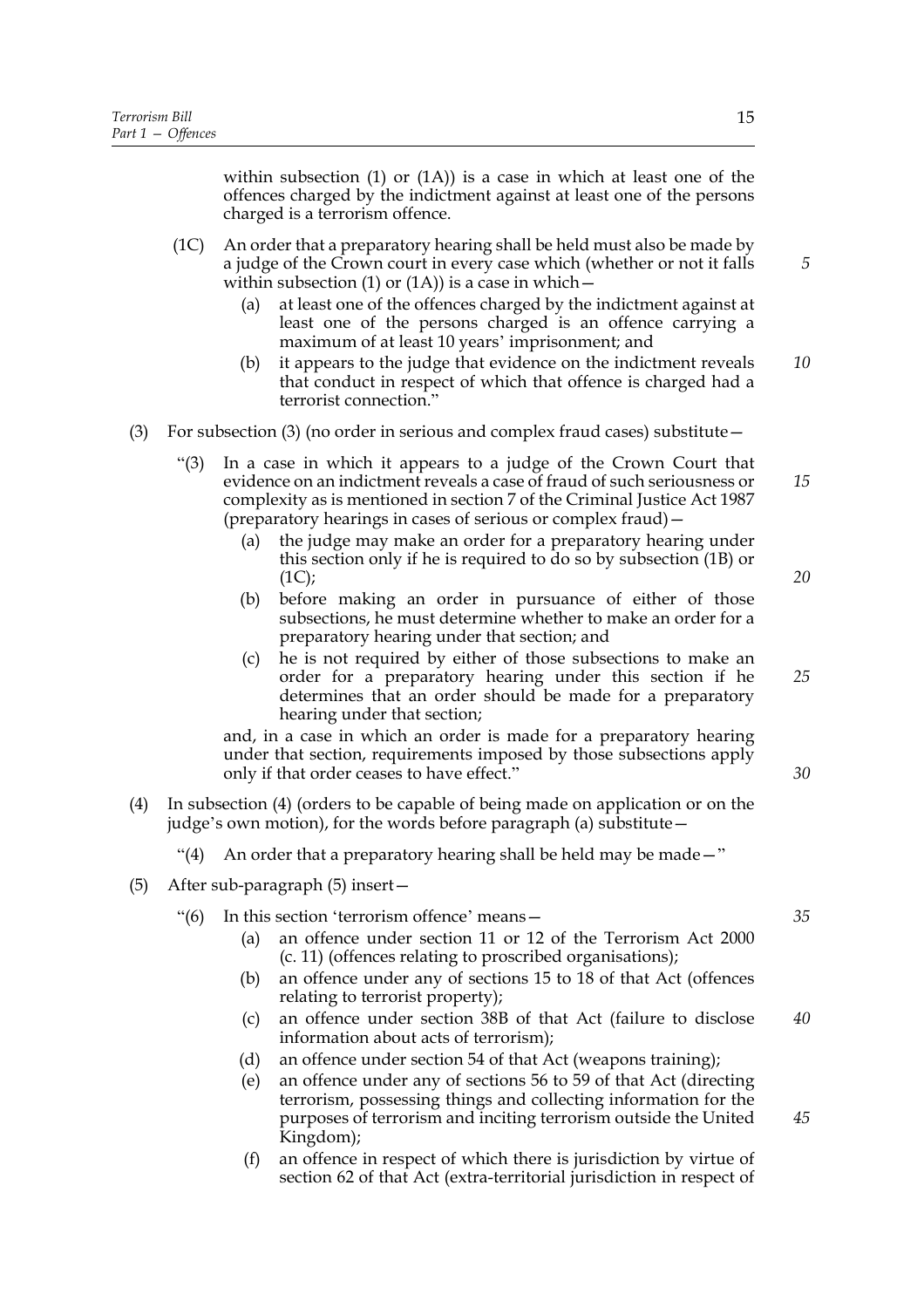certain offences committed outside the United Kingdom for the purposes of terrorism etc.);

- (g) an offence under Part 1 of the Terrorism Act 2005 (miscellaneous terrorist related offences);
- (h) conspiring or attempting to commit a terrorism offence;
- (i) incitement to commit a terrorism offence.
- (7) For the purposes of this section an offence carries a maximum of at least 10 years' imprisonment if—
	- (a) it is punishable, on conviction on indictment, with imprisonment; and
	- (b) the maximum term of imprisonment that may be imposed on conviction on indictment of that offence is 10 years or more or is imprisonment for life.
- (8) For the purposes of this section conduct has a terrorist connection if it is or takes place in the course of an act of terrorism or is for the purposes of terrorism. *15*
- (9) In subsection (8) 'terrorism' has the same meaning as in the Terrorism Act 2000 (see section 1 of that Act)."

#### **17 Commission of offences abroad**

- $(1)$  If
	- (a) a person does anything outside the United Kingdom, and
	- (b) his action, if done in a part of the United Kingdom, would constitute an offence falling within subsection (2),

he shall be guilty in that part of the United Kingdom of the offence.

| (2) |  | The offences falling within this subsection are - |
|-----|--|---------------------------------------------------|
|     |  |                                                   |

- (a) an offence under section 1 or 6 of this Act so far as it is committed in relation to any statement, instruction or training in relation to which that section has effect by reason of its relevance to the commission, preparation or instigation of one or more Convention offences;
- (b) an offence under any of sections 8 to 11 of this Act;
- (c) an offence under section 11(1) of the Terrorism Act 2000 (c. 11) (membership of proscribed organisations);
- (d) an offence under section 54 of that Act (weapons training);
- (e) conspiracy to commit an offence falling within this subsection;
- (f) inciting a person to commit such an offence;
- (g) attempting to commit such an offence;
- (h) aiding, abetting, counselling or procuring the commission of such an offence.
- (3) Subsection (1) applies irrespective of whether the person is a British citizen or, in the case of a company, a company incorporated in a part of the United Kingdom. *40*
- (4) In the case of an offence falling within subsection (2) which is committed wholly or partly outside the United Kingdom—
	- (a) proceedings for the offence may be taken at any place in the United Kingdom; and

*10*

*5*

*20*

*25*

*30*

*35*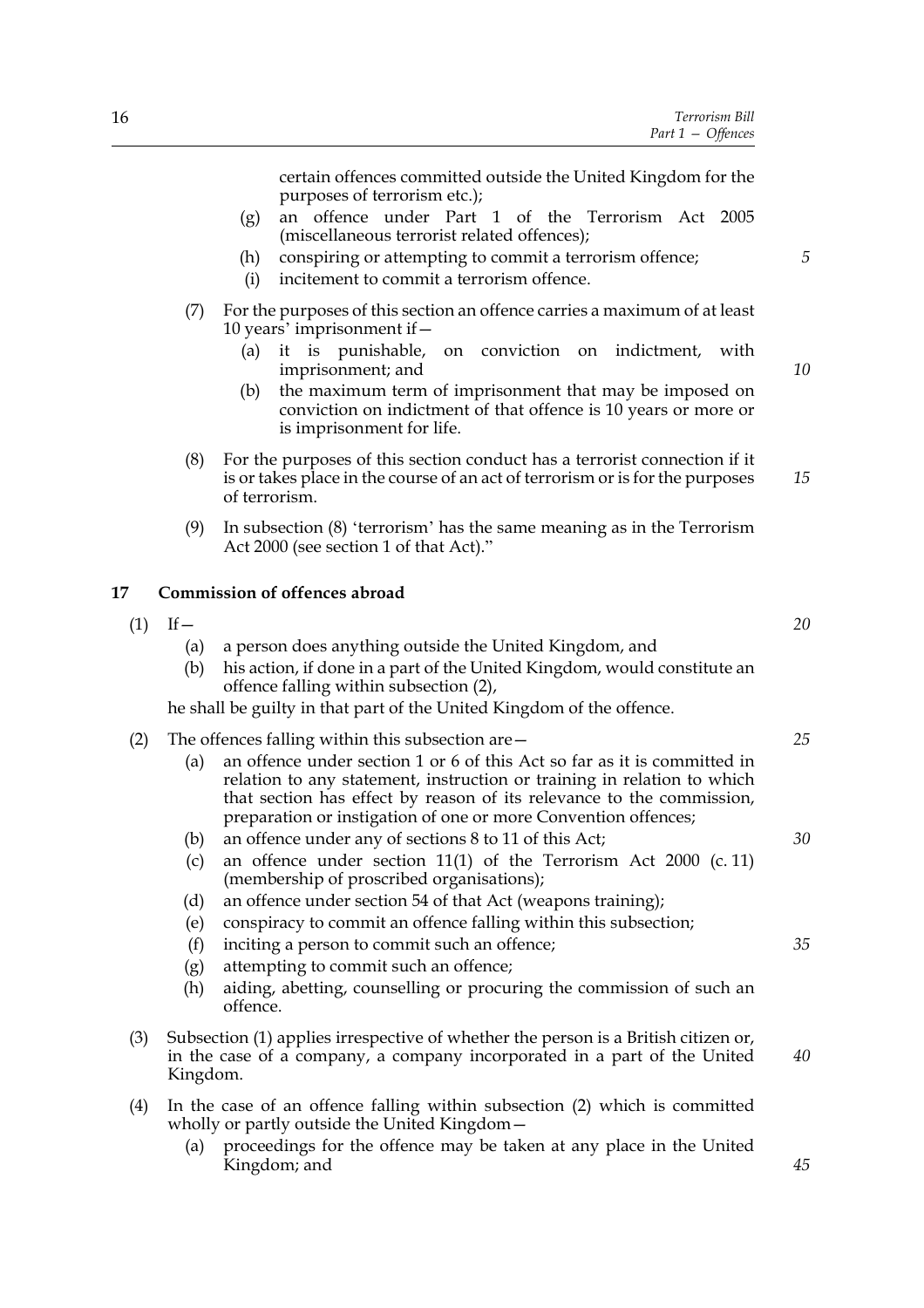- (b) the offence may for all incidental purposes be treated as having been committed at any such place.
- (5) In section 3(1)(a) and (b) of the Explosive Substances Act 1883 (c. 3) (offences committed in preparation for use of explosives with intent to endanger life or property in the United Kingdom or the Republic of Ireland), in each place, for "the Republic of Ireland" substitute "elsewhere".
- (6) Subsection (5) does not extend to Scotland except in relation to—
	- (a) the doing of an act as an act of terrorism or for the purposes of terrorism; or
	- (b) the possession or control of a substance for the purposes of terrorism. *10*

#### **18 Liability of company directors etc.**

- (1) Where an offence under this Part is committed by a body corporate and is proved to have been committed with the consent or connivance of—
	- (a) a director, manager, secretary or other similar officer of the body corporate, or
	- (b) a person who was purporting to act in any such capacity,

he (as well as the body corporate) is guilty of that offence and shall be liable to be proceeded against and punished accordingly.

- (2) Where an offence under this Part—
	- (a) is committed by a Scottish firm, and
	- (b) is proved to have been committed with the consent or connivance of a partner of the firm,

he (as well as the firm) is guilty of that offence and shall be liable to be proceeded against and punished accordingly.

(3) In this section "director", in relation to a body corporate whose affairs are managed by its members, means a member of the body corporate. *25*

#### **19 Consents to prosecutions**

- (1) Proceedings for an offence under this Part—
	- (a) may be instituted in England and Wales only with the consent of the Director of Public Prosecutions; and
	- (b) may be instituted in Northern Ireland only with the consent of the Director of Public Prosecutions for Northern Ireland.
- (2) But if it appears to the Director of Public Prosecutions or the Director of Public Prosecutions for Northern Ireland that an offence under this Part has been committed for a purpose wholly or partly connected with the affairs of a country other than the United Kingdom, his consent for the purposes of this section may be given only with the permission—
	- (a) in the case of the Director of Public Prosecutions, of the Attorney General; and
	- (b) in the case of the Director of Public Prosecutions for Northern Ireland, of the Advocate General for Northern Ireland.
- (3) In relation to any time before the coming into force of section 27(1) of the Justice (Northern Ireland) Act 2002 (c. 26), the reference in subsection (2)(b) to the Advocate General for Northern Ireland is to be read as a reference to the Attorney General for Northern Ireland.

*5*

*40*

*45*

*15*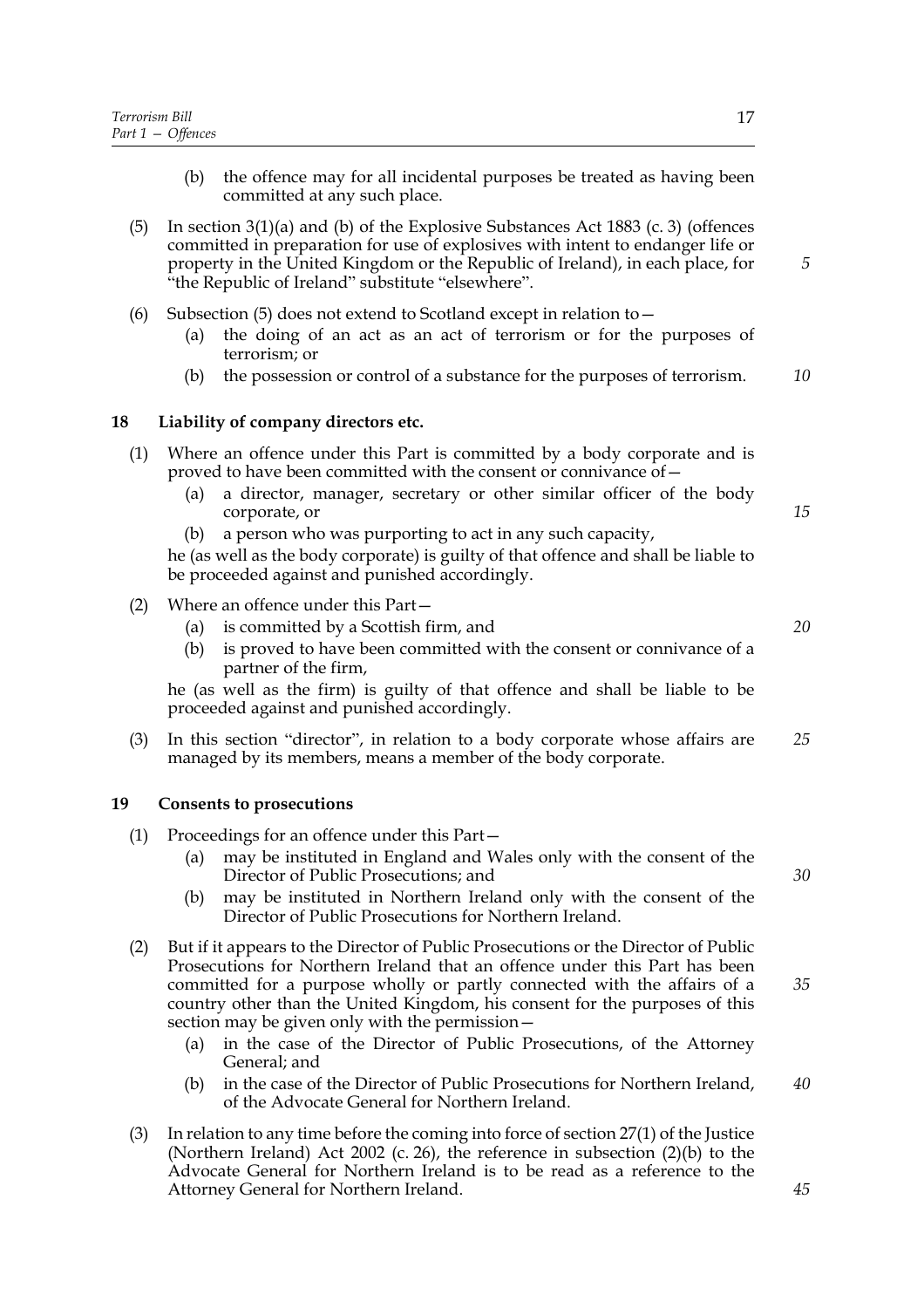#### *Interpretation of Part 1*

#### **20 Interpretation of Part 1**

- (1) Expressions used in this Part and in the Terrorism Act 2000 (c. 11) have the same meanings in this Part as in that Act.
- (2) In this Part—
	- "act of terrorism" includes anything constituting an action taken for the purposes of terrorism, within the meaning of the Terrorism Act 2000 (see section 1(5) of that Act);

"article" includes anything for storing data;

- "Convention offence" means an offence listed in Schedule 1 or an equivalent offence under the law of a country or territory outside the United Kingdom; *10*
- "glorification" includes any form of praise or celebration, and cognate expressions are to be construed accordingly;

"public" is to be construed in accordance with subsection (3);

- "publish" and cognate expressions are to be construed in accordance with subsection (4);
- "record" means a record so far as not comprised in an article, including a temporary record created electronically and existing solely in the course of, and for the purposes of, the transmission of the whole or a part of its contents;

"statement" is to be construed in accordance with subsection (6).

- (3) In this Part references to the public—
	- (a) are references to the public of any part of the United Kingdom or of a country or territory outside the United Kingdom, or any section of the public; and *25*
	- (b) except in section 9(4), also include references to a meeting or other group of persons which is open to the public (whether unconditionally or on the making of a payment or the satisfaction of other conditions).

#### (4) In this Part references to a person's publishing a statement are references to  $-$ *30*

- (a) his publishing it in any manner to the public;
- (b) his providing electronically any service by means of which the public have access to the statement; or
- (c) his using a service provided to him electronically by another so as to enable or to facilitate access by the public to the statement;

but this subsection does not apply to the references to a publication in section 2.

- (5) In this Part references to providing a service include references to making a facility available; and references to a service provided to a person are to be construed accordingly.
- (6) In this Part references to a statement are references to a communication of any description, including a communication without words consisting of sounds or images or both. *40*
- (7) In this Part references to conduct that should be emulated in existing circumstances include references to conduct that is of a description of conduct that should be so emulated

*5*

*20*

*15*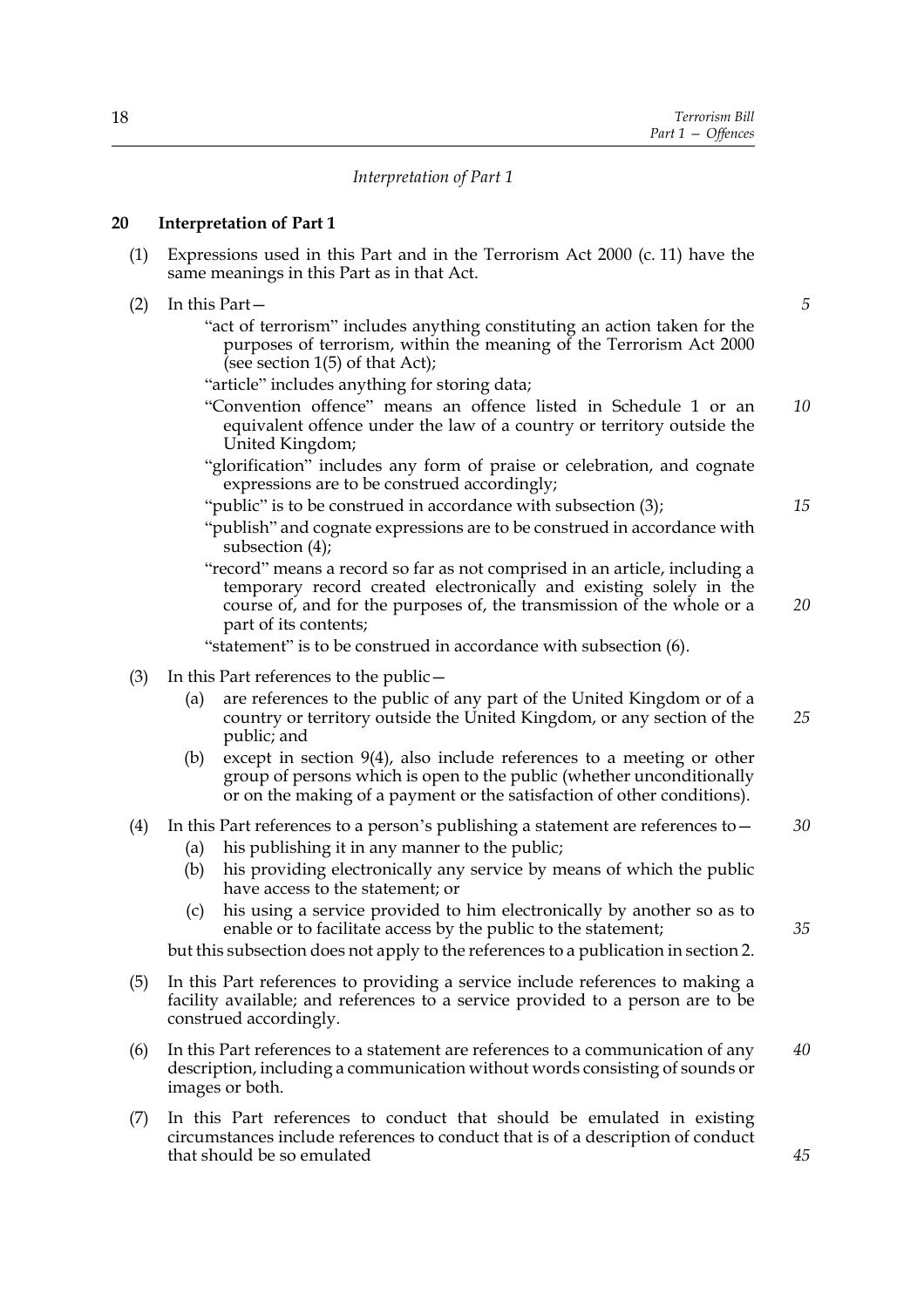- (8) In this Part references to what is contained in an article or record include references—
	- (a) to anything that is embodied or stored in or on it; and
	- (b) to anything that may be reproduced from it using apparatus designed or adapted for the purpose.
- (9) The Secretary of State may by order made by statutory instrument—
	- (a) modify Schedule 1 so as to add an offence to the offences listed in that Schedule;
	- (b) modify that Schedule so as to remove an offence from the offences so listed;
	- (c) make supplemental, incidental, consequential or transitional provision in connection with the addition or removal of an offence.
- (10) An order under subsection (9) may add an offence in or as regards Scotland to the offences listed in Schedule 1 to the extent only that a provision creating the offence would be outside the legislative competence of the Scottish Parliament.
- (11) The Secretary of State must not make an order containing (with or without other provision) any provision authorised by subsection  $(9)$  unless a draft of the order has been laid before Parliament and approved by a resolution of each House.

#### **PART 2**

#### MISCELLANEOUS PROVISIONS

#### *Proscription of terrorist organisations*

#### **21 Grounds of proscription**

In section 3 of the Terrorism Act 2000 (c. 11) (proscription of organisations), after subsection (5) insert—

- "(5A) The cases in which an organisation promotes or encourages terrorism for the purposes of subsection  $(5)(c)$  include any case in which activities of the organisation—
	- (a) include the unlawful glorification of the commission or preparation (whether in the past, in the future or generally) of acts of terrorism; or
	- (b) are carried out in a manner that ensures that the organisation is associated with statements containing any such glorification.
	- (5B) The glorification of any conduct is unlawful for the purposes of subsection (5A) if there are persons who may become aware of it who could reasonably be expected to infer that what is being glorified, is being glorified as—
		- (a) conduct that should be emulated in existing circumstances, or
		- (b) conduct of a description of conduct that should be so emulated.

(5C) In this section—

- 'glorification' includes any form of praise or celebration, and cognate expressions are to be construed accordingly;
- 'statement' includes a communication without words consisting of sounds or images or both."

*5*

*10*

*15*

*20*

*25*

*30*

*35*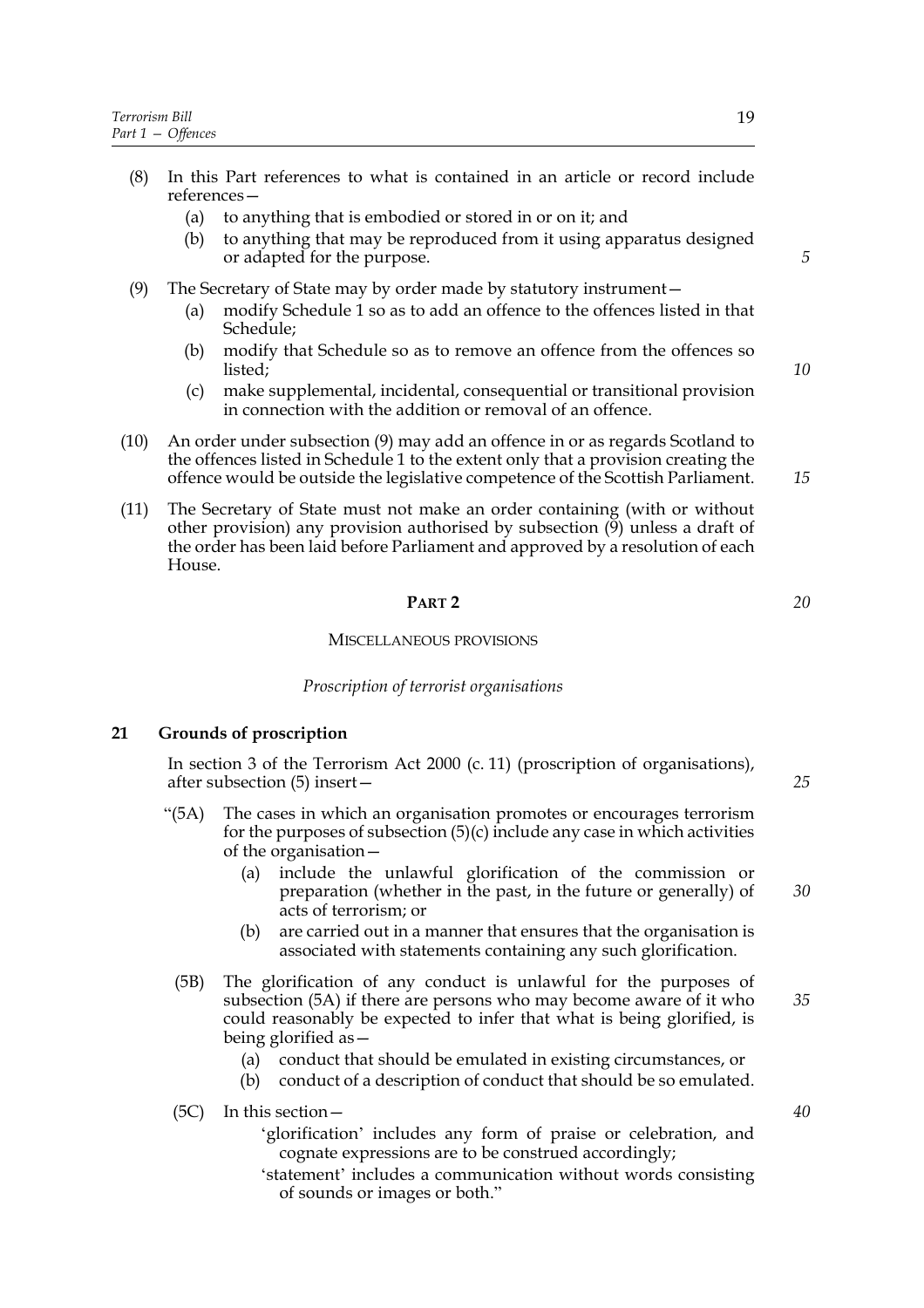#### **22 Name changes by proscribed organisations**

- (1) The Terrorism Act 2000 (c. 11) is amended as follows.
- (2) In section 3 (proscription of organisations), at the end insert—
	- "(6) Where the Secretary of State believes—
		- (a) that an organisation listed in Schedule 2 is operating wholly or partly under a name that is not specified in that Schedule (whether as well as or instead of under the specified name), or
		- (b) that an organisation that is operating under a name that is not so specified is otherwise for all practical purposes the same as an organisation so listed,

he may, by order, provide that the name that is not specified in that Schedule is to be treated as another name for the listed organisation.

- (7) Where an order under subsection (6) provides for a name to be treated as another name for an organisation, this Act shall have effect in relation to acts occurring while—
	- (a) the order is in force, and
	- (b) the organisation continues to be listed in Schedule 2,

as if the organisation were listed in that Schedule under the other name, as well as under the name specified in the Schedule.

- (8) The Secretary of State may at any time by order revoke an order under subsection (6) or otherwise provide for a name specified in such an order to cease to be treated as a name for a particular organisation. *20*
- (9) Nothing in subsections (6) to (8) prevents any liability from being established in any proceedings by proof that an organisation is the same as an organisation listed in Schedule 2, even though it is or was operating under a name specified neither in Schedule 2 nor in an order under subsection (6)."
- (3) For subsection (1) of section 4 (applications for deproscription) substitute—
	- "(1) An application may be made to the Secretary of State for an order under section  $3(3)$  or  $(8)$  –
		- (a) removing an organisation from Schedule 2, or
		- (b) providing for a name to cease to be treated as a name for an organisation listed in that Schedule."
- (4) In subsection (2)(b) of that section (applications may be made by persons affected by the organisation's proscription), after "proscription" insert "or by the treatment of the name as a name for the organisation."
- (5) In section 5 (appeals against refusals to deproscribe)—
	- (a) in subsection (3), after "an organisation" insert "or to provide for a name to cease to be treated as a name for an organisation";
	- (b) in subsection (4), omit "by or in respect of an organisation";
	- (c) in subsection (5), after "subsection (4)" insert "in respect of an appeal against a refusal to deproscribe an organisation,".
- (6) After subsection (5) of that section insert—
	- "(5A) Where an order is made under subsection (4) in respect of an appeal against a refusal to provide for a name to cease to be treated as a name *45*

*5*

*10*

*15*

*25*

*30*

*35*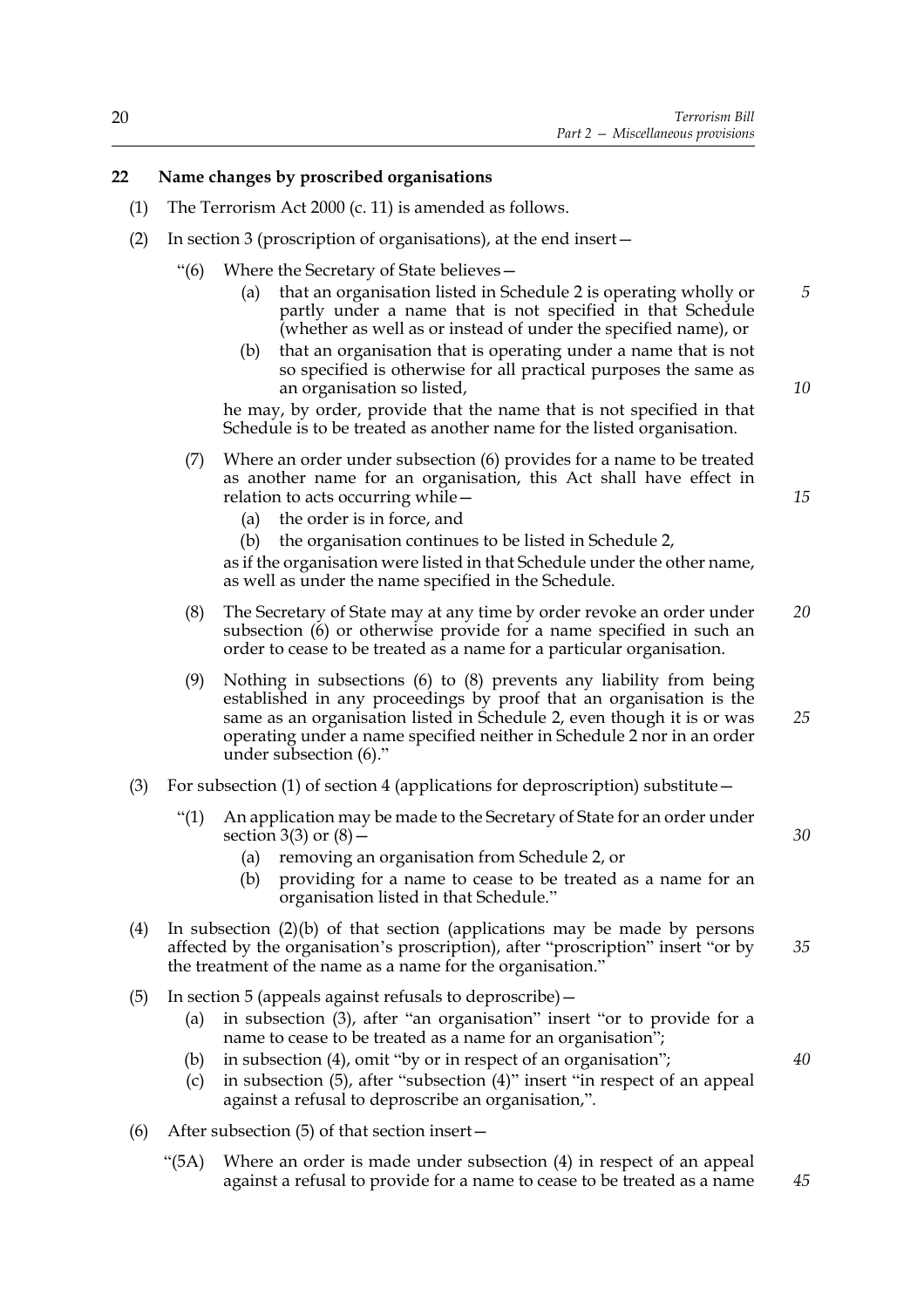for an organisation, the Secretary of State shall, as soon as is reasonably practicable, make an order under section 3(8) providing that the name in question is to cease to be so treated in relation to that organisation."

- (7) In section 7 (effect on conviction etc. of successful appeal), after subsection (1) insert—
	- "(1A) This section also applies where—
		- (a) an appeal under section 5 has been allowed in respect of a name treated as the name for an organisation,
		- (b) an order has been made under section 3(8) in respect of the name in accordance with an order of the Commission under section 5(4), *10*
		- (c) a person has been convicted of an offence in respect of the organisation under any of sections 11 to 13, 15 to 19 and 56, and
		- (d) the activity to which the charge referred took place on or after the date of the refusal, against which the appeal under section 5 was brought, to provide for a name to cease to be treated as a name for the organisation." *15*
- (8) In that section—
	- (a) in subsection (2), after " $(1)(c)$ " insert "or  $(1A)(c)$ ;"
	- (b) in subsection (4)(a), after " $(1)(b)$ " insert "or  $(1A)(b)$ ";
	- (c) in subsection (5), after " $(1)(c)$ " insert "or  $(1A)(c)$ ;"
	- (d) in subsection  $(7)(a)$ , after " $(1)(b)$ " insert "or  $(1A)(b)$ ".
- (9) In section 9 (proceedings under the Human Rights Act 1998)—
	- (a) in subsection  $(2)(a)$ , for "and  $(5)$ " substitute ",  $(5)$  and  $(5A)$ ";
	- (b) in subsection (4), at the end insert ", and
		- (c) a reference to a refusal to provide for a name to cease to be treated as a name for an organisation shall be taken as a reference to the action of the Secretary of State which is found to be incompatible with a Convention right".
- (10) In section 123(2) (orders and regulations subject to negative resolution procedure), before paragraph (a) insert— "(za) section  $3(6)$  or  $(8)$ ;". *30*
- (11) In paragraph 5(4) of Schedule 3 (the Proscribed Organisations Appeal Commission), after subparagraph (a) insert—
	- "(aa) provide for full particulars of the reasons for
		- the making of an order under section  $3(6)$ , or
		- (ii) a refusal to provide for a name to cease to be treated as a name for an organisation,
		- to be withheld from the organisation or applicant concerned and from any person representing it or him;".

*Detention of terrorist suspects*

#### **23 Extension of period of detention of terrorist suspects**

(1) Schedule 8 to the Terrorism Act 2000 (c. 11) (detention of terrorist suspects) is amended as follows.

*5*

*35*

*20*

*25*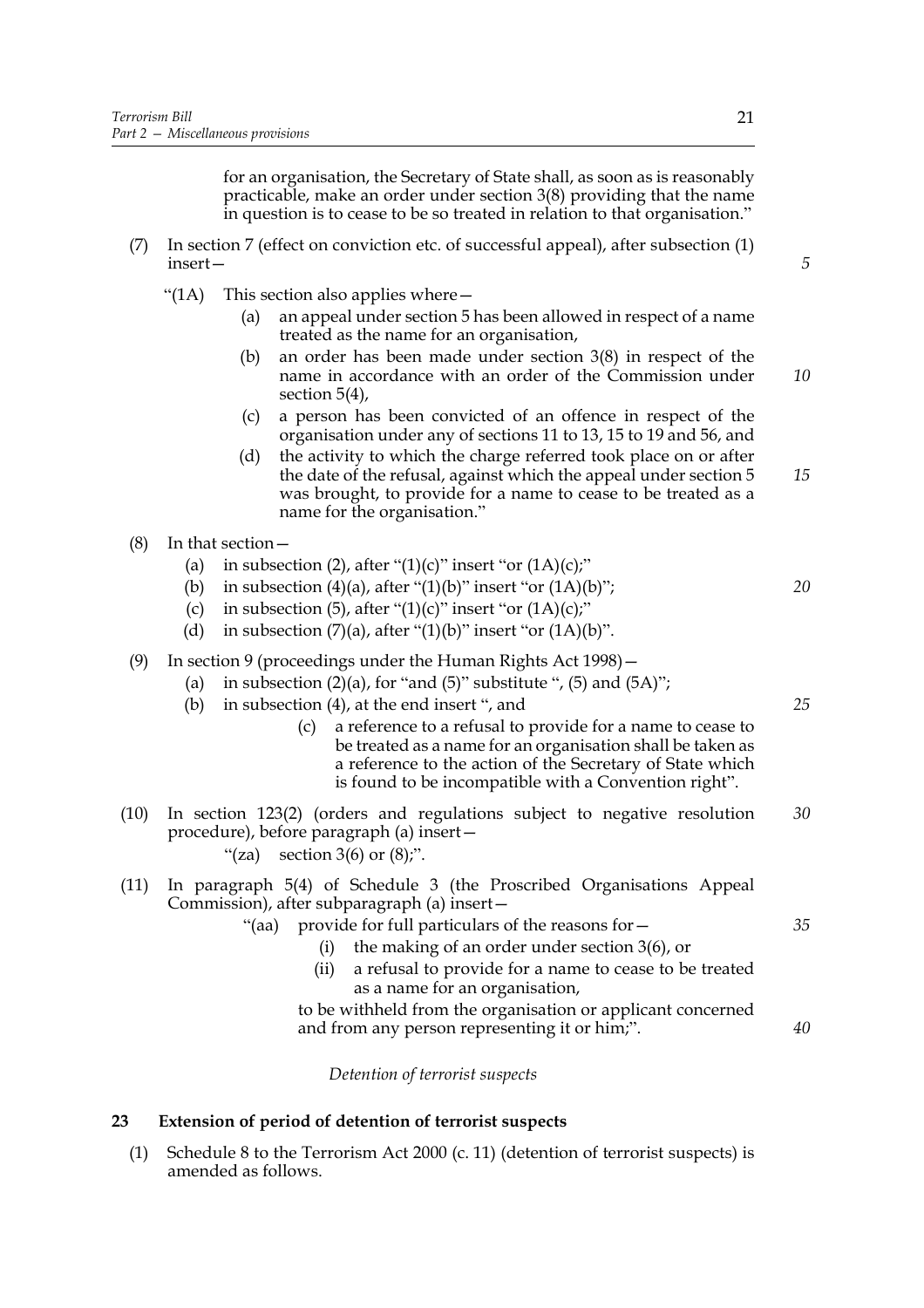- (2) In sub-paragraph (1) of each of paragraphs 29 and 36 (applications by a superintendent or above for a warrant extending detention or for the extension of the period of such a warrant), for the words from the beginning to "may" substitute—
	- "(1) Each of the following—
		- (a) in England and Wales, a Crown Prosecutor,
		- (b) in Scotland, a procurator fiscal,
		- (c) in Northern Ireland, the Director of Public Prosecutions for Northern Ireland,
		- (d) in any part of the United Kingdom, a police officer of at least the rank of superintendent, *10*

may".

- (3) In sub-paragraph (3) of paragraph 29 (period of extension to end no later than 7 days after arrest)—
	- (a) for "Subject to paragraph 36(3A)" substitute "Subject to sub-paragraph (3A) and paragraph 36"; and *15*
	- (b) for "end not later than the end of" substitute "be".
- (4) After that sub-paragraph insert—
	- "(3A) A judicial authority may issue a warrant of further detention in relation to a person which specifies a shorter period as the period for which that person's further detention is authorised if— *20*
		- (a) the application for the warrant is an application for a warrant specifying a shorter period; or
		- (b) the judicial authority is satisfied that there are circumstances that would make it inappropriate for the specified period to be as long as the period of seven days mentioned in subparagraph (3)." *25*
- (5) In paragraph 36 (applications for extension or further extension), omit the words "to a judicial authority" in sub-paragraph (1), and after that subparagraph insert—
	- "(1A) The person to whom an application under sub-paragraph (1) may be made is—
		- (a) in the case of an application falling within sub-paragraph (1B), a judicial authority; and
		- (b) in any other case, a senior judge.
		- (1B) An application for the extension or further extension of a period falls within this sub-paragraph if  $-$ 
			- (a) the grant of the application otherwise than in accordance with sub-paragraph (3AA)(b) would extend that period to a time that is no more than fourteen days after the relevant time; and
			- (b) no application has previously been made to a senior judge in respect of that period."
- (6) For sub-paragraphs (3) and (3A) of that paragraph (period for which warrants may be extended) substitute—
	- "(3) Subject to sub-paragraph (3AA), the period by which the specified period is extended or further extended shall be the period which—

*35*

*30*

*5*

*45*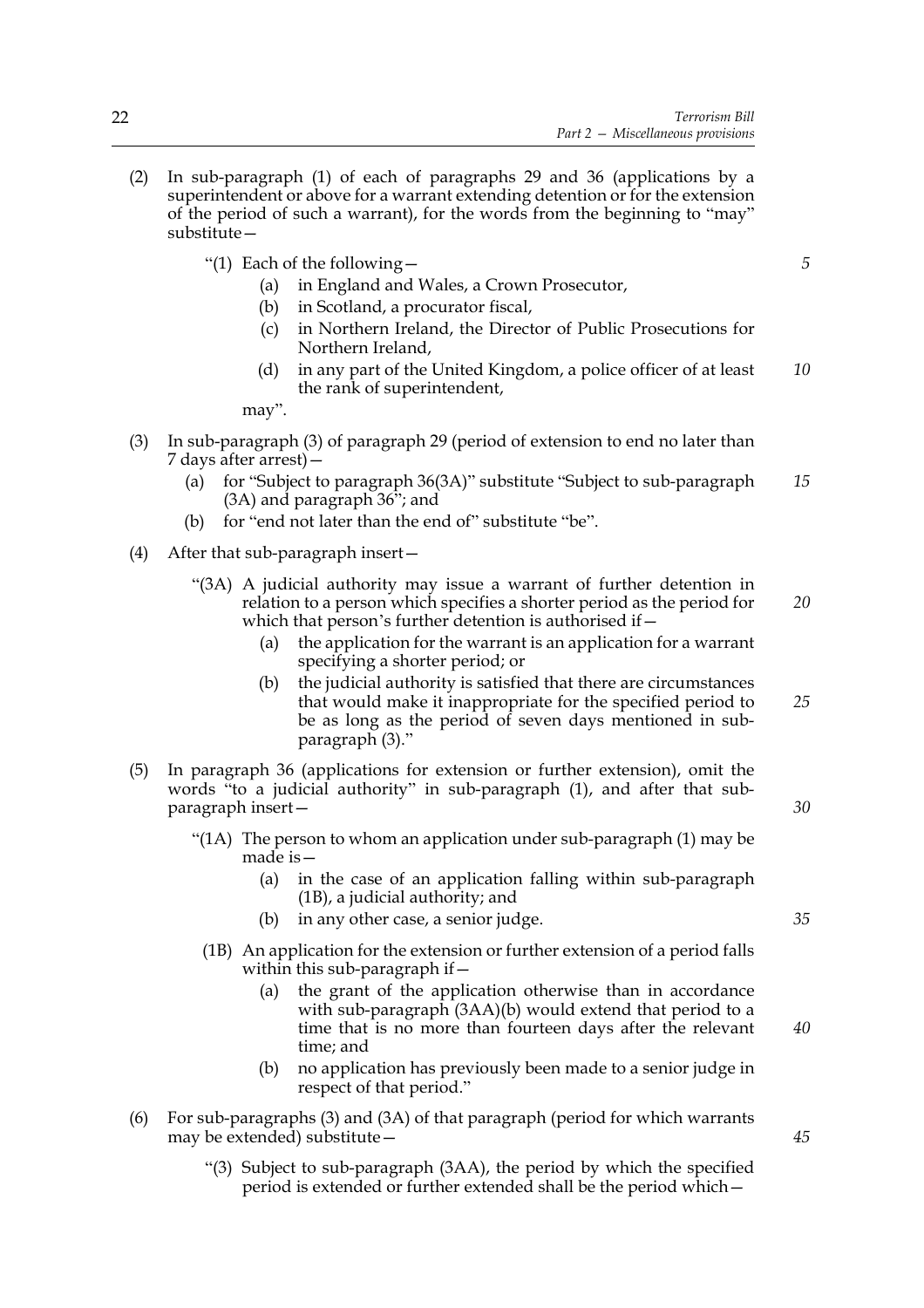- (a) begins with the time specified in sub-paragraph (3A); and
- (b) ends with whichever is the earlier of  $-$ 
	- (i) the end of the period of seven days beginning with that time; and
	- (ii) the end of the period of 28 days beginning with the relevant time.
- (3A) The time referred to in sub-paragraph  $(3)(a)$  is  $-$ 
	- (a) in the case of a warrant specifying a period which has not previously been extended under this paragraph, the end of the period specified in the warrant, and
	- (b) in any other case, the end of the period for which the period specified in the warrant was last extended under this paragraph.
- (3AA) A judicial authority or senior judge may extend or further extend the period specified in a warrant by a shorter period than is required by sub-paragraph  $(3)$  if  $-$ 
	- (a) the application for the extension is an application for an extension by a period that is shorter than is so required; or
	- (b) the judicial authority or senior judge is satisfied that there are circumstances that would make it inappropriate for the period of the extension to be as long as the period so required." *20*
- (7) In sub-paragraph (4) of that paragraph (application of paragraphs 30(3), and 31 to 34), at the end insert "but, in relation to an application made by virtue of subparagraph  $(1A)(b)$  to a senior judge, as if  $-$ 
	- (a) references to a judicial authority were references to a senior judge; and
	- (b) references to the judicial authority in question were references to the senior judge in question."
- (8) In sub-paragraph (5) of that paragraph, after "authority" insert "or senior judge".
- (9) After sub-paragraph (6) of that paragraph insert—
	- "(7) In this paragraph and paragraph 37 'senior judge' means a judge of the High Court or of the Court of Session."
- (10) For paragraph 37 (release of detained person) substitute—
	- "37 (1) This paragraph applies where—
		- (a) a person ('the detained person') is detained by virtue of a warrant issued under this Part of this Schedule; and
		- (b) his detention is not authorised by virtue of section 41(5) or (6) or otherwise apart from the warrant.
		- (2) If it at any time appears to the police officer or other person in charge of the detained person's case that any of the matters mentioned in paragraph 32(1)(a) and (b) on which the judicial authority or senior judge last authorised his further detention no longer apply, he must— *40*
			- (a) if he has custody of the detained person, release him immediately; and *45*

*5*

*10*

*15*

*25*

*30*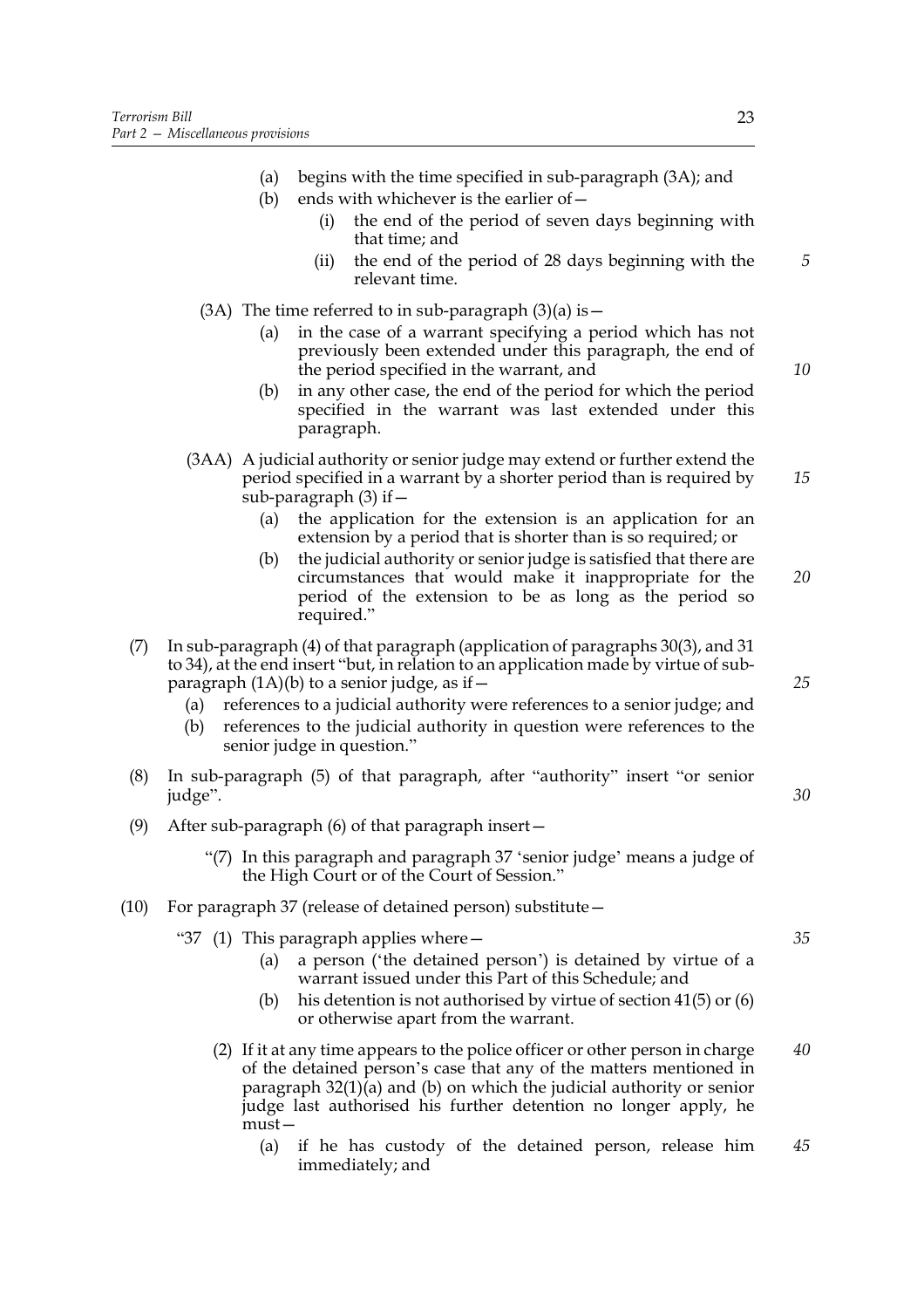- (b) if he does not, immediately inform the person who does have custody of the detained person that those matters no longer apply in the detained person's case.
- (3) A person with custody of the detained person who is informed in accordance with this paragraph that those matters no longer apply in his case must release that person immediately."
- (11) This section does not apply in a case in which—
	- (a) the arrest of the person detained under section 41 of the Terrorism Act 2000 (c. 11) took place before the commencement of this section; or
	- (b) his examination under Schedule 7 to that Act began before the commencement of this section. *10*

#### **24 Grounds for extending detention**

- (1) In Schedule 8 to the Terrorism Act 2000, in paragraph 23(1) (grounds on which a review officer may authorise continued detention), after paragraph (b) insert—
	- "(ba) pending the result of an examination or analysis of any relevant evidence or of anything the examination or analysis of which is to be or is being carried out with a view to obtaining relevant evidence;".
- (2) In sub-paragraph (1) of paragraph 32 of that Schedule (grounds on which a judicial authority may authorise further detention), for the words from "to obtain" to "preserve relevant evidence" substitute "as mentioned in subparagraph (1A)". *20*
- (3) After that sub-paragraph insert—
	- "(1A) The further detention of a person is necessary as mentioned in this sub-paragraph if it is necessary— *25*
		- (a) to obtain relevant evidence whether by questioning him or otherwise;
		- (b) to preserve relevant evidence; or
		- (c) pending the result of an examination or analysis of any relevant evidence or of anything the examination or analysis of which is to be or is being carried out with a view to obtaining relevant evidence." *30*
- (4) In paragraph 23(4) (meaning of "relevant evidence"), for "sub-paragraph (1)(a) and (b)" substitute "this paragraph".
- (5) This section does not apply in a case in which—
	- (a) the arrest of the person detained under section 41 of the Terrorism Act 2000 took place before the commencement of this section; or
	- (b) his examination under Schedule 7 to that Act began before the commencement of this section.

*15*

*35*

*40*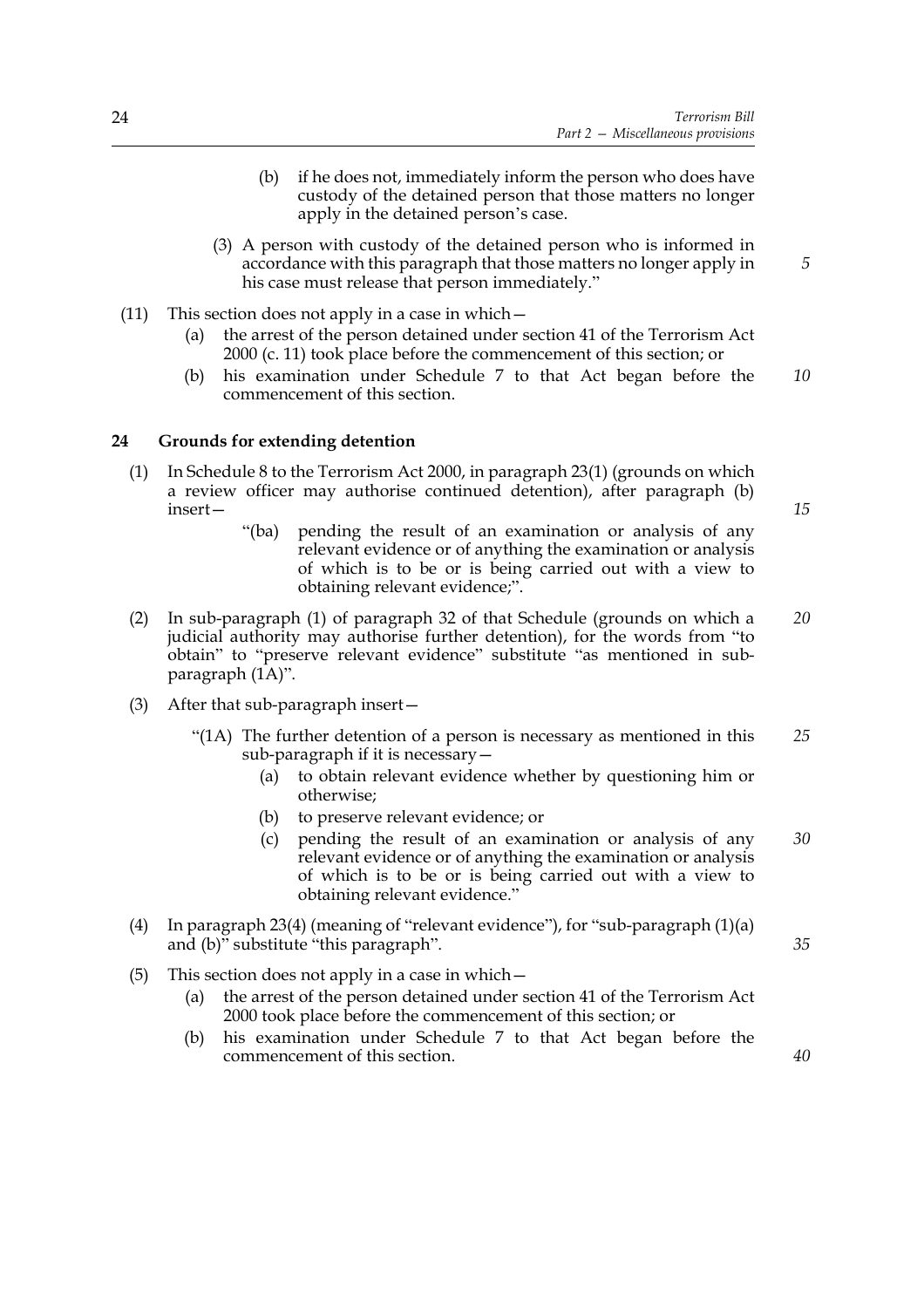*Searches etc.*

#### **25 All premises warrants: England and Wales and Northern Ireland**

- (1) Part 1 of Schedule 5 to the Terrorism Act 2000 (c. 11) (searches etc. for the purposes of terrorist investigations in England and Wales and Northern Ireland) is amended as follows.
- (2) In paragraph 1 (search warrants authorising entry to specified premises), in sub-paragraph (2)(a), for "the premises specified in the warrant" substitute "premises mentioned in sub-paragraph (2A)".
- (3) After sub-paragraph (2) of that paragraph insert—

"(2A) The premises referred to in sub-paragraph  $(2)(a)$  are  $-$ 

- (a) one or more sets of premises specified in the application (in which case the application is for a 'specific premises warrant'); or
- (b) any premises occupied or controlled by a person specified in the application, including such sets of premises as are so specified (in which case the application is for an 'all premises warrant')." *15*
- (4) In sub-paragraph (5) of that paragraph—
	- (a) in paragraph (b), for "premises specified in the application" substitute "premises to which the application relates";
	- (b) in paragraph (c), at the end insert ", and"; and
	- (c) after that paragraph insert—
		- "(d) in the case of an application for an all premises warrant, that it is not reasonably practicable to specify in the application all the premises which the person so specified occupies or controls and which might need to be searched."
- (5) In paragraph 2 (warrants as to which special conditions are satisfied), in subparagraph (1), after "an application" insert "for a specific premises warrant".
- (6) After that paragraph insert—
	- "2A (1) This paragraph applies where an application for an all premises warrant is made under paragraph 1 and—
		- (a) the application is made by a police officer of at least the rank of superintendent, and
		- (b) the justice to whom the application is made is not satisfied of the matter referred to in paragraph  $1(5)(c)$ . *35*
		- (2) The justice may grant the application if satisfied of the matters referred to in paragraph  $1(5)(a)$ , (b) and (d).
		- (3) Where a warrant under paragraph 1 is issued by virtue of this paragraph, the powers under paragraph 1(2)(a) and (b) are exercisable only—
			- (a) in respect of premises which are not residential premises, and
			- (b) within the period of 24 hours beginning with the time when the warrant is issued.

*5*

*10*

*20*

*25*

*30*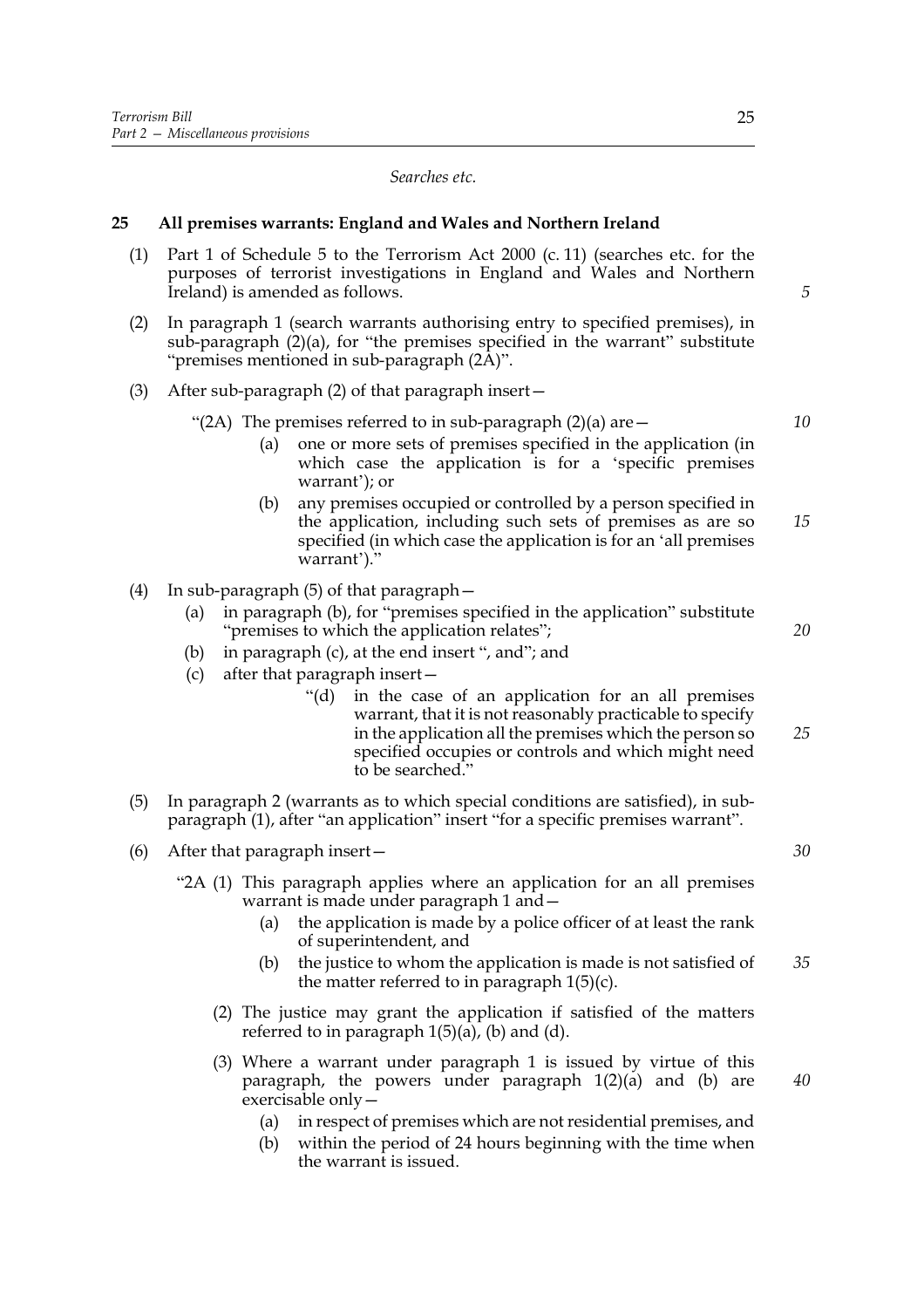- (4) For the purpose of sub-paragraph (3) 'residential premises', in relation to a power under paragraph  $1(2)(a)$  or  $(b)$ , means any premises which the constable exercising the power has reasonable grounds for believing are used wholly or mainly as a dwelling."
- (7) In paragraph 11 (applications for search warrants involving excluded or special procedure material), in sub-paragraph  $(2)(a)$ , for "the premises" specified in the warrant" substitute "premises mentioned in sub-paragraph  $(\bar{3}A)$ ". *5*
- (8) After sub-paragraph (3) of that paragraph insert—
	- "(3A) The premises referred to in sub-paragraph  $(2)(a)$  are  $-$ 
		- (a) one or more sets of premises specified in the application (in which case the application is for a 'specific premises warrant'); or
		- (b) any premises occupied or controlled by a person specified in the application, including such sets of premises as are so specified (in which case the application is for an 'all premises warrant')." *15*
- (9) In paragraph 12 (grant of applications where excluded or special procedure material is involved), in each of sub-paragraphs (1) and (2), after "an application" insert "for a specific premises warrant".
- (10) After sub-paragraph (2) of that paragraph insert—
	- "(2A) A Circuit judge or a District Judge (Magistrates' Courts) may grant an application for an all premises warrant under paragraph 11 if satisfied—
		- (a) that an order made under paragraph 5 has not been complied with, and *25*
		- (b) that the person specified in the application is also specified in the order.
		- (2B) A Circuit judge or a District Judge (Magistrates' Courts) may also grant an application for an all premises warrant under paragraph 11 if satisfied that there are reasonable grounds for believing—
			- (a) that there is material on premises to which the application relates which consists of or includes excluded material or special procedure material but does not include items subject to legal privilege, and
			- (b) that the conditions in sub-paragraphs (3) and (4) are met."
- (11) In sub-paragraph (4)(b) of that paragraph, for "the premises on which the material is situated" substitute "premises to which the application for the warrant relates".

#### **26 All premises warrants: Scotland**

- (1) Part 2 of Schedule 5 to the Terrorism Act 2000 (c. 11) (searches etc. for the purposes of terrorist investigations in Scotland) is amended as follows.
- (2) In paragraph 28 (search warrants authorising entry to specified premises in Scotland), in sub-paragraph (2)(a), for "the premises specified in the warrant" substitute "premises mentioned in sub-paragraph (2A)".

*40*

*10*

*20*

*30*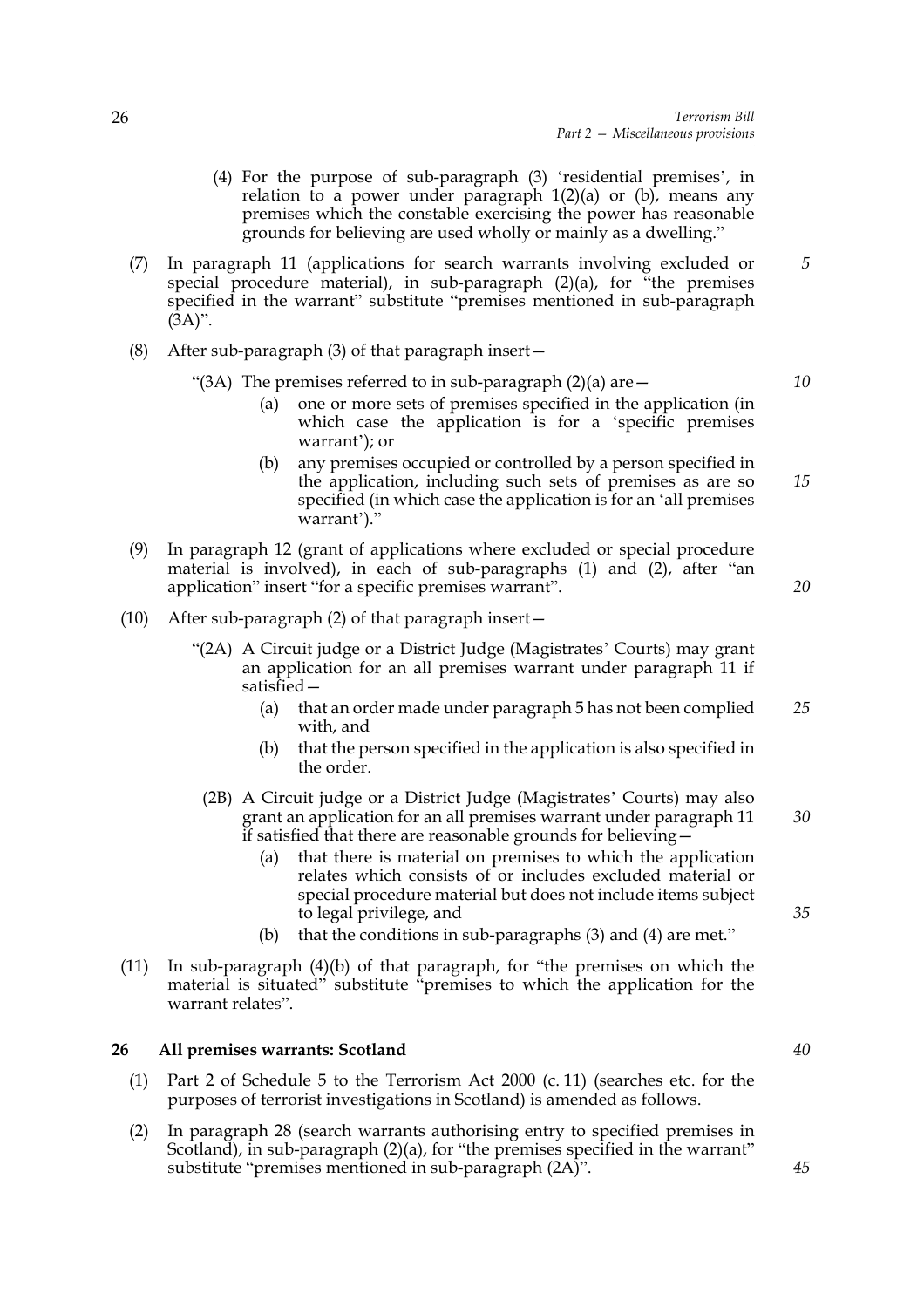- (3) After sub-paragraph (2) of that paragraph insert—
	- "(2A) The premises referred to in sub-paragraph  $(2)(a)$  are  $-$ 
		- (a) one or more sets of premises specified in the application (in which case the application is for a 'specific premises warrant'); or
		- (b) any premises occupied or controlled by a person specified in the application, including such sets of premises as are so specified (in which case the application is for an 'all premises warrant')."
- (4) In sub-paragraph (4) of that paragraph—
	- (a) in paragraph (b), for "premises specified in the application" substitute "premises to which the application relates";
	- (b) in paragraph (c), at the end insert ", and"; and
	- (c) after that paragraph insert—
		- "(d) in the case of an application for an all premises warrant, that it is not reasonably practicable to specify in the application all the premises which the person so specified occupies or controls and which might need to be searched." *15*
- (5) In sub-paragraph (5) of that paragraph, for "a warrant" substitute "a specific premises warrant". *20*
- (6) After sub-paragraph (6) of that paragraph insert—
	- "(6A) Where an all premises warrant is granted, entry and search in pursuance of the warrant of any premises which are non-residential premises must be within the period of 24 hours beginning with the time when the warrant is granted.
		- (6B) For the purpose of sub-paragraph (6A) "non-residential premises" means any premises other than those which the constable executing the warrant has reasonable grounds for believing are used wholly or mainly as a dwelling."

#### (7) In paragraph 29 (conditions for grant of warrant under paragraph 28)—

- (a) in sub-paragraph  $(1)(a)$ , after "with" insert "and, in the case of an application for an all premises warrant, the person specified in the order in pursuance of paragraph 22(3) is also specified in the application"; and
- (b) in sub-paragraph (2)(b), for "on which the material is situated" substitute "to which the application for the warrant relates".
- (8) In paragraph 33(2) (power to open lockfast places)—
	- (a) for "premises specified in" substitute "premises which he is entitled to enter in pursuance of"; and
	- (b) for "a notice under paragraph 32" substitute "an order under paragraph 31".

#### **27 Search, seizure and forfeiture of terrorist publications**

(1) If a justice of the peace is satisfied that there are reasonable grounds for suspecting that articles to which this section applies are likely to be found on any premises, he may issue a warrant authorising a constable*35*

*25*

*30*

*40*

*45*

*10*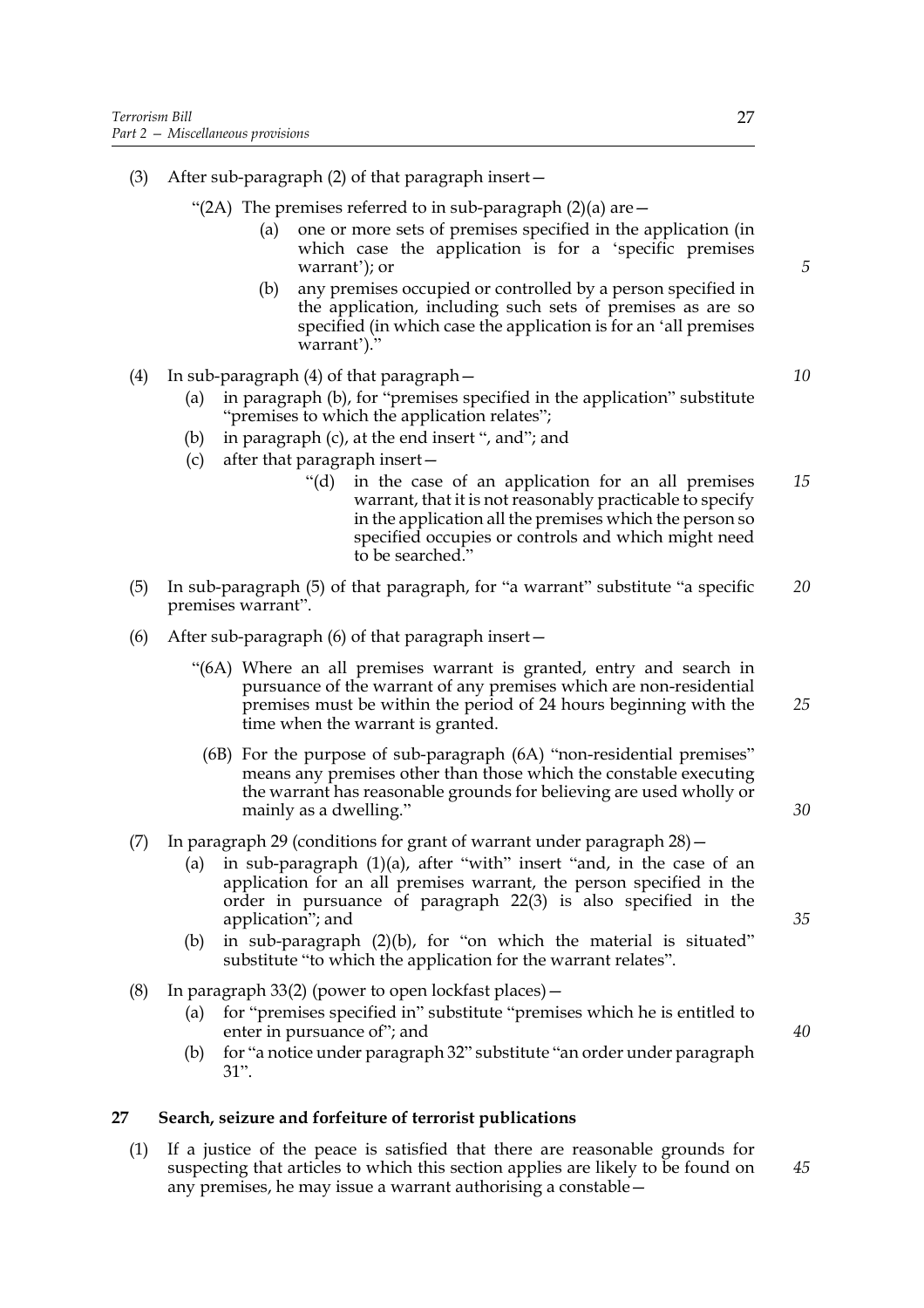*5*

*10*

*15*

*20*

*25*

*30*

*35*

*40*

- (a) to enter and search the premises; and (b) to seize anything found there which the constable has reason to believe is such an article. (2) This section applies to an article if  $-$ (a) it is likely to be the subject of conduct mentioned in subsection (1)(a) to (e) of section 2; and (b) it would fall for the purposes of that section to be treated, in the context of the conduct to which it is likely to be subject, as a terrorist publication. (3) A person exercising a power conferred by a warrant under this section may use such force as is reasonable in the circumstances for exercising that power. (4) An article seized under the authority of a warrant issued under this section— (a) may be removed by a constable to such place as he thinks fit; and (b) must be retained there in the custody of a constable until returned or otherwise disposed of in accordance with this Act. (5) An article to which this section applies which is seized under the authority of a warrant issued under this section on an information laid by or on behalf of the Director of Public Prosecutions or the Director of Public Prosecutions for Northern Ireland— (a) shall be liable to forfeiture; and (b) if forfeited, may be destroyed or otherwise disposed of by a constable in whatever manner he thinks fit. (6) In Schedule 1 to the Criminal Justice and Police Act 2001 (c. 16) (powers which relate to the seizure of property in bulk)—
	- (a) in Part 1, at the end insert—
		- "73H The power of seizure conferred by section 27 of the Terrorism Act 2005."
	- (b) in Part 3, at the end insert—
		- "113 The power of seizure conferred by section 27 of the Terrorism Act 2005."
- (7) Nothing in—
	- (a) the Police (Property) Act 1897 (c. 30) (property seized in the investigation of an offence), or
	- (b) section 31 of the Police (Northern Ireland) Act 1998 (c. 32) (which makes similar provision in Northern Ireland),

applies to an article seized under the authority of a warrant under this section.

- (8) Schedule 2 (which makes provision about the forfeiture of articles to which this section applies) has effect.
- (9) In this section—
	- "article" has the same meaning as in Part 1 of this Act; "forfeited" means treated or condemned as forfeited under Schedule 2, and "forfeiture" is to be construed accordingly;
	- "premises" has the same meaning as in the Police and Criminal Evidence Act 1984 (c. 60) (see section 23 of that Act).
- (10) In the application of this section to Scotland—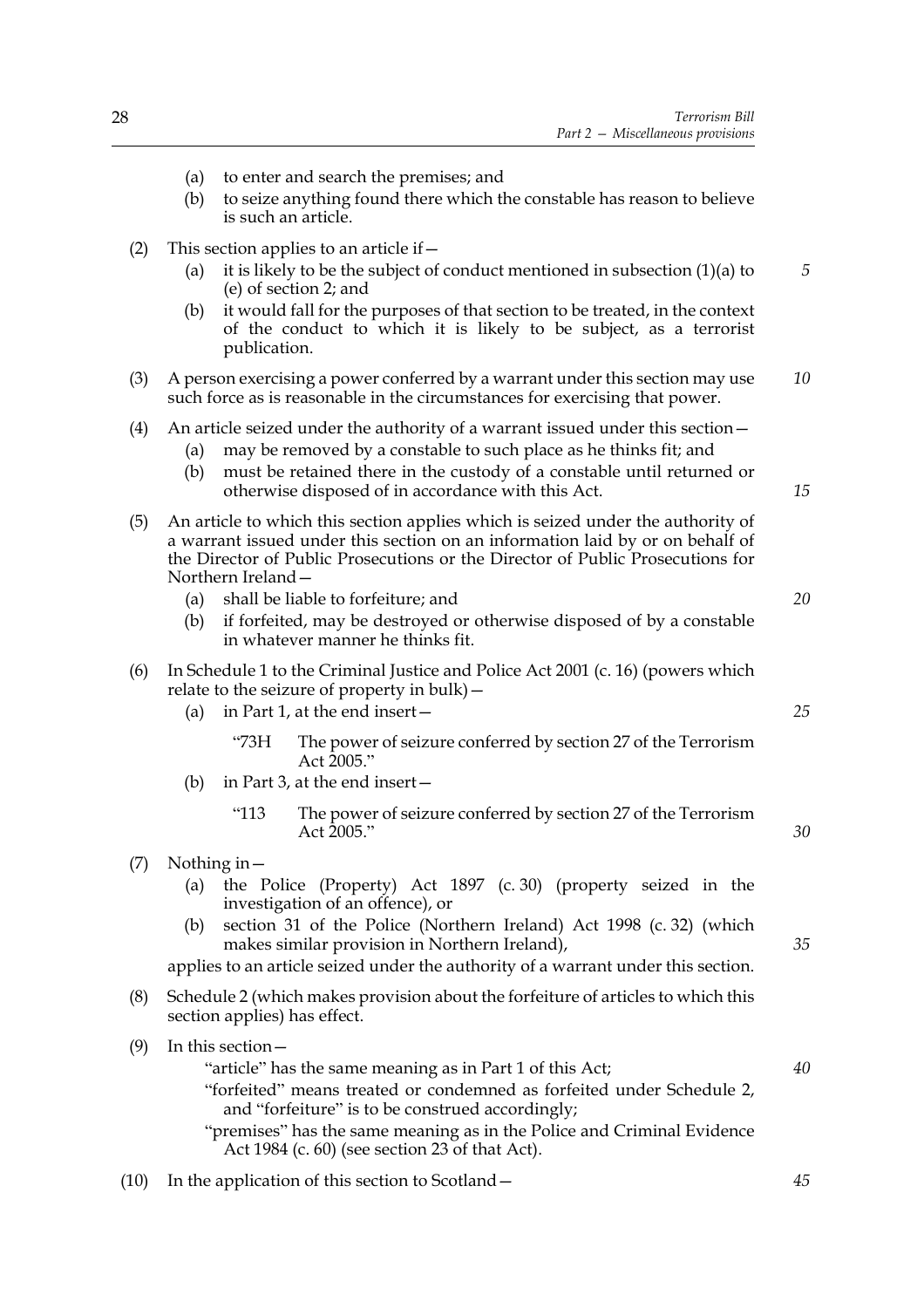- (a) in subsection (1), for the words from the beginning to "satisfied" substitute "If a sheriff, on the application of a procurator fiscal, is satisfied";
- (b) in subsection (5) omit "on an information laid by or on behalf of the Director of Public Prosecutions or the Director of Public Prosecutions for Northern Ireland";
- (c) in subsection (9), for the definition of '"premises" substitute—
	- "'premises' has the same meaning as in the Terrorism Act 2000 (c. 11) (see section 121 of that Act)."

#### **28 Power to search vehicles under Schedule 7 to the Terrorism Act 2000**

In paragraph 8 of Schedule 7 to the Terrorism Act 2000 (search of a person at a port or in the border area to ascertain if he is involved in terrorism), after sub $paragnh(1)(d)$  insert —

- "(e) search a vehicle which is on a ship or aircraft;
- (f) search a vehicle which the examining officer reasonably believes has been, or is about to be, on a ship or aircraft." *15*

#### **29 Extension to internal waters of authorisations to stop and search**

- (1) The Terrorism Act 2000 is amended as follows.
- (2) In section 44 (authorisations for stop and search), after subsection (4) insert—
	- "(4ZA) The power of a person mentioned in subsection (4) to give an authorisation specifying an area or place so mentioned includes power to give such an authorisation specifying such an area or place together with— *20*
		- (a) the internal waters adjacent to that area or place; or
		- (b) such area of those internal waters as is specified in the authorisation." *25*
- (3) After subsection (5) of that section insert—
	- "(5A) In this section—
		- 'driver', in relation to an aircraft, hovercraft or vessel, means the captain, pilot or other person with control of the aircraft, hovercraft or vessel or any member of its crew and, in relation to a train, includes any member of its crew; *30*
		- 'internal waters' means waters in the United Kingdom that are not comprised in any police area."
- (4) In section 45 (exercise of powers), after subsection (6) insert— *35*
	- "(7) In this section 'driver' has the same meaning as in section 44."

#### *Other investigatory powers*

#### **30 Amendment of the Intelligence Services Act 1994 (c. 13)**

- (1) The Intelligence Services Act 1994 is amended as follows.
- (2) In subsection (1) of section 6 (persons under whose hand a warrant to act *40*

*5*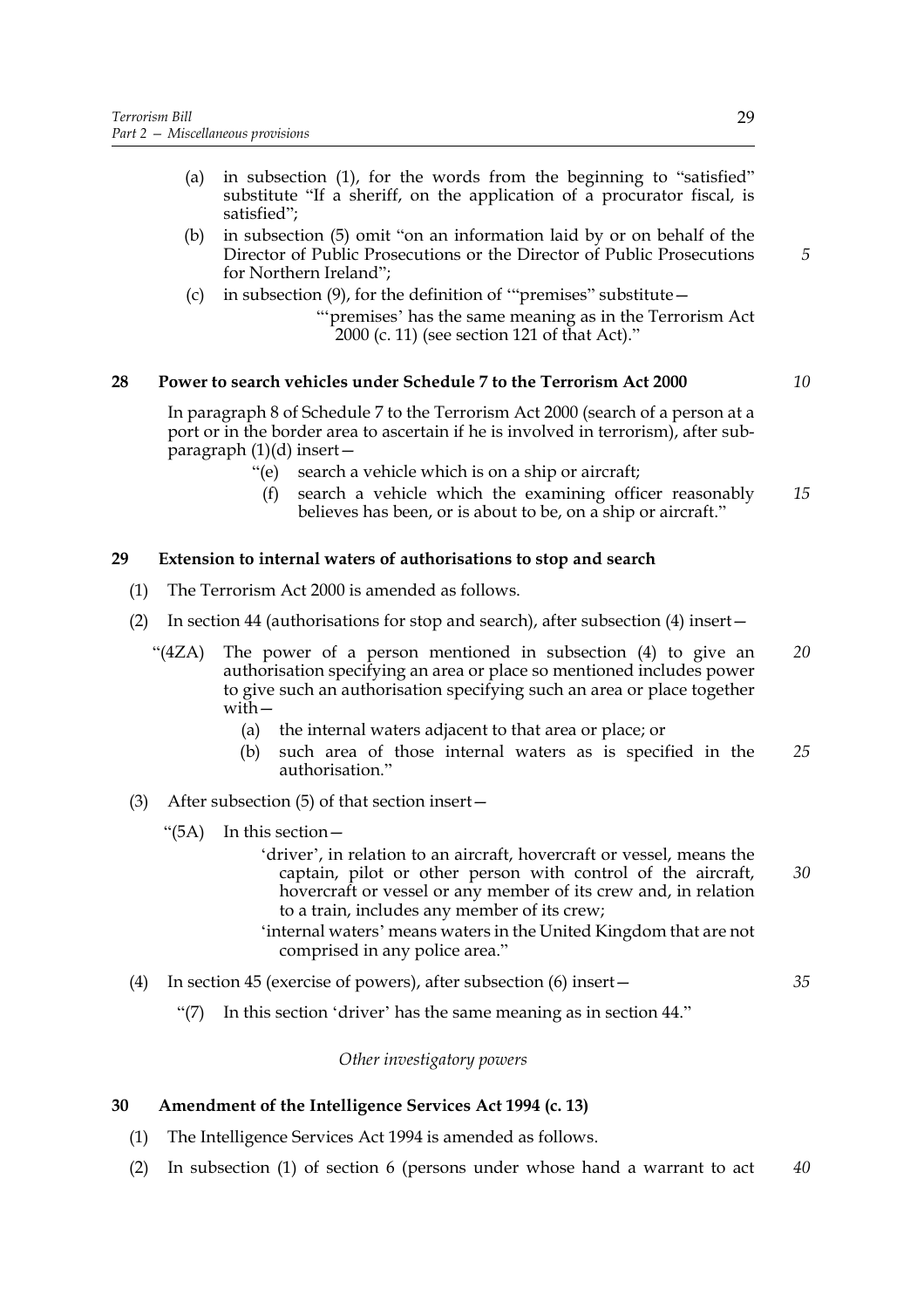within the British Islands may be issued), after paragraph (c) insert "or

- (d) in an urgent case where the Secretary of State has expressly authorised the issue of warrants in accordance with this paragraph by specified senior officials and a statement of that fact is endorsed on the warrant, under the hand of any of the specified officials."
- (3) After that subsection insert—
	- "(1A) But a warrant issued in accordance with subsection  $(1)(d)$  may authorise the taking of an action only if the action is an action in relation to property which, immediately before the issue of the warrant, would, if done outside the British Islands, have been authorised by virtue of an authorisation under section 7 that was in force at that time.'
	- (1B) A senior official who issues a warrant in accordance with subsection (1)(d) must inform the Secretary of State about the issue of the warrant as soon as practicable after issuing it."
- (4) In subsection (2)(b) of that section (duration of warrants issued by senior officials), for "second" substitute "fifth".
- (5) In subsection (6)(b) of section 7 (duration of authorisations to act outside the British Islands that are issued by senior officials), for "second" substitute "fifth".
- (6) After subsection (9) of that section insert—
	- " $(10)$  Where  $-$ 
		- (a) a person is authorised by virtue of this section to do an act outside the British Islands in relation to property,
		- (b) the act is one which, in relation to property within the British Islands, is capable of being authorised by a warrant under section 5, *25*
		- (c) a person authorised by virtue of this section to do that act outside the British Islands, does the act in relation to that property while it is within the British Islands, and
		- (d) the act is done in circumstances falling within subsection (11) or  $(12)$ ,

this section shall have effect as if the act were done outside the British Islands in relation to that property.

- (11) An act is done in circumstances falling within this subsection if it is done in relation to the property at a time when it is believed to be outside the British Islands. *35*
- (12) An act is done in circumstances falling within this subsection if it  $-$ 
	- (a) is done in relation to property which was mistakenly believed to be outside the British Islands either when the authorisation under this section was given or at a subsequent time or which has been brought within the British Islands since the giving of the authorisation; but
	- (b) is done before the end of the fifth working day after the day on which the presence of the property in the British Islands first becomes known.

30

*15*

*10*

*5*

*20*

*30*

*40*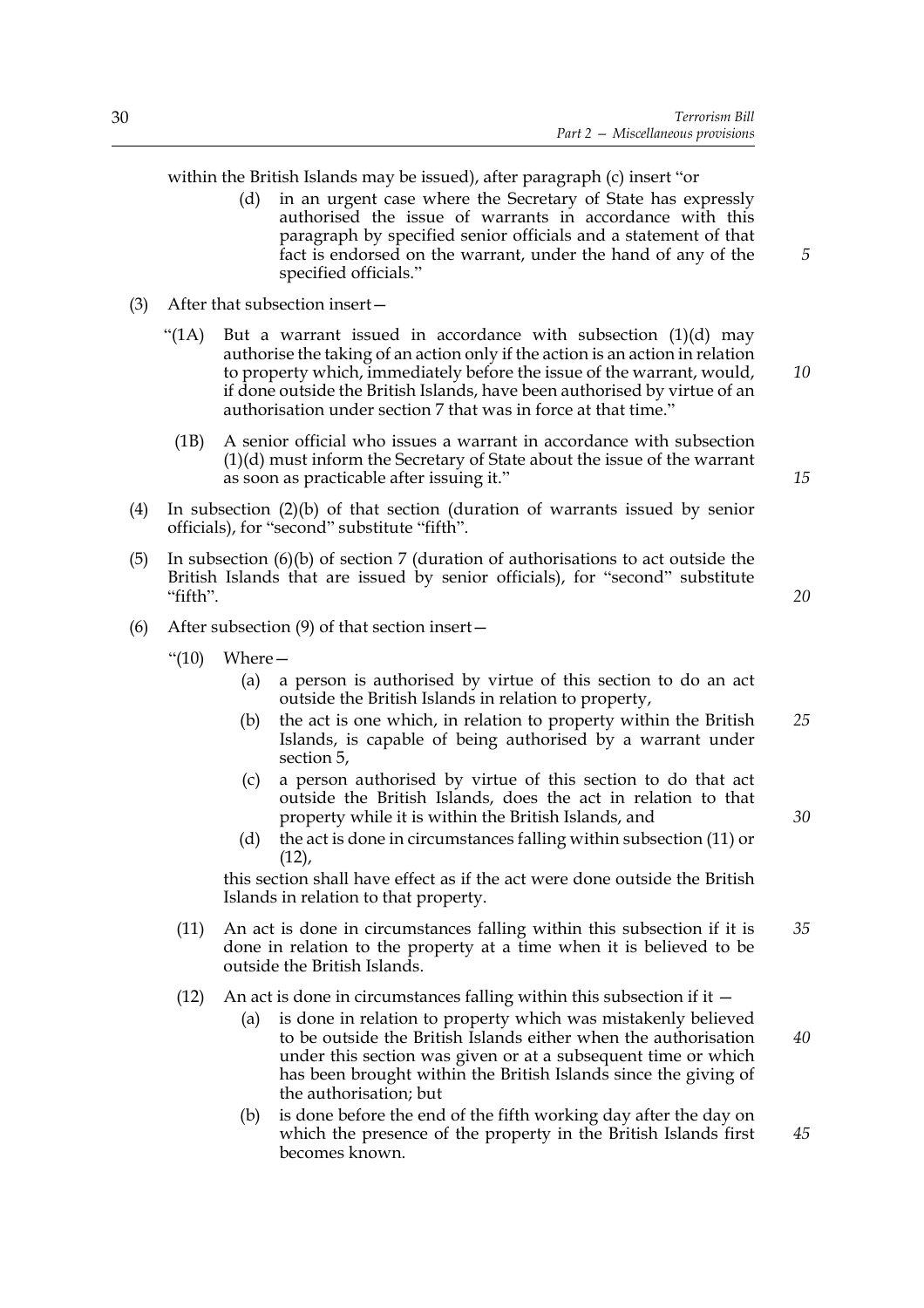- (13) In subsection (12) the reference to the day on which the presence of the property in the British Islands first becomes known is a reference to the day on which it first appears to a member of the Intelligence Service or of GCHQ, after the relevant time—
	- (a) that the belief that the property was outside the British Islands was mistaken; or
	- (b) that the property is within those Islands.
- (14) In subsection (13) 'the relevant time' means, as the case may be  $-$ 
	- (a) the time of the mistaken belief mentioned in subsection (12)(a); or
	- (b) the time at which the property was, or was most recently, brought within the British Islands."

#### **31 Interception warrants**

- (1) The Regulation of Investigatory Powers Act 2000 (c. 23) is amended as follows.
- (2) In section 9(6) (period for which interception warrants can be issued or renewed), after paragraph (a) insert— *15*
	- "(ab) in relation to an unrenewed warrant which is endorsed under the hand of the Secretary of State with a statement that the issue of the warrant is believed to be necessary on grounds falling within section  $5(3)(a)$  or (c), means the period of six months beginning with the day of the warrant's issue;".
- (3) For subsection (6) of section 10 (prohibition on modification of scheduled parts of warrant by the person to whom the warrant is addressed or his subordinates) substitute—
	- "(6) Subsection (4) authorises the modification of the scheduled parts of an interception warrant under the hand of a senior official who is either— *25*
		- (a) the person to whom the warrant is addressed, or
		- (b) a person holding a position subordinate to that person,

only if the applicable condition specified in subsection (6A) is satisfied and a statement that the condition is satisfied is endorsed on the modifying instrument.

- (6A) The applicable condition is  $-$ 
	- (a) in the case of an unrenewed warrant, that the warrant is endorsed with a statement that the issue of the warrant is believed to be necessary in the interests of national security; and
	- (b) in the case of a renewed warrant, that the instrument by which it was last renewed is endorsed with a statement that the renewal is believed to be necessary in the interests of national security."
- (4) In subsection (9)(b) (modifications made otherwise than by Secretary of State ceasing to have effect after five days), after "(5A)(b)" insert ", (6)". *40*
- (5) In section 16 (extra safeguards in the case of certificated warrants)—
	- (a) in subsection (3)(b) (exception for communications sent during a specified three month period), for "a period of not more than three months specified in the certificate" substitute "a period specified in the certificate that is no longer than the permitted maximum"; and

*10*

*5*

*20*

*35*

*45*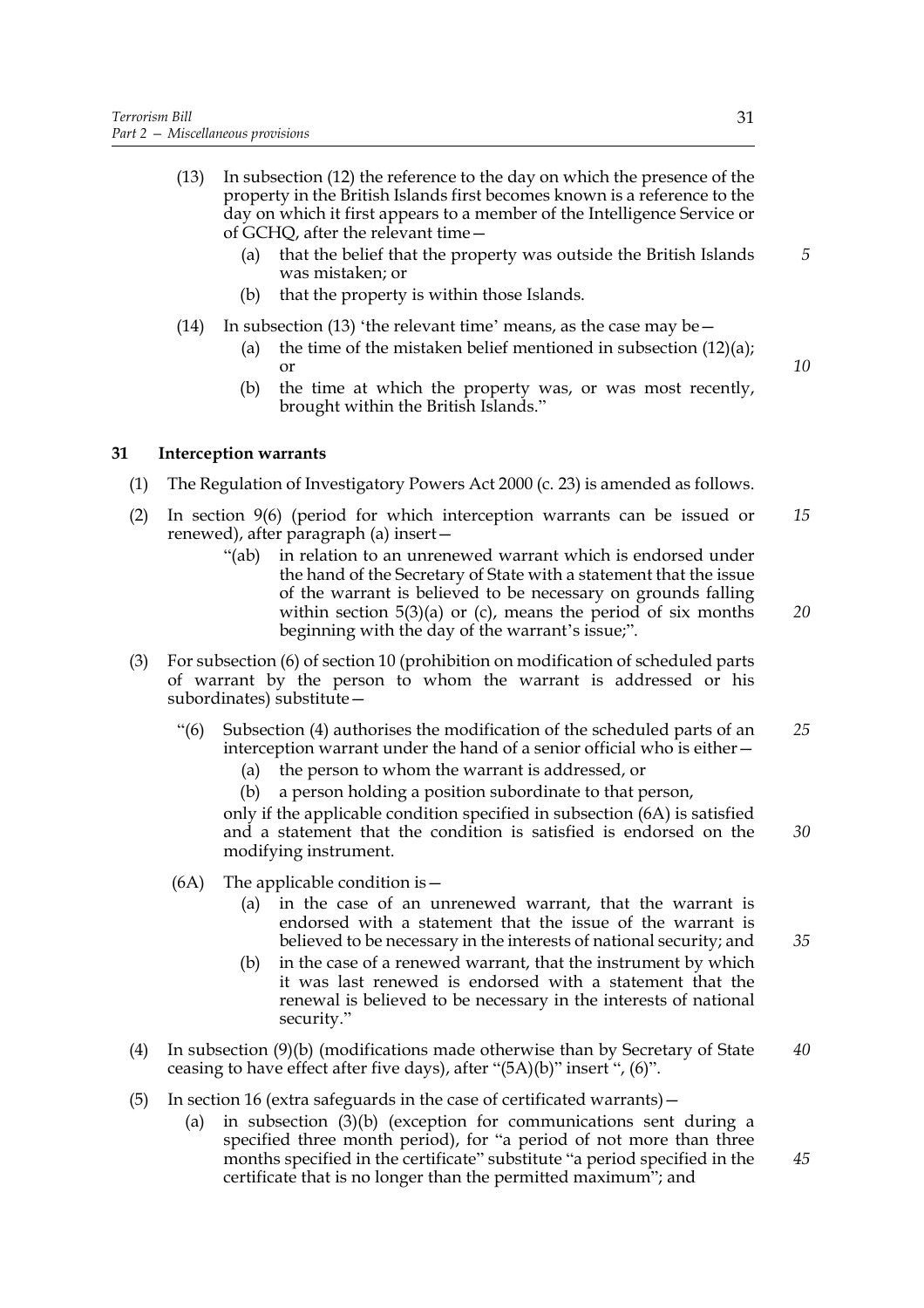- (b) in subsection (5)(c) (exception for material selected before the end of the first working day after a relevant change of circumstances), for the words from "the first working day" onwards substitute "the permitted period".
- (6) After subsection (3) of that section insert—
	- "(3A) In subsection  $(3)(b)$  'the permitted maximum' means -
		- (a) in the case of material the examination of which is certified for the purposes of section 8(4) as necessary in the interests of national security, six months; and
		- (b) in any other case, three months."
- (7) After subsection (5) of that section insert—
	- "(5A) In subsection  $(5)(c)$  'the permitted period' means  $-$ 
		- (a) in the case of material the examination of which is certified for the purposes of section 8(4) as necessary in the interests of national security, the period ending with the end of the fifth working day after it first appeared as mentioned in subsection (5)(a) to the person to whom the warrant is addressed; and *15*
		- (b) in any other case, the period ending with the end of the first working day after it first so appeared to that person."

#### **32 Disclosure notices for the purposes of terrorist investigations**

- (1) In section 60 of the Serious Organised Crime and Police Act 2005 (c. 15) (investigatory powers of DPP etc.), in subsection (1), after "applies" insert "or in connection with a terrorist investigation".
- (2) After subsection (6) insert—
	- "(7) In this Chapter 'terrorist investigation' means an investigation of  $-$ 
		- (a) the commission, preparation or instigation of acts of terrorism,
		- (b) any act or omission which appears to have been for the purposes of terrorism and which consists in or involves the commission preparation or instigation of an offence, or
		- (c) the commission, preparation or instigation of an offence under the Terrorism Act 2000 (c. 11) or under Part 1 of the Terrorism Act 2005." *30*
- (3) In section 62 of that Act (disclosure notices), insert—
	- "(1A) If it appears to the Investigating Authority-
		- (a) that any person has information (whether or not contained in a document) which relates to a matter relevant to a terrorist investigation, and *35*
		- (b) that there are reasonable grounds for believing that information which may be provided by that person in compliance with a disclosure notice is likely to be of substantial value (whether or not by itself) to that investigation,

he may give, or authorise an appropriate person to give, a disclosure notice to that person."

(4) In section 70(1) of that Act (interpretation of Chapter  $1$ ) –

*5*

*10*

*20*

*25*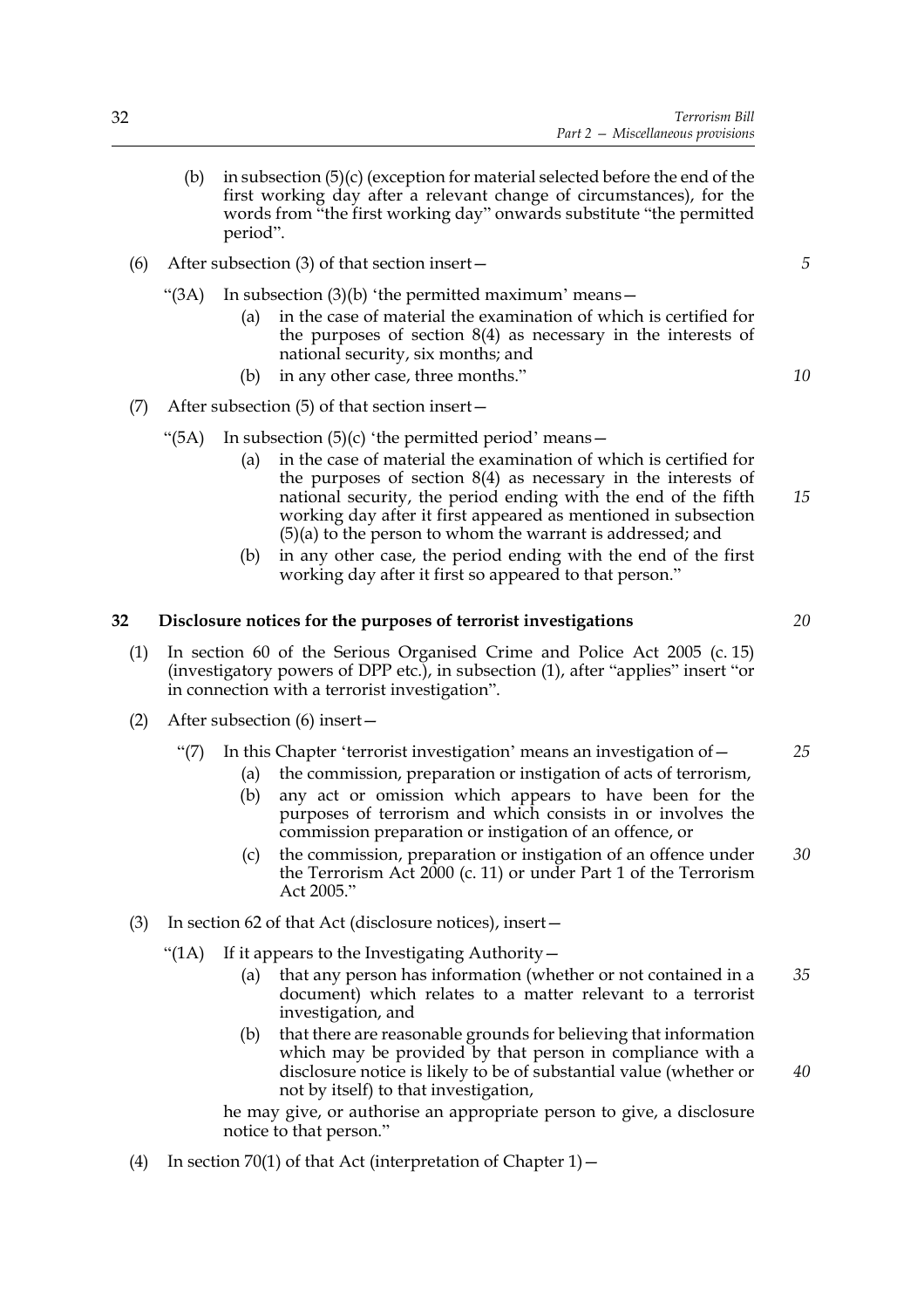| $\mu$ before the definition of "appropriate person" insert - | (a) |  |  |  |  |  |
|--------------------------------------------------------------|-----|--|--|--|--|--|
|--------------------------------------------------------------|-----|--|--|--|--|--|

- "'act of terrorism' includes anything constituting an action taken for the purposes of terrorism, within the meaning of the Terrorism Act 2000 (c. 11) (see section 1(5) of that Act);"
- (b) after the definition of "document" insert—
	- "'terrorism' has the same meaning as in the Terrorism Act 2000 (see section  $1(1)$  to  $(4)$  of that Act);
	- 'terrorist investigation' has the meaning given by section  $60(7)$ ."

*Definition of terrorism etc.*

#### **33 Amendment of the definition of "terrorism" etc.**

In each of—

- (a) section 1(1)(b) of the Terrorism Act 2000 (under which actions and threats designed to influence a government may be terrorism), and
- (b) section 113(1)(c) of the Anti-terrorism, Crime and Security Act 2001 (c. 24) (offence of using noxious substances or things to influence a government or to intimidate),

after "government" insert "or an international governmental organisation".

*Other amendments*

#### **34 Applications for extended detention of seized cash**

- (1) In paragraph 3 of Schedule 1 to the Anti-terrorism, Crime and Security Act 2001 (application relating to period of detention of seized terrorist cash), after sub-paragraph (3) insert—
	- "(3A) An application to a justice of the peace or the sheriff for an order under sub-paragraph (2) making the first extension of the period— *25*
		- (a) may be made and heard without notice of the application or hearing having been given to any of the persons affected by the application or to the legal representative of such a person, and
		- (b) may be heard and determined in private in the absence of persons so affected and of their legal representatives."
- (2) This section applies to applications made after the commencement of this section.

#### **PART 3**

# SUPPLEMENTAL PROVISIONS

#### **35 Review of terrorism legislation**

(1) The Secretary of State must appoint a person to review the operation of the provisions of the Terrorism Act 2000 and of Part 1 of this Act.

*30*

*35*

*20*

*15*

*5*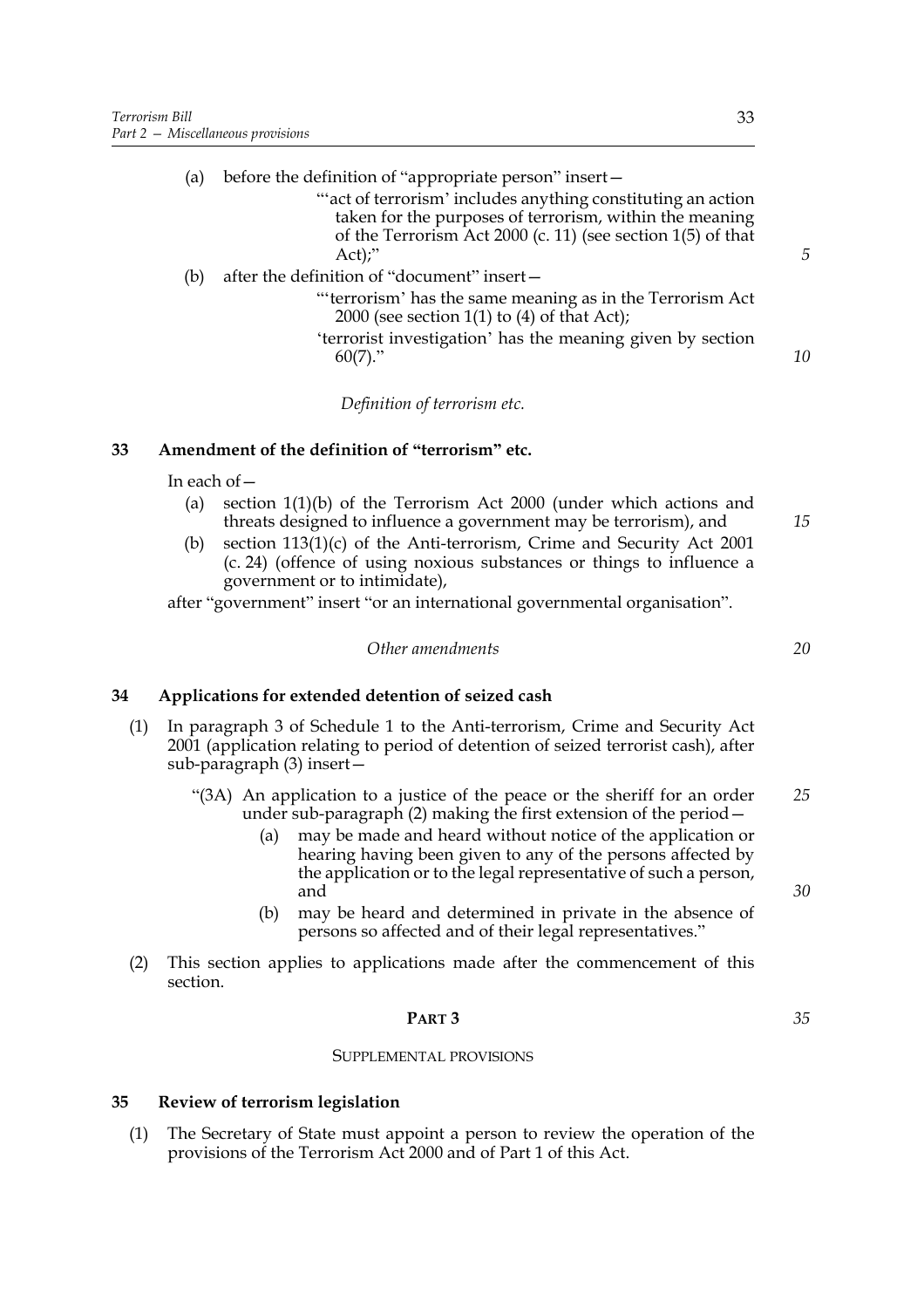- (2) That person may, from time to time, carry out a review of those provisions and, where he does so, must send a report on the outcome of his review to the Secretary of State as soon as reasonably practicable after completing the review.
- (3) That person must carry out and report on his first review under this section before the end of the period of 12 months after the laying before Parliament of the last report to be so laid under section 126 of the Terrorism Act 2000 before the commencement of this section. *5*
- (4) That person must carry out and report on a review under this section at least once in every twelve month period ending with an anniversary of the end of the twelve month period mentioned in subsection (3). *10*
- (5) On receiving a report under this section, the Secretary of State must lay a copy of it before Parliament.
- (6) The Secretary of State may, out of money provided by Parliament, pay a person appointed to carry out a review under this section, both his expenses and also such allowances as the Secretary of State determines. *15*

#### **36 Duration of s. 23**

- (1) The provisions of section 23 of this Act shall remain in force until one year after their commencement and shall then expire unless continued in force by an order under subsection (2) below.
- (2) The Secretary of State may by order made by statutory instrument provide—
	- (a) that all or any of those provisions which are in force shall continue in force for a period not exceeding twelve months from the coming into operation of the order; or
	- (b) that all or any of those provisions which are for the time being in force shall cease to be in force. *25*
- (3) No order shall be made under subsection (2) above unless a draft of the order has been laid before and approved by a resolution of each House of Parliament.

#### **37 Consequential amendments and repeals**

- (1) In section 32(e) of the Terrorism Act 2000 (c. 11) (meaning of "terrorist investigation"), after "offence under this Act" insert "or under Part 1 of the Terrorism Act 2005 other than an offence under section 1 or 2 of that Act".
- (2) In section 117 of that Act (consents to prosecutions), for subsection (3) substitute—
	- "(2A) But if it appears to the Director of Public Prosecutions or the Director of Public Prosecutions for Northern Ireland that an offence to which this section applies has been committed for a purpose wholly or partly connected with the affairs of a country other than the United Kingdom, his consent for the purposes of this section may be given only with the permission— *35 40*
		- (a) in the case of the Director of Public Prosecutions, of the Attorney General; and
		- (b) in the case of the Director of Public Prosecutions for Northern Ireland, of the Advocate General for Northern Ireland.

*20*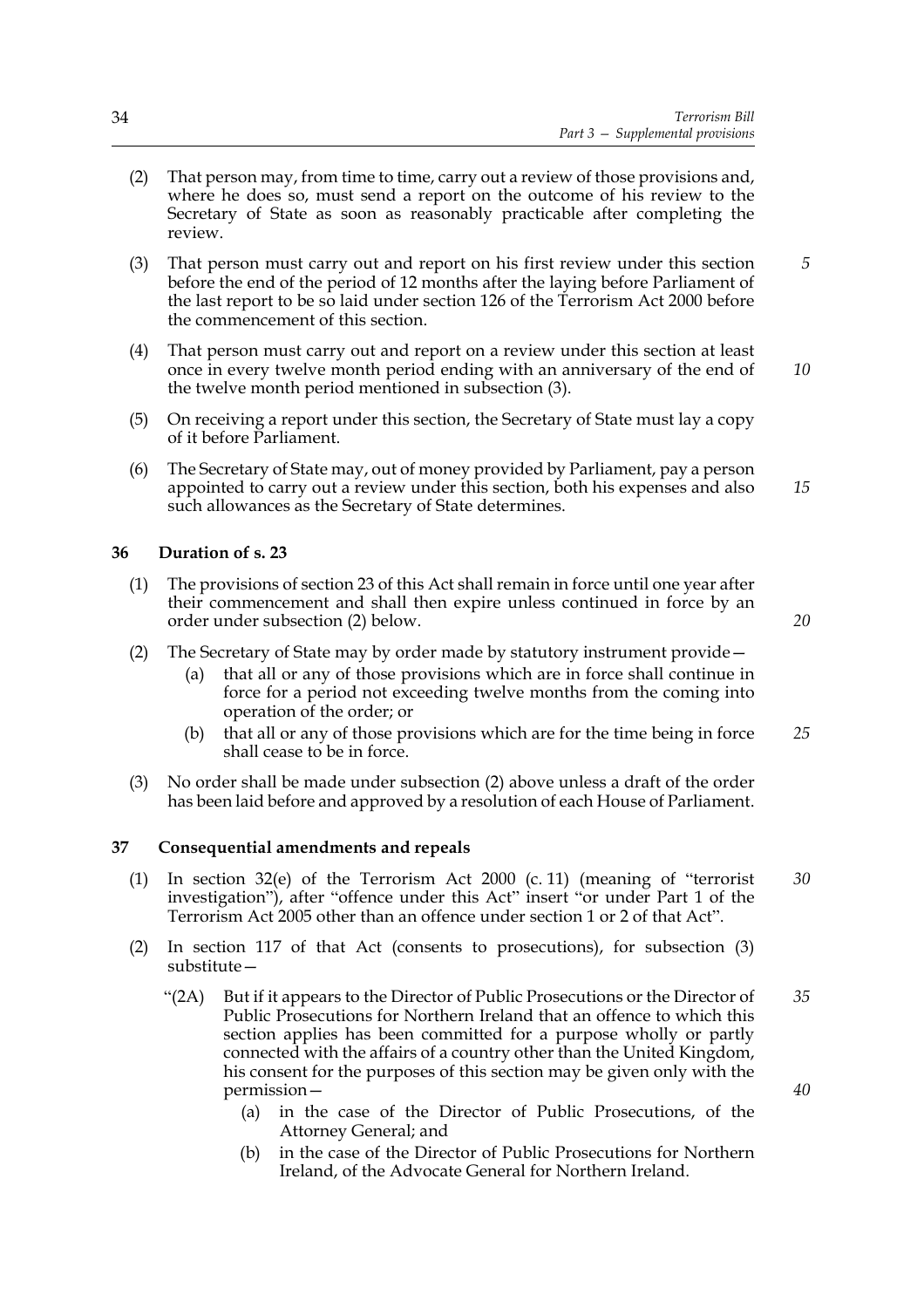- (2B) In relation to any time before the coming into force of section 27(1) of the Justice (Northern Ireland) Act 2002, the reference in subsection (2A) to the Advocate General for Northern Ireland is to be read as a reference to the Attorney General for Northern Ireland."
- (3) After section 120 of that Act insert—

#### **"120A Supplemental powers of court in respect of forfeiture orders**

- (1) Where court makes an order under section 54, 58 or 103 for the forfeiture of anything, it may also make such other provision as appears to it to be necessary for giving effect to the forfeiture.
- (2) That provision may include, in particular, provision relating to the retention, handling, disposal or destruction of what is forfeited. *10*
- (3) Provision made by virtue of this section may be varied at any time by the court that made it."
- (4) In Part 1 of Schedule 9 to that Act (scheduled offences), at the end insert—

*"Terrorism Act 2005*

- 22C Offences under Part 1 of the Terrorism Act 2005 (terrorism-related offences)."
- (5) The enactments listed in column 1 of Schedule 3 are repealed to the extent set out in column 2 of that Schedule.

#### **38 Expenses**

There shall be paid out of money provided by Parliament any increase attributable to this Act in the sums payable out of such money under any other Act.

#### **39 Short title, commencement and extent**

- (1) This Act may be cited as the Terrorism Act 2005.
- (2) This Act (apart from this section) shall come into force on such day as the Secretary of State may by order made by statutory instrument appoint.
- (3) An order made under subsection (2) may make different provision for different purposes.
- (4) Subject to section 17(6), an amendment or repeal by this Act of another enactment has the same extent as the enactment amended or repealed. *30*
- (5) Subject to section 17(6) and to subsection (4) of this section, this Act extends to the whole of the United Kingdom.
- (6) Her Majesty may by Order in Council direct that this Act shall extend, with such modifications as appear to Her Majesty to be appropriate, to any of the Channel Islands or the Isle of Man.
- (7) In subsection (6) "modification" includes omissions, additions and alterations.

*5*

*20*

*15*

*25*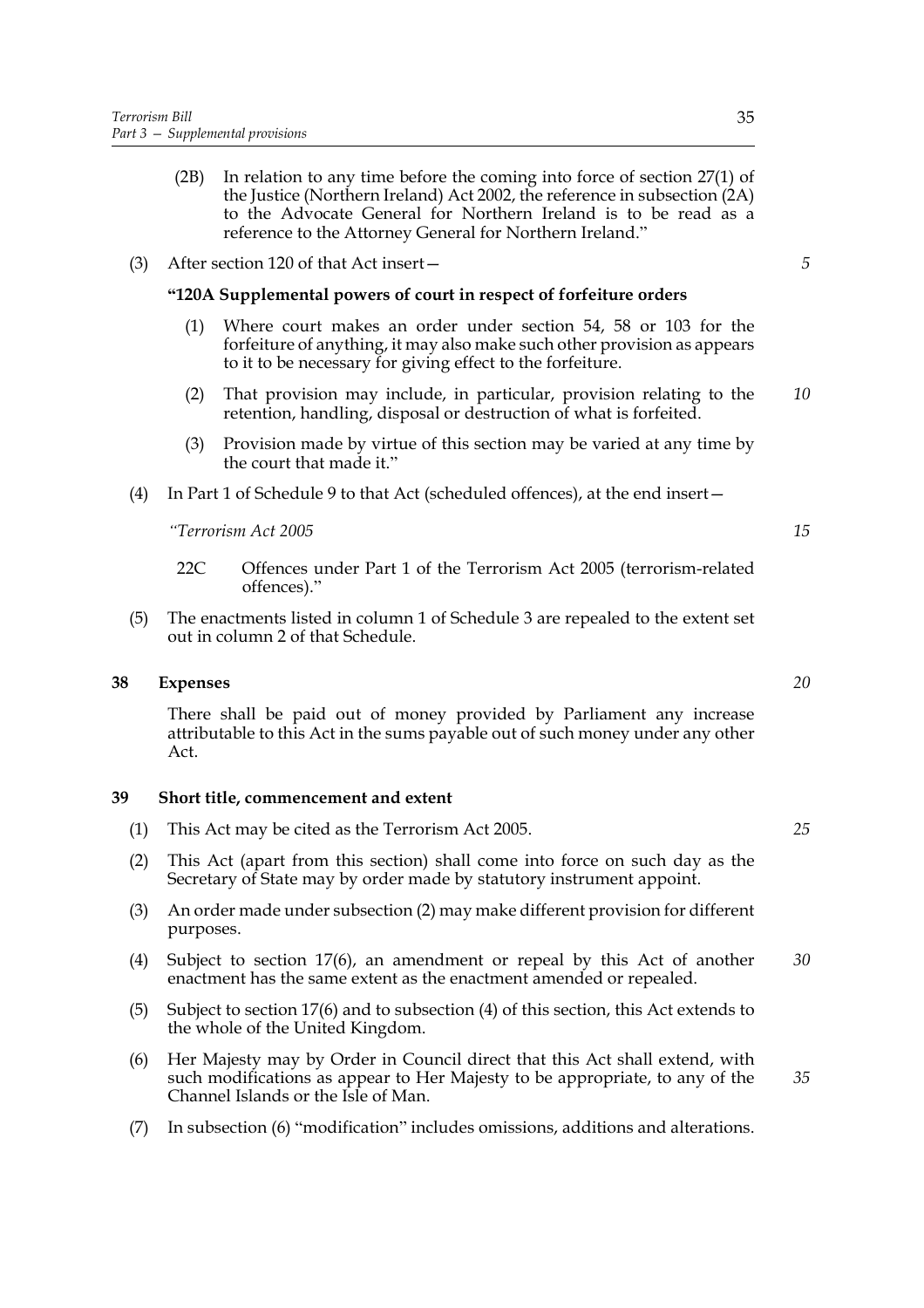# SCHEDULES

#### SCHEDULE 1 Section 20

*5*

#### CONVENTION OFFENCES

1 (1) Subject to sub-paragraph (3), an offence under any of sections 28 to 30 of the

#### *Explosives offences*

| Offences against the Person Act 1861 (c. 100) (causing injury by explosions,<br>causing explosions and handling or placing explosives).                                                                                                                                                                 |    |
|---------------------------------------------------------------------------------------------------------------------------------------------------------------------------------------------------------------------------------------------------------------------------------------------------------|----|
| Subject to sub-paragraph (3), an offence under any of the following<br>(2)<br>provisions of the Explosive Substances Act 1883 (c. 3) $-$<br>section 2 (causing an explosion likely to endanger life);<br>(a)<br>section 3 (preparation of explosions);<br>(b)<br>section 5 (ancillary offences).<br>(C) | 10 |
| (3) An offence in or as regards Scotland is a Convention offence by virtue of this<br>paragraph only if it consists in $-$<br>the doing of an act as an act of terrorism; or<br>(a)<br>an action for the purposes of terrorism.<br>(b)                                                                  | 15 |
| Biological weapons                                                                                                                                                                                                                                                                                      |    |
| An offence under section 1 of the Biological Weapons Act 1974 (c. 6)<br>(development etc. of biological weapons).                                                                                                                                                                                       |    |

#### *Offences against internationally protected persons*

- 3 (1) Subject to sub-paragraph (4), an offence mentioned in section 1(1)(a) of the Internationally Protected Persons Act 1978 (c. 17) (attacks against protected persons committed outside the United Kingdom) which is committed (whether in the United Kingdom or elsewhere) in relation to a protected person.
	- (2) Subject to sub-paragraph (4), an offence mentioned in section 1(1)(b) of that Act (attacks on relevant premises etc.) which is committed (whether in the United Kingdom or elsewhere) in connection with an attack—
		- (a) on relevant premises or on a vehicle ordinarily used by a protected person, and
		- (b) at a time when a protected person is in or on the premises or vehicle.
	- (3) Subject to sub-paragraph (4), an offence under section 1(3) of that Act (threats etc. in relation to protected persons).
	- (4) An offence in or as regards Scotland is a Convention offence by virtue of this paragraph only if it consists in—

*30*

*20*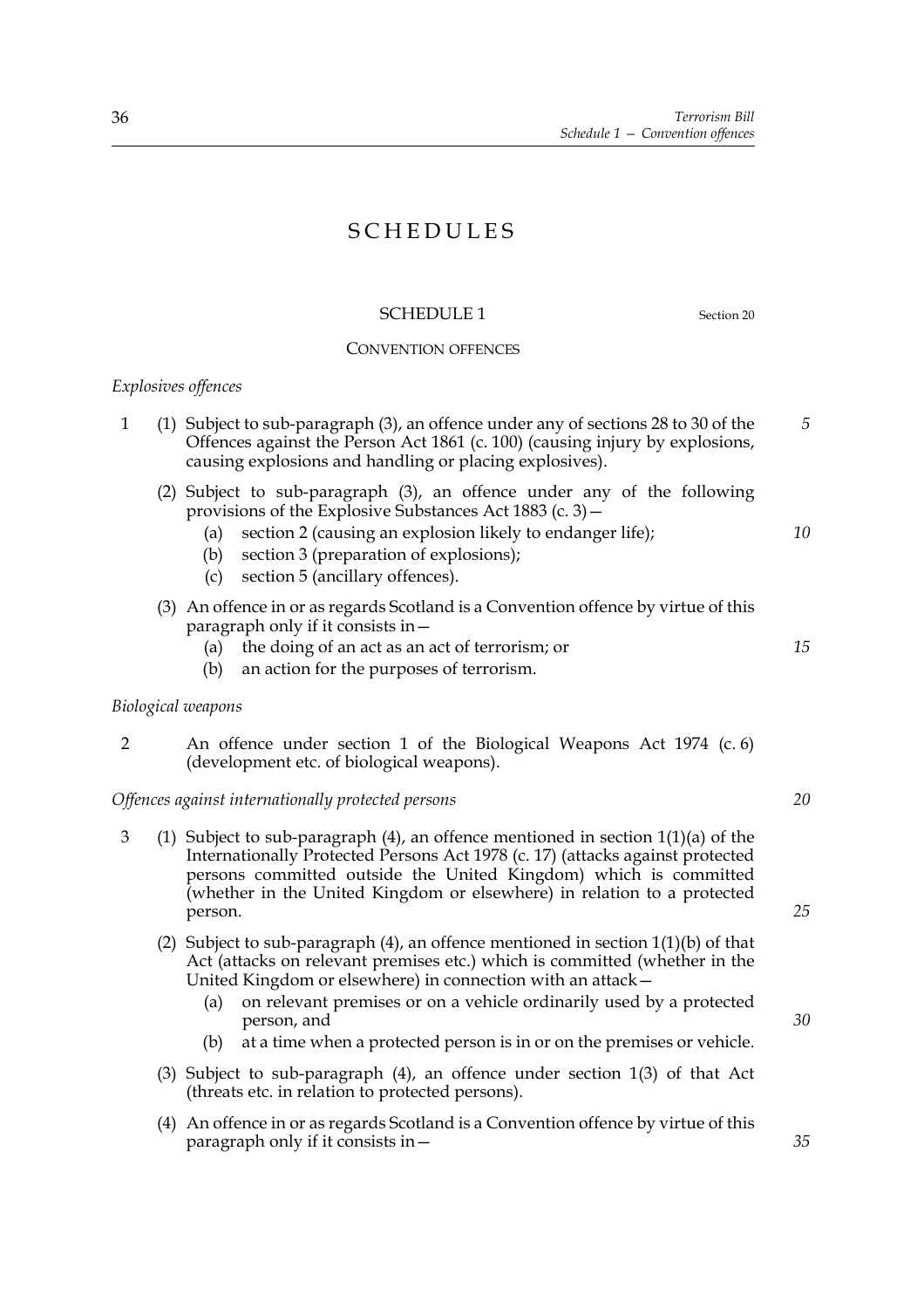- (a) the doing of an act as an act of terrorism; or
- (b) an action for the purposes of terrorism.
- (5) Expressions used in this paragraph and section 1 of that Act have the same meanings in this paragraph as in that section.

# *Hostage-taking*

4 An offence under section 1 of the Taking of Hostages Act 1982 (c. 28) (hostage-taking).

### *Hijacking and other offences against aircraft*

- 5 Offences under any of the following provisions of the Aviation Security Act 1982 (c. 36) $-$ *10*
	- (a) section 1 (hijacking);
	- (b) section 2 (destroying, damaging or endangering safety of aircraft);
	- (c) section 3 (other acts endangering or likely to endanger safety of aircraft);
	- (d) section 6(2) (ancillary offences).

*Offences involving nuclear material*

- 6 (1) An offence mentioned in section 1(1) of the Nuclear Material (Offences) Act 1983 (c. 18) (offences in relation to nuclear material committed outside the United Kingdom) which is committed (whether in the United Kingdom or elsewhere) in relation to or by means of nuclear material.
	- (2) An offence under section 2 of that Act (offence involving preparatory acts and threats in relation to nuclear material).
	- (3) In this paragraph "nuclear material" has the same meaning as in that Act.

*Offences under the Aviation and Maritime Security Act 1990 (c. 31)*

- 7 Offences under any of the following provisions of the Aviation and Maritime Security Act 1990— *25*
	- (a) section 1 (endangering safety at aerodromes);
	- (b) section 9 (hijacking of ships);
	- (c) section 10 (seizing or exercising control of fixed platforms);
	- (d) section 11 (destroying ships or fixed platforms or endangering their safety); *30*
	- (e) section 12 (other acts endangering or likely to endanger safe navigation);
	- (f) section 13 (offences involving threats relating to ships or fixed platforms);
	- (g) section 14 (ancillary offences).

# *Offences involving chemical weapons*

8 An offence under section 2 of the Chemical Weapons Act 1996 (c. 6) (use, development etc. of chemical weapons).

*20*

*35*

*15*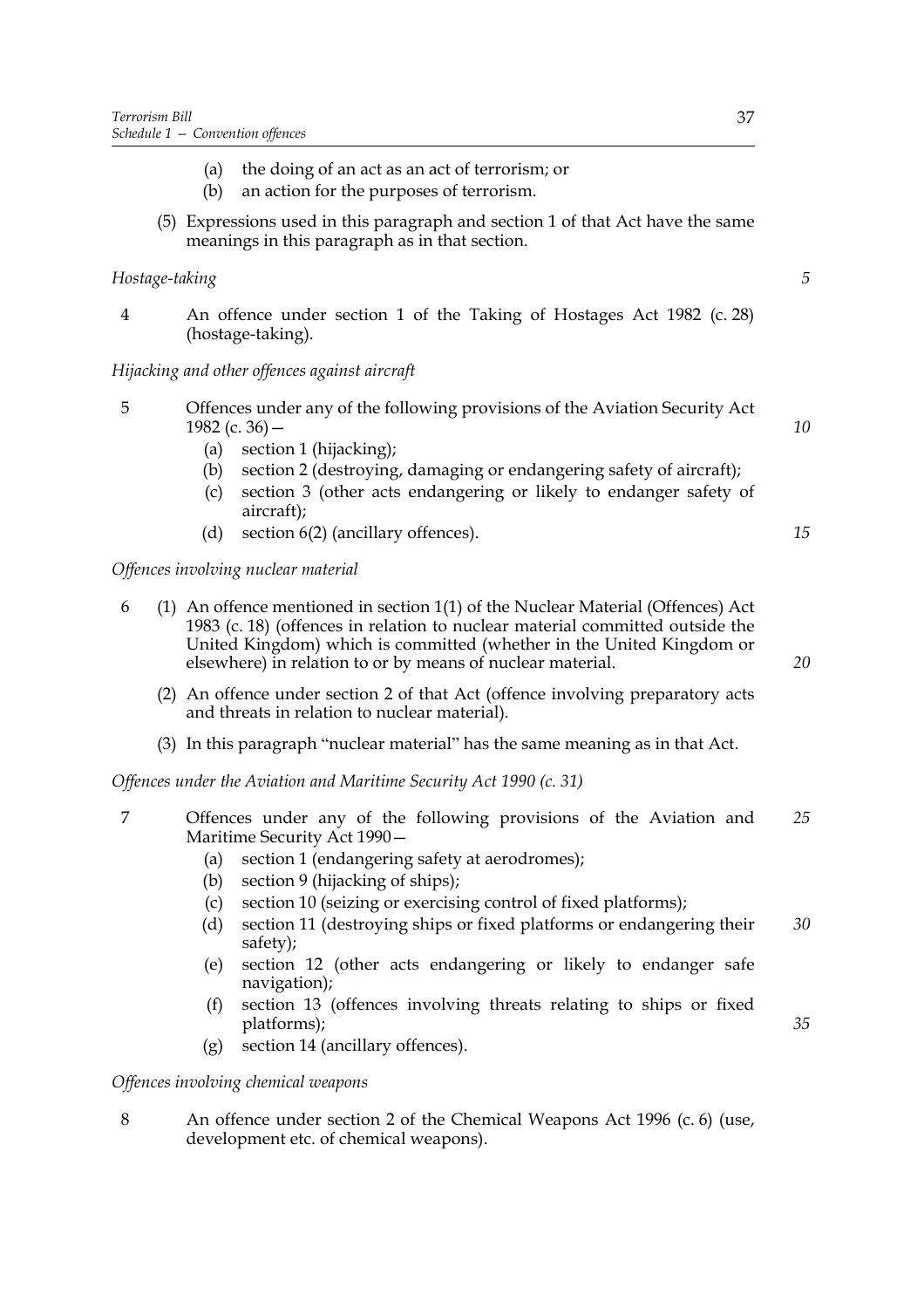# *Terrorist funds*

| 9            | An offence under any of the following provisions of the Terrorism Act 2000<br>$(c. 11) -$                                             |    |
|--------------|---------------------------------------------------------------------------------------------------------------------------------------|----|
|              | (a)<br>section 15 (terrorist fund-raising);                                                                                           |    |
|              | section 16 (use or possession of terrorist funds);<br>(b)                                                                             | 5  |
|              | section 17 (funding arrangements for terrorism);<br>(c)                                                                               |    |
|              | section 18 (money laundering of terrorist funds).<br>(d)                                                                              |    |
|              | Directing terrorist organisations                                                                                                     |    |
| 10           | An offence under section 56 of the Terrorism Act 2000 (directing a terrorist<br>organisation).                                        | 10 |
|              | Offences involving nuclear weapons                                                                                                    |    |
| 11           | An offence under section 47 of the Anti-terrorism, Crime and Security Act<br>2001 (c. 24) (use, development etc. of nuclear weapons). |    |
|              | Conspiracy etc.                                                                                                                       |    |
| 12           | Any of the following offences -                                                                                                       | 15 |
|              | conspiracy to commit a Convention offence;<br>(a)                                                                                     |    |
|              | inciting the commission of a Convention offence;<br>(b)                                                                               |    |
|              | attempting to commit a Convention offence;<br>(c)                                                                                     |    |
|              | aiding, abetting, counselling or procuring the commission of a<br>(d)<br>Convention offence.                                          | 20 |
|              |                                                                                                                                       |    |
|              | <b>SCHEDULE 2</b><br>Section 27                                                                                                       |    |
|              | SEIZURE AND FORFEITURE OF TERRORIST PUBLICATIONS                                                                                      |    |
|              | Application of Schedule                                                                                                               |    |
| $\mathbf{1}$ | This Schedule applies where an article -                                                                                              |    |
|              | has been seized under the authority of a warrant under section 27;<br>(a)<br>and                                                      | 25 |
|              | is being retained in the custody of a constable ("the relevant<br>(b)<br>constable").                                                 |    |

### *Notice of seizure*

- 2 (1) The relevant constable must give notice of the article's seizure to—
	- (a) every person whom he believes to have been the owner of the article, or one of its owners, at the time of the seizure; and
	- (b) if there is no such person or it is not reasonably practicable to give him notice, every person whom the relevant constable believes to have been an occupier at that time of the premises where the article was seized. *35*
	- (2) The notice must set out what has been seized and the grounds of the seizure.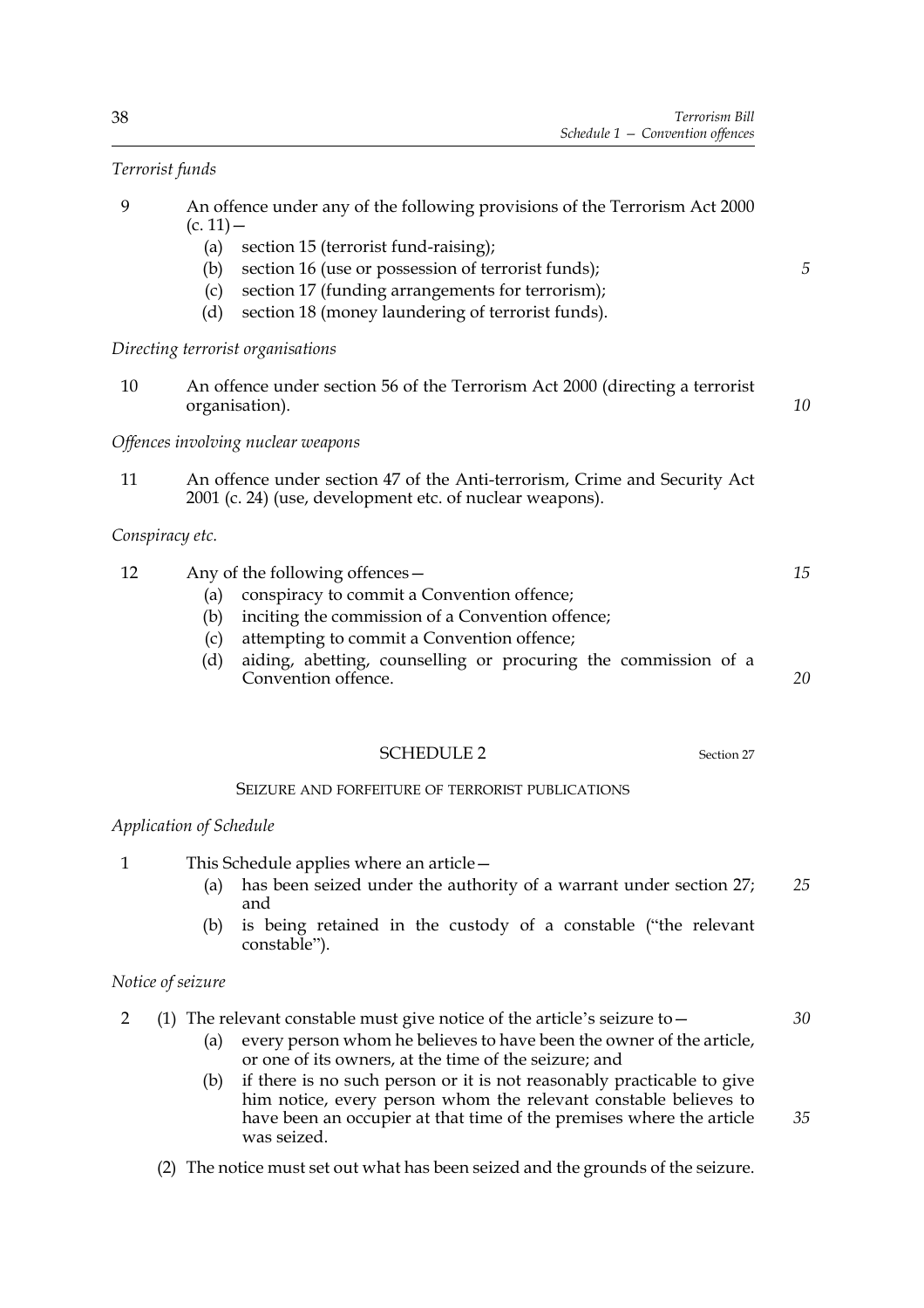- (3) The notice may be given to a person only by  $-$ 
	- (a) delivering it to him personally;
	- (b) addressing it to him and leaving it for him at the appropriate address; or
	- (c) addressing it to him and sending it to him at that address by post.
- (4) But where it is not practicable to give a notice in accordance with subparagraph (3), a notice given by virtue of sub-paragraph (1)(b) to the occupier of the premises where the article was seized may be given by—
	- (a) addressing it to "the occupier" of those premises, without naming him; and
	- (b) leaving it for him at those premises or sending it to him at those premises by post.
- (5) An article may be treated or condemned as forfeited under this Schedule only if  $-$ 
	- (a) the requirements of this paragraph have been complied with in the case of that article; or *15*
	- (b) it was not reasonably practicable for them to be complied with.
- (6) In this paragraph "the appropriate address", in relation to a person, means—
	- (a) in the case of a body corporate, its registered or principal office in the United Kingdom;
	- (b) in the case of a firm, the principal office of the partnership;
	- (c) in the case of an unincorporated body or association, the principal office of the body or association; and
	- (d) in any other case, his usual or last known place of residence in the United Kingdom or his last known place of business in the United Kingdom. *25*
- (7) In the case of—
	- (a) a company registered outside the United Kingdom,
	- (b) a firm carrying on business outside the United Kingdom, or
	- (c) an unincorporated body or association with offices outside the United Kingdom, *30*

the references in this paragraph to its principal office include references to its principal office within the United Kingdom (if any).

#### *Notice of claim*

- 3 (1) A person claiming that the seized article is not liable to forfeiture may give notice of his claim to a constable at any police station in the police area in which the premises where the seizure took place are located. *35*
	- (2) Oral notice is not sufficient for these purposes.
- 4 (1) A notice of claim may not be given more than one month after—
	- (a) the day of the giving of the notice of seizure; or

*40*

- (b) if no such notice has been given, the day of the seizure. (2) A notice of claim must specify—
	- (a) the name and address of the claimant; and

*5*

*10*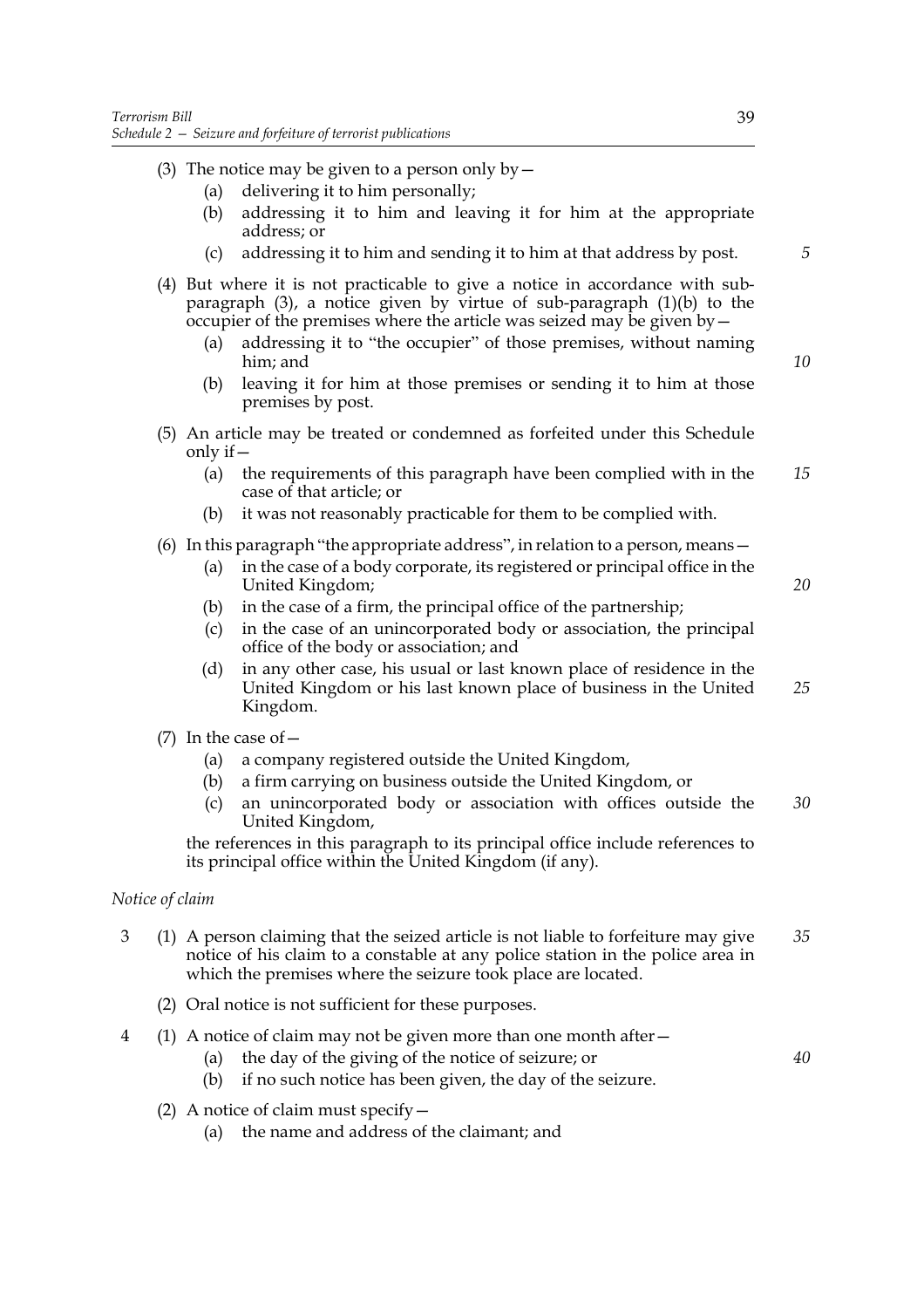- (b) in the case of a claimant who is outside the United Kingdom, the name and address of a solicitor in the United Kingdom who is authorised to accept service, and to act, on behalf of the claimant.
- (3) Service upon a solicitor so specified is to be taken to be service on the claimant for the purposes of any proceedings by virtue of this Schedule.
- (4) In a case in which notice of the seizure was given to different persons on different days, the reference in this paragraph to the day on which that notice was given is a reference—
	- (a) in relation to a person to whom notice of the seizure was given, to the day on which that notice was given to that person; and
	- (b) in relation to any other person, to the day on which notice of the seizure was given to the last person to be given such a notice.

#### *Automatic forfeiture in a case where no claim is made*

- 5 The article is to be treated as forfeited if, by the end of the period for the giving of a notice of claim in respect of it—
	- (a) no such notice has been given; or
	- (b) the requirements of paragraphs 3 and 4 have not been complied with in relation to the only notice or notices of claim that have been given.

#### *Forfeiture by the court in other cases*

- 6 (1) Where a notice of claim in respect of an article is duly given in accordance with paragraphs 3 and 4, the relevant constable must decide whether to take proceedings to ask the court to condemn the article as forfeited. *20*
	- (2) The decision whether to take such proceedings must be made as soon as reasonably practicable after the giving of the notice of claim.
	- (3) If the relevant constable takes such proceedings and the court— *25*
		- (a) finds that the article was liable to forfeiture at the time of its seizure, and
		- (b) is not satisfied that its forfeiture would be unjust,
		- the court must condemn the article as forfeited.

(4) If that constable takes such proceedings and the court —

- (a) finds that the article was not liable to forfeiture at the time of its seizure, or
- (b) is satisfied that its forfeiture would be unjust,

the court must order the return of the article to the person who appears to the court to be entitled to it.

- (5) If the relevant constable decides not to take proceedings for condemnation in a case in which a notice of claim has been given, he must return the article to the person who appears to him to be the owner of the article, or to one of the persons who appear to him to be owners of it.
- (6) An article required to be returned in accordance with sub-paragraph (5) must be returned as soon as reasonably practicable after the decision not to take proceedings for condemnation. *40*

*5*

*10*

*30*

*35*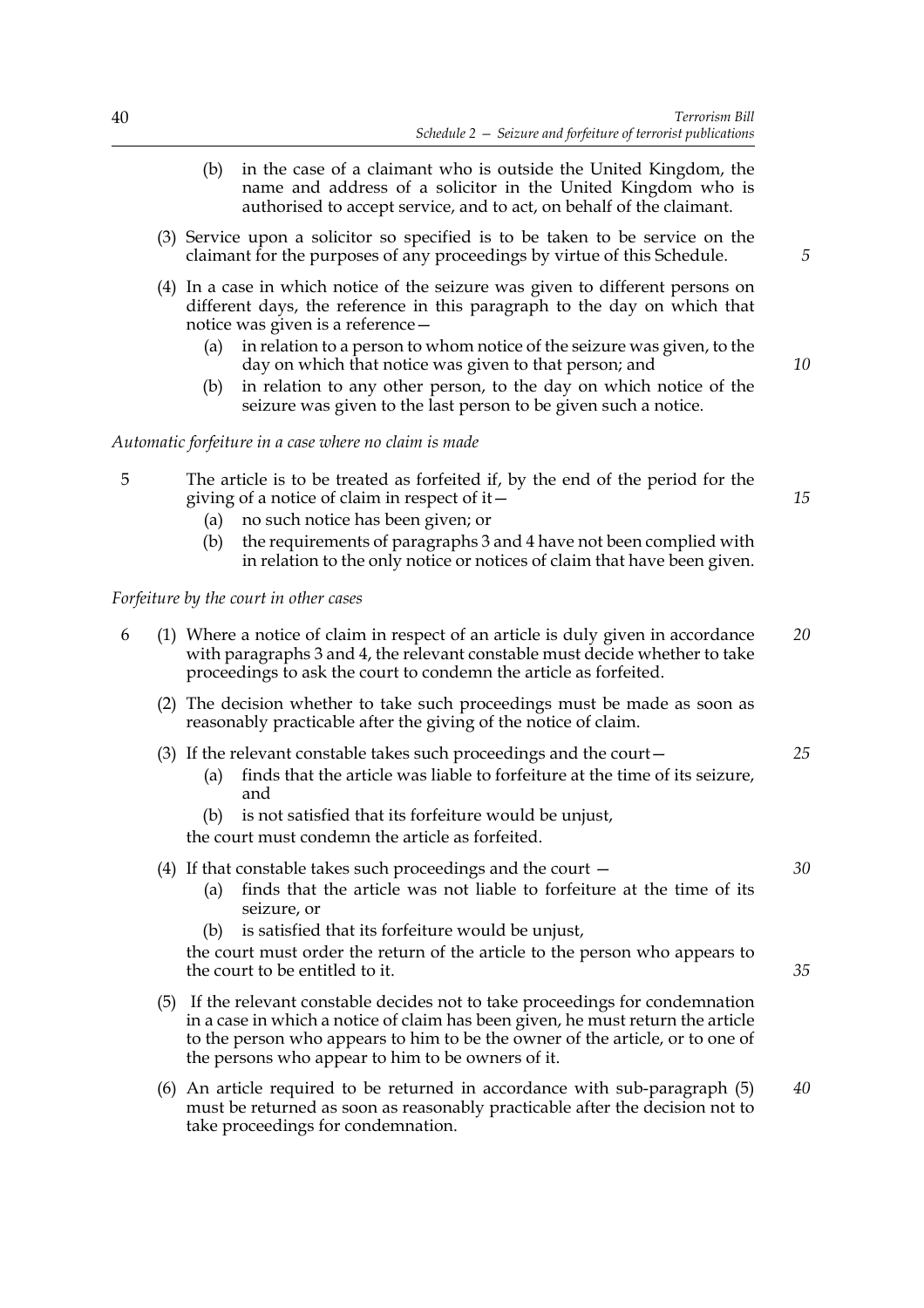#### *Forfeiture proceedings*

- 7 Proceedings by virtue of this Schedule are civil proceedings and may be instituted—
	- (a) in England or Wales, either in the High Court or in a magistrates' court;
	- (b) in Scotland, either in the Court of Session or in the sheriff court; and
	- (c) in Northern Ireland, either in the High Court or in a court of summary jurisdiction.
- 8 Proceedings by virtue of this Schedule in—
	- (a) a magistrates' court in England or Wales,
	- (b) the sheriff court in Scotland, or
	- (c) a court of summary jurisdiction in Northern Ireland,

may be instituted in that court only if it has jurisdiction in relation to the place where the article to which they relate was seized.

- 9 (1) In proceedings by virtue of this Schedule that are instituted in England and Wales or Northern Ireland, the claimant or his solicitor must make his oath that, at the time of the seizure, the seized article was, or was to the best of his knowledge and belief, the property of the claimant. *15*
	- (2) In any such proceedings instituted in the High Court—
		- (a) the court may require the claimant to give such security for the costs of the proceedings as may be determined by the court; and *20*
		- (b) the claimant must comply with any such requirement.
	- (3) If a requirement of this paragraph is not complied with, the court must find against the claimant.
- 10 (1) In the case of proceedings by virtue of this Schedule that are instituted in a magistrates' court in England or Wales, either party may appeal against the decision of that court to the Crown Court. *25*
	- (2) In the case of such proceedings that are instituted in a court of summary jurisdiction in Northern Ireland, either party may appeal against the decision of that court to the county court.
	- (3) This paragraph does not affect any right to require the statement of a case for the opinion of the High Court.
- 11 Where an appeal has been made (whether by case stated or otherwise) against the decision of the court in proceedings by virtue of this Schedule in relation to an article, the article is to be left in the custody of a constable pending the final determination of the matter.

#### *Effect of forfeiture*

12 Where an article is treated or condemned as forfeited under this Schedule, the forfeiture is to be treated as having taken effect as from the time of the seizure.

#### *Disposal of unclaimed property*

13 (1) This paragraph applies where the article seized under the authority of a warrant under section 27 is required to be returned to a person.

*5*

*10*

*40*

*35*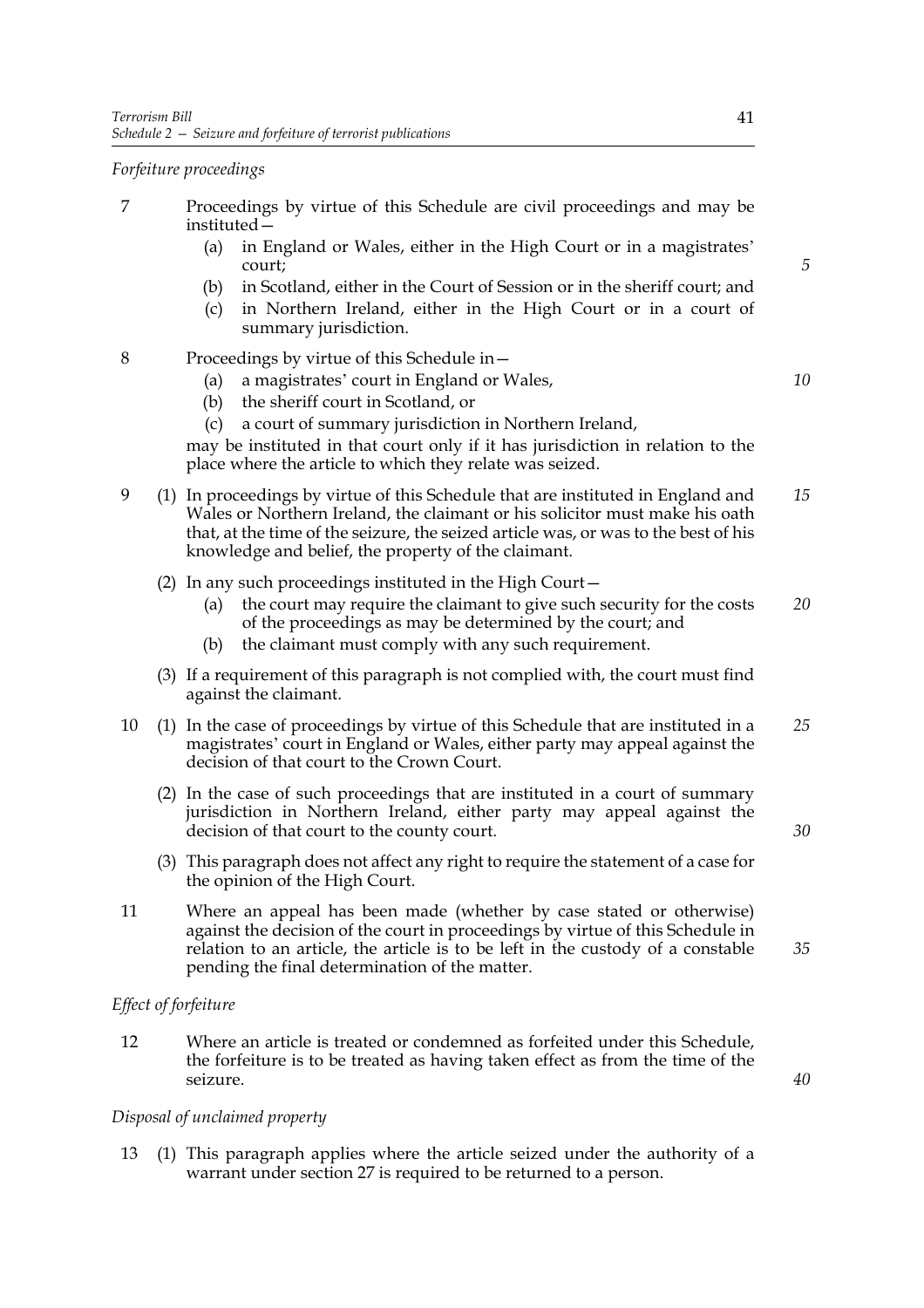# $(2)$  If  $-$

- (a) the article is (without having been returned) still in the custody of a constable after the end of the period of 12 months beginning with the day after the requirement to return it arose, and
- (b) it is not practicable to dispose of the article by returning it immediately to the person to whom it is required to be returned,

the constable may dispose of it in any manner he thinks fit.

# *Provisions as to proof*

- 14 In proceedings arising out of the seizure of an article, the fact, form and manner of the seizure is to be taken, without further evidence and unless the contrary is shown, to have been as set forth in the process. *10*
- 15 In proceedings, the condemnation by a court of an article as forfeited under this Schedule may be proved by the production of either—
	- (a) the order or certificate of condemnation; or
	- (b) a certified copy of the order or certificate purporting to be signed by an officer of the court by which the order or certificate was made or granted. *15*

# *Special provisions as to certain claimants*

- 16 (1) This paragraph applies where, at the time of the seizure of the article, it was— *20*
	- (a) the property of a body corporate;
	- (b) the property of two or more partners; or
	- (c) the property of more than five persons.
	- (2) The oath required by paragraph 9, and any other thing required by this Schedule or by rules of court to be done by an owner of the article, may be sworn or done by— *25*
		- (a) a person falling within sub-paragraph (3); or
		- (b) a person authorised to act on behalf of a person so falling.
	- (3) The persons falling within this sub-paragraph are—
		- (a) where the owner is a body corporate, the secretary or some duly authorised officer of that body; *30*
		- (b) where the owners are in partnership, any one or more of the owners;
		- (c) where there are more than five owners and they are not in partnership, any two or more of the owners acting on behalf of themselves and any of their co-owners who are not acting on their own behalf. *35*

# *Saving for owner's rights*

- 17 Neither the imposition of a requirement by virtue of this Schedule to return an article to a person nor the return of an article to a person in accordance with such a requirement affects -
	- (a) the rights in relation to that article of any other person; or
	- (b) the right of any other person to enforce his rights against the person to whom it is returned.

*40*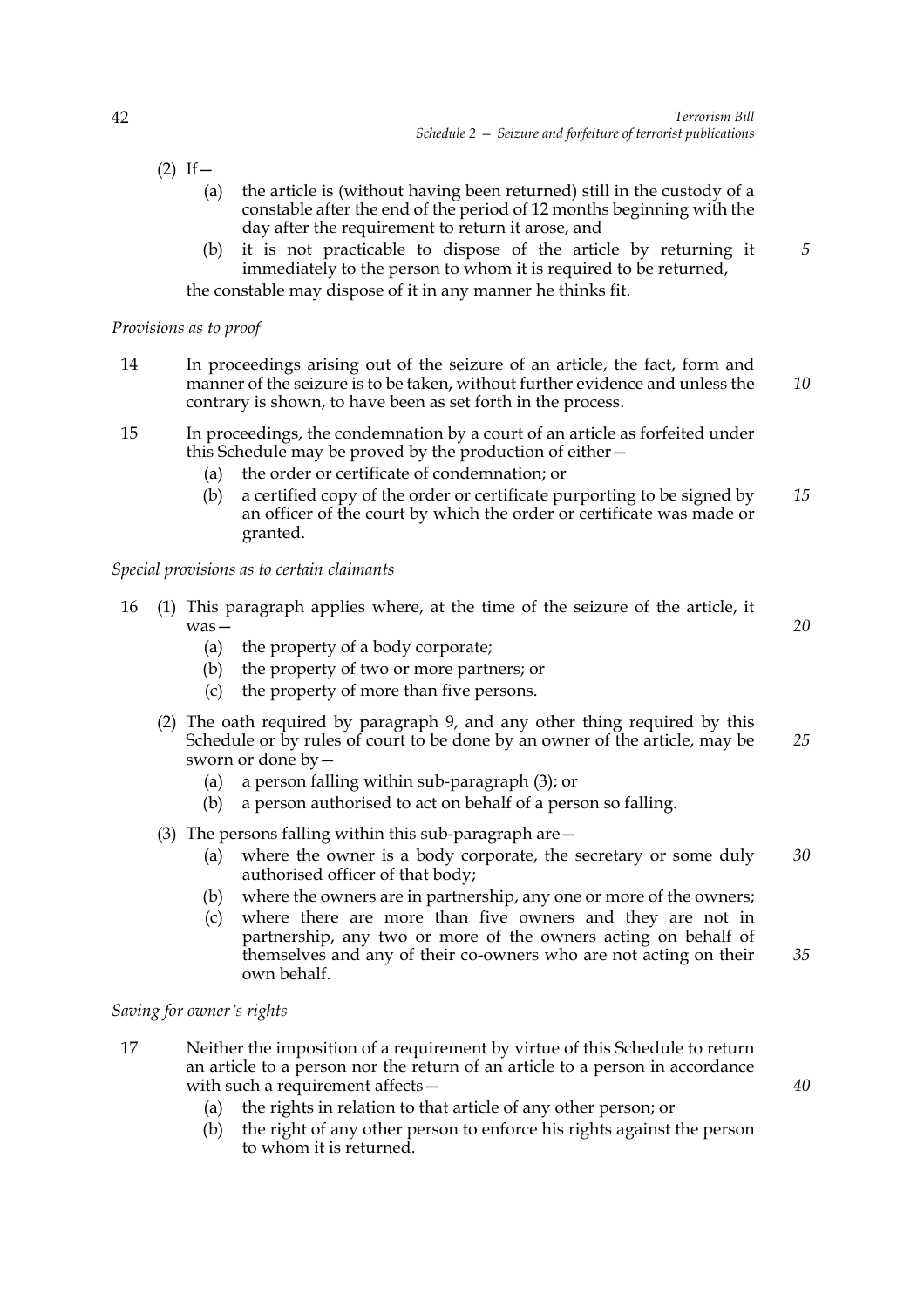*Interpretation of Schedule*

18 In this Schedule— "article" has the same meaning as in Part 1 of this Act; "the court" is to be construed in accordance with paragraph 7.

#### SCHEDULE 3 Section 37

# REPEALS

| Short title and chapter                          | Extent of repeal                                                                                                                                                                 |    |
|--------------------------------------------------|----------------------------------------------------------------------------------------------------------------------------------------------------------------------------------|----|
| Terrorism Act 2000 (c. 11)                       | In section $5(4)$ , the words "by or in respect of an<br>organisation".                                                                                                          |    |
|                                                  | In section $9(4)$ , the word "and" at the end of<br>paragraph (b).                                                                                                               | 10 |
|                                                  | In section $\overline{6}3A(1)(b)$ , the words "section 54 or".<br>Section 126.                                                                                                   |    |
|                                                  | In Schedule 5, in each of paragraphs 1(5) and<br>28(4), the "and" at the end of paragraph (b).<br>In Schedule 8, in paragraph $36(1)$ , the words "to"<br>a judicial authority". | 15 |
| Justice (Northern Ireland) Act<br>$2002$ (c. 26) | In Schedule 7, paragraph 35.                                                                                                                                                     |    |
| Criminal Justice Act 2003 (c. 44)                | Section $45(8)$ .<br>Section 306(2) and (3).                                                                                                                                     | 20 |